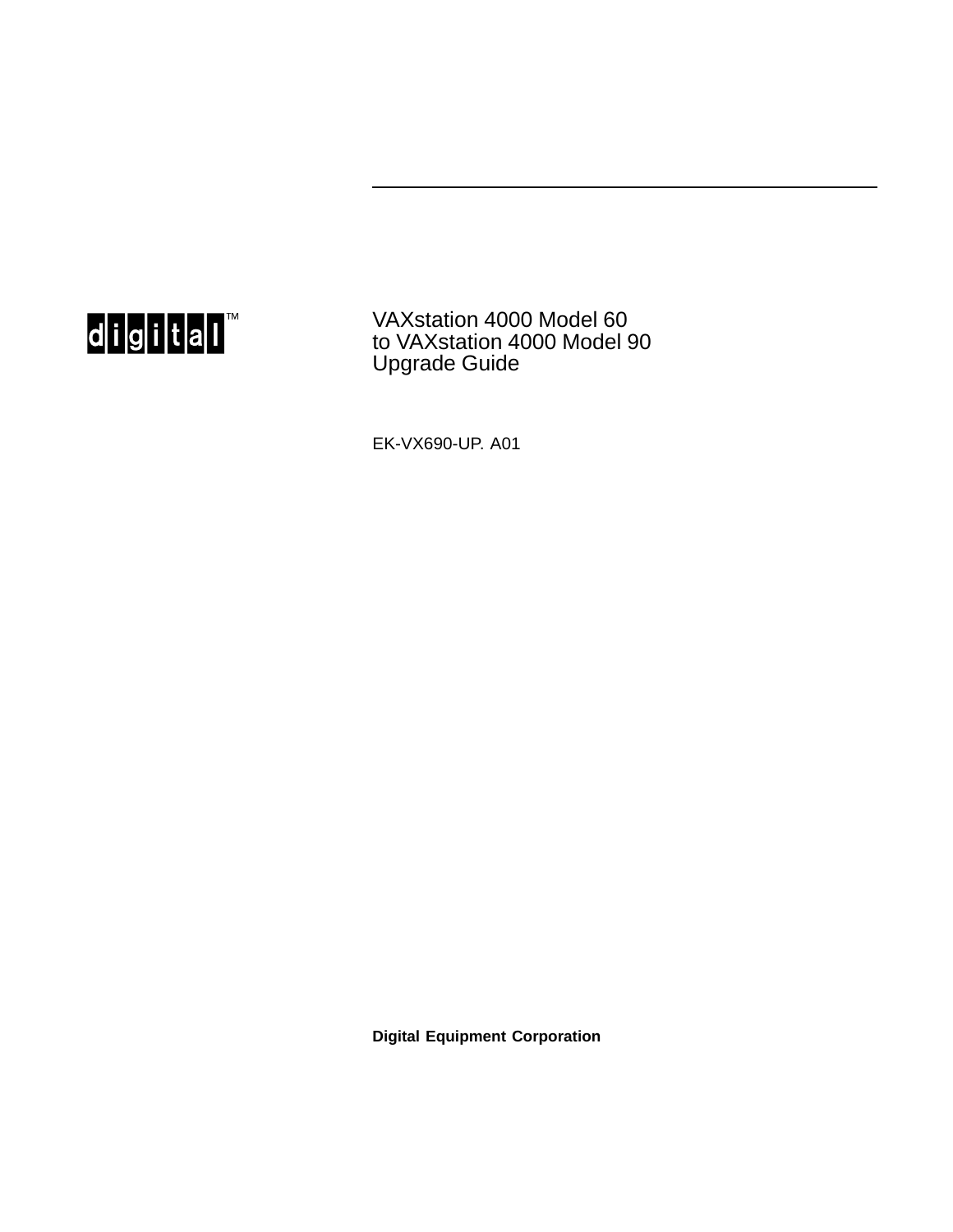#### **August 1992**

The information in this document is subject to change without notice and should not be construed as a commitment by Digital Equipment Corporation. Digital Equipment Corporation assumes no responsibility for any errors that may appear in this document.

Possession, use, duplication, or dissemination of the software described in this documentation is authorized only pursuant to a valid written license from Digital or the third-party owner of the software copyright.

No responsibility is assumed for the use or reliability of software on equipment that is not supplied by Digital Equipment Corporation.

Copyright © Digital Equipment Corporation 1992

All Rights Reserved. Printed in U.S.A.

The following are trademarks of Digital Equipment Corporation: DEC, DEC PHIGS, DIGITAL, ThinWire, TK, TURBOchannel, VAX DOCUMENT, VAXstation, and the DIGITAL logo.

MS–DOS is a registered trademark of Microsoft Corporation.

This document was prepared and published by Documentation and Course Development, Digital Equipment Corporation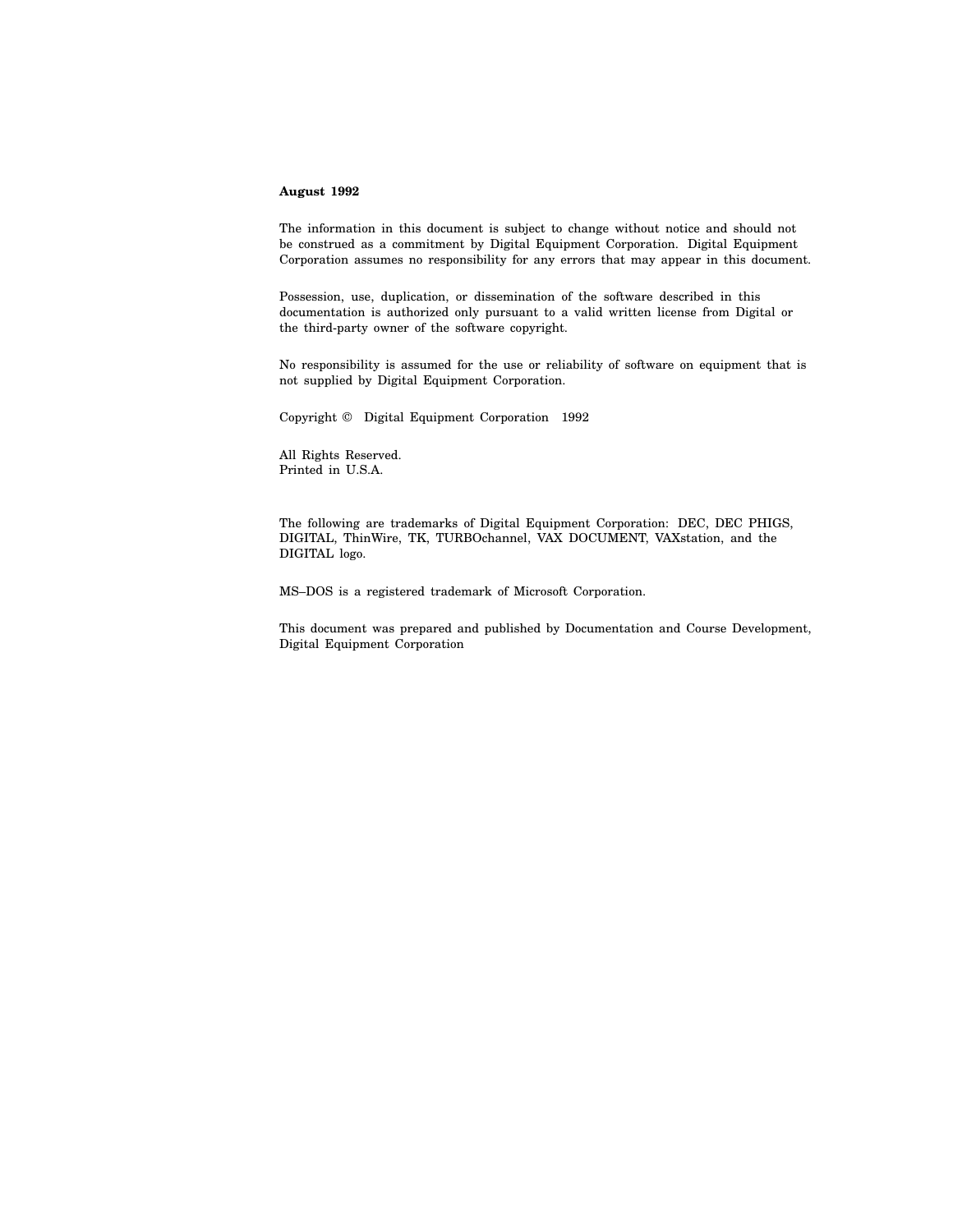# **Contents**

#### **About This Guide**

| $\mathbf{1}$ | Overview of the VAXstation 4000 Model 60 and the VAXstation 4000 Model 90                | $1 - 1$            |
|--------------|------------------------------------------------------------------------------------------|--------------------|
|              | VAXstation 4000 Model 60 Product Description                                             | $1 - 2$            |
|              |                                                                                          | $1 - 3$            |
|              | VAXstation 4000 Model 90 Product Description                                             | $1 - 7$            |
| $\mathbf{2}$ | Disassembly of the VAXstation 4000 Model 60 and Removal of Components                    |                    |
|              |                                                                                          | $2 - 1$            |
|              | Preparing VAXstation Model 60 for Disassembly                                            | $2 - 3$            |
|              | Shutting Down Peripherals and Disconnecting Cables                                       | $2 - 5$            |
|              |                                                                                          | $2 - 6$            |
|              |                                                                                          | $2 - 8$<br>$2 - 9$ |
|              | Removing Top Cover of the VAXstation 4000 Model 60                                       | $2 - 10$           |
|              |                                                                                          | $2 - 12$           |
|              |                                                                                          | $2 - 13$           |
|              |                                                                                          | $2 - 15$           |
|              | Removing Synchronous Communications Option (if applicable)                               | $2 - 19$           |
|              | Removing TURBOchannel Adapter Module and Option (if applicable)                          | $2 - 20$           |
|              | Removing KA46 System Module (CPU)                                                        | $2 - 21$           |
|              |                                                                                          | $2 - 22$           |
|              |                                                                                          | $2 - 24$           |
|              |                                                                                          | $2 - 25$           |
| 3            | Installation of Upgrade Components and Reassembly of the New VAXstation 4000<br>Model 90 |                    |
|              |                                                                                          | $3 - 1$            |
|              |                                                                                          | $3 - 3$            |
|              |                                                                                          | $3 - 5$            |
|              |                                                                                          | $3 - 6$            |
|              |                                                                                          | $3 - 10$           |
|              | Installing TURBOchannel Adapter Module and Option (if applicable)                        | $3 - 11$           |
|              | Installing Synchronous Communications Option (if applicable)                             | $3 - 12$           |
|              | Swapping SPXg/gt Diagnostic ROM (if applicable)                                          | $3 - 13$           |
|              |                                                                                          | $3 - 14$           |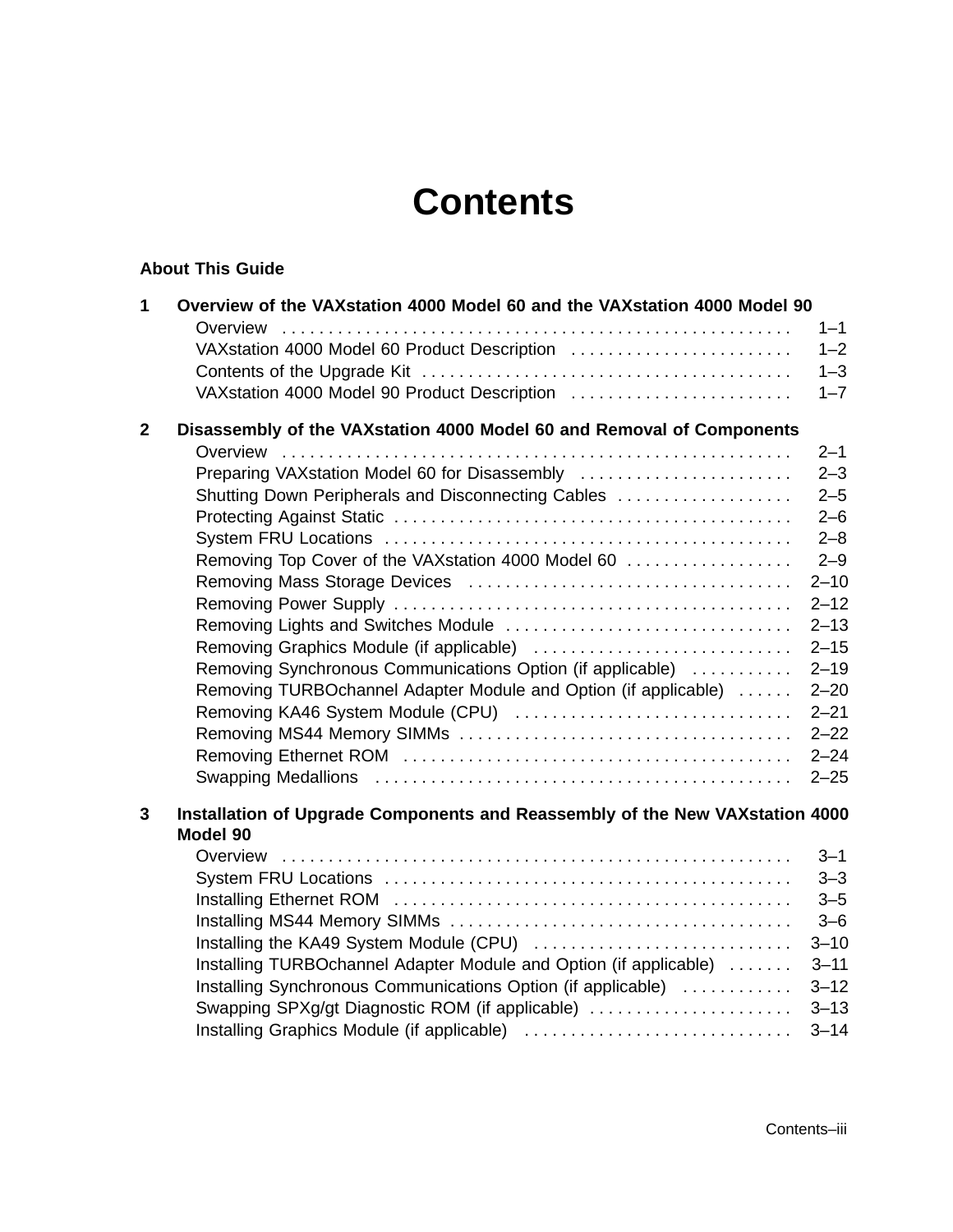| Appendix A Packing Instructions and Upgrade Return Forms |  |
|----------------------------------------------------------|--|
|                                                          |  |
|                                                          |  |
|                                                          |  |

#### Installation Receipt—Digital Services Copy . . . . . . . . . . . . . . . . . . . . . . . . . . . . A–7 Return Material Checklist . . . . . . . . . . . . . . . . . . . . . . . . . . . . . . . . . . . . . . . . . . A–9 Customer Administrative Services District Offices . . . . . . . . . . . . . . . . . . . . . . . A–11

#### **Index**

#### **Examples**

| $2 - 1$ | Typical Screen Display of a SHOW CONFIG Command (Model 60)       | $2 - 4$ |
|---------|------------------------------------------------------------------|---------|
| $3 - 1$ | Typical Screen Display of a SHOW CONFIG Command (Model 90)  3–23 |         |

#### **Figures**

#### **Tables**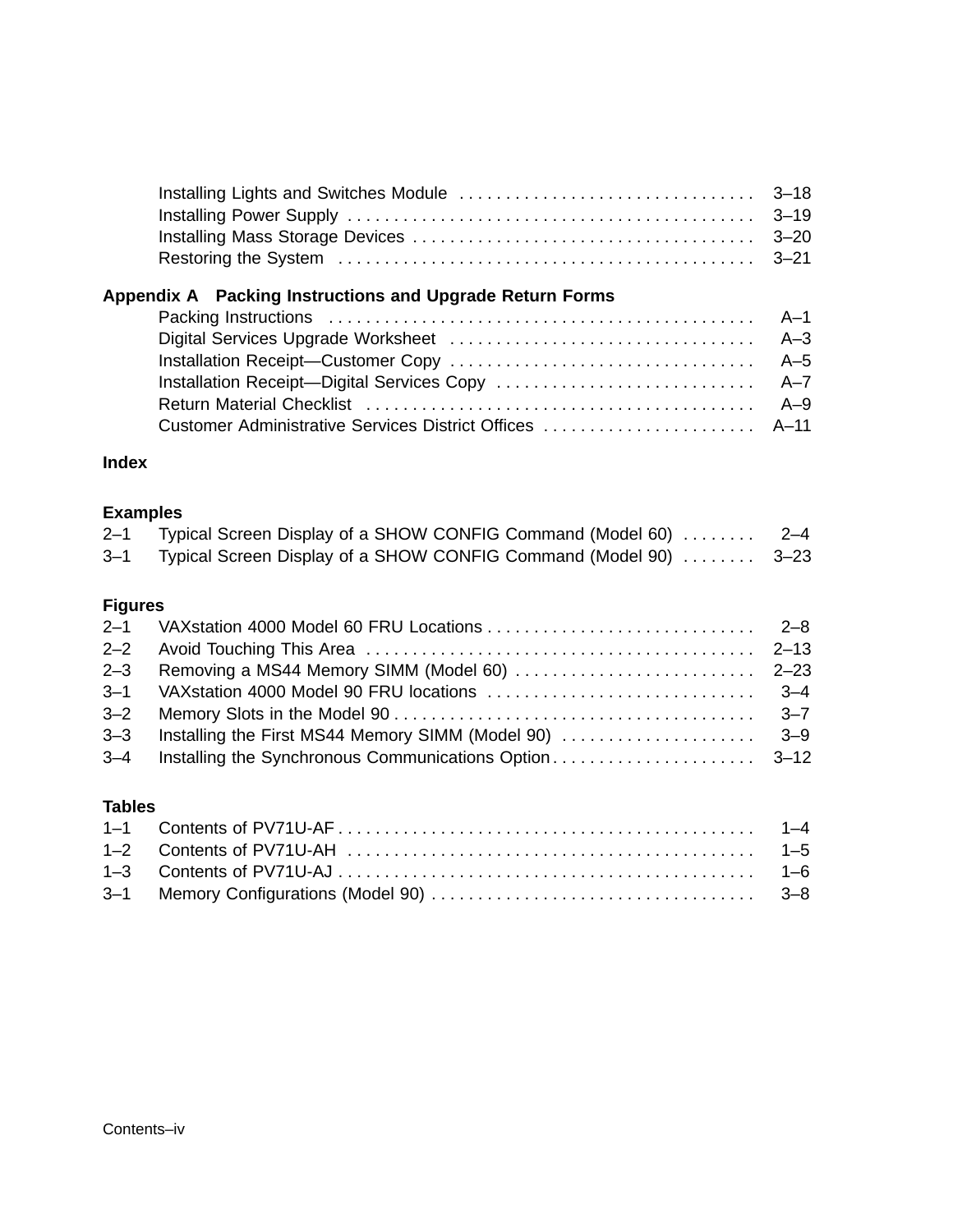# **About This Guide**

| <b>Purpose of this</b><br>Guide            | This guide describes how to upgrade a VAX station 4000 Model<br>60 to a VAXstation 4000 Model 90, a faster, more powerful<br>VAX station. The VAX station 4000 Model 90 utilizes the new<br>KA49 CPU module, which houses up to 128 Mbytes of SIMM<br>main memory.                                                                                                                    |
|--------------------------------------------|---------------------------------------------------------------------------------------------------------------------------------------------------------------------------------------------------------------------------------------------------------------------------------------------------------------------------------------------------------------------------------------|
|                                            | The upgrade is accomplished by removing the Ethernet ROM<br>and the SIMM memory modules from the VAX station 4000 Model<br>60 KA46 CPU module and installing them into the KA49 CPU<br>module. Also one of the following graphics modules (LCSPX,<br>SPXg or SPXgt) can be installed. The SPXg and SPXgt modules<br>require a SPXg/gt diagnostic ROM with a version of 1.2 or higher. |
| <b>Who Should</b><br><b>Use This Guide</b> | Only Digital Services or qualified self-maintenance personnel<br>should perform this upgrade. You must have a working knowledge<br>of, and experience working on, the internal hardware devices of<br>the VAX station 4000 systems. If you are not qualified to perform<br>this upgrade, call Digital Services to schedule an upgrade.                                                |
| <b>Note</b>                                | It is the customer's responsibility to perform all software<br>backups of the system and user disks. All backups should<br>be performed before the Digital Services representative<br>arrives at the site. Backups are mandatory to ensure that<br>data is not lost during the upgrade.                                                                                               |
|                                            | Continued on next page                                                                                                                                                                                                                                                                                                                                                                |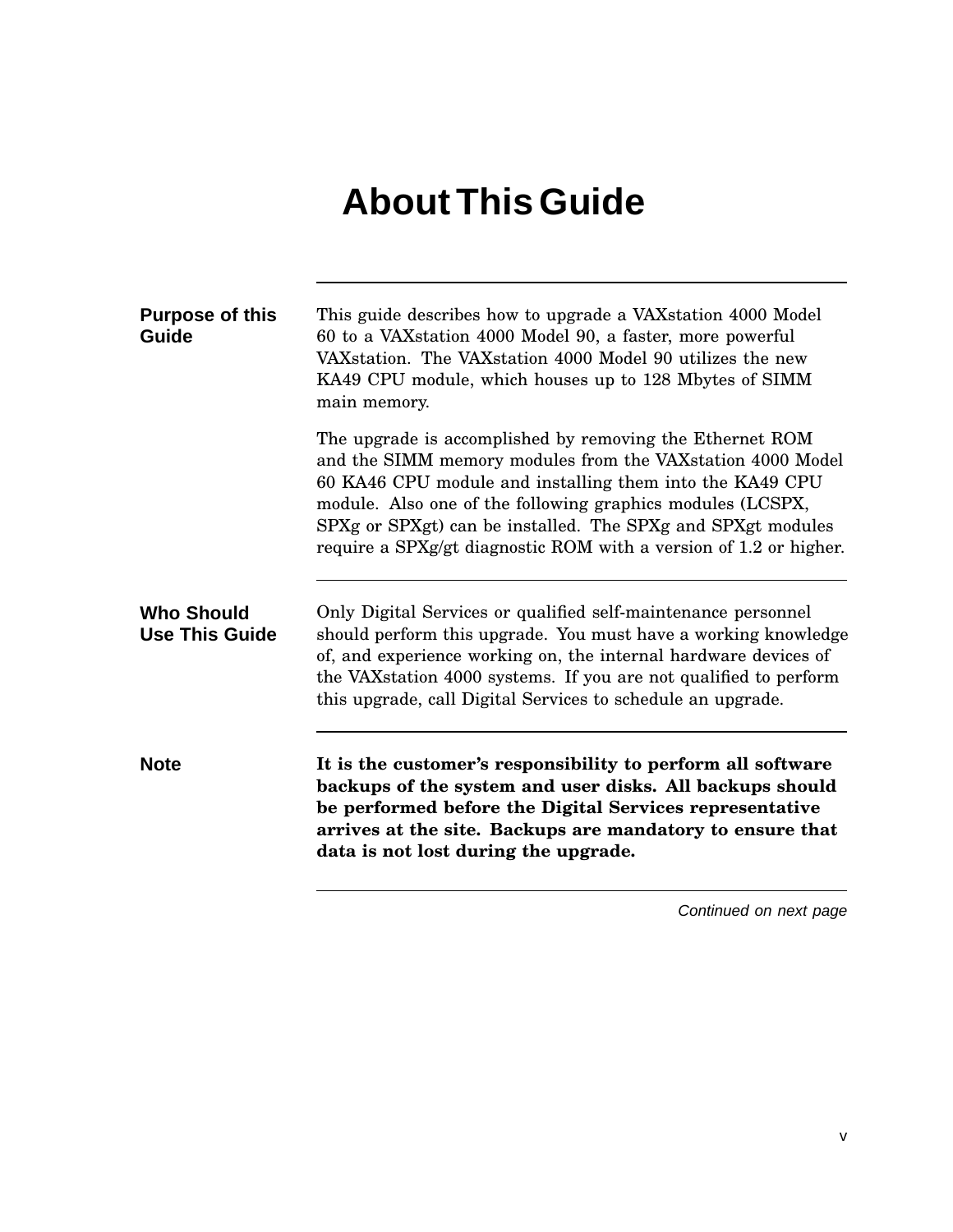## **About This Guide,** Continued

| <b>Structure of</b>                    | This guide is comprised of three chapters and one appendix:                                                                                                                                      |
|----------------------------------------|--------------------------------------------------------------------------------------------------------------------------------------------------------------------------------------------------|
| this Guide                             | Chapter 1 describes an overview of the VAX station 4000<br>Model 60 and Model 90. It also lists the contents of the<br>upgrade kits.                                                             |
|                                        | Chapter 2 describes how to disassemble the VAX station<br>4000 Model 60 and remove the necessary components for the<br>upgrade.                                                                  |
|                                        | Chapter 3 describes how to install the necessary components<br>and reassemble the VAX station 4000 Model 90.                                                                                     |
|                                        | Appendix A describes how to pack the modules and<br>components to be sent back to Digital and also provides<br>the necessary forms to be completed and returned to Digital<br>after the upgrade. |
| <b>Related</b><br><b>Documentation</b> | If additional information is needed for the procedures in this<br>guide, refer to the following documents:                                                                                       |
|                                        | The following documents provide additional information relating<br>to the VAXstation 4000 Model 60:                                                                                              |
|                                        | VAXstation 4000 Options Installation Guide, EK-VAXOP-IN                                                                                                                                          |
|                                        | VAXstation 4000 Model 60 Service Information,<br>EK-V466B-SV                                                                                                                                     |
|                                        | The following documents provide additional information relating<br>to the VAXstation 4000 Model 90:                                                                                              |
|                                        | VAXstation 4000 Options Installation Guide, EK-VAXOP-IN                                                                                                                                          |
|                                        | VAXstation 4000 Model 90 Service Information,<br>EK-KA490-SV                                                                                                                                     |
|                                        | VAXstation 4000 Model 90 Owner's Installation Guide,<br>EK-VAXOG-IN                                                                                                                              |
|                                        |                                                                                                                                                                                                  |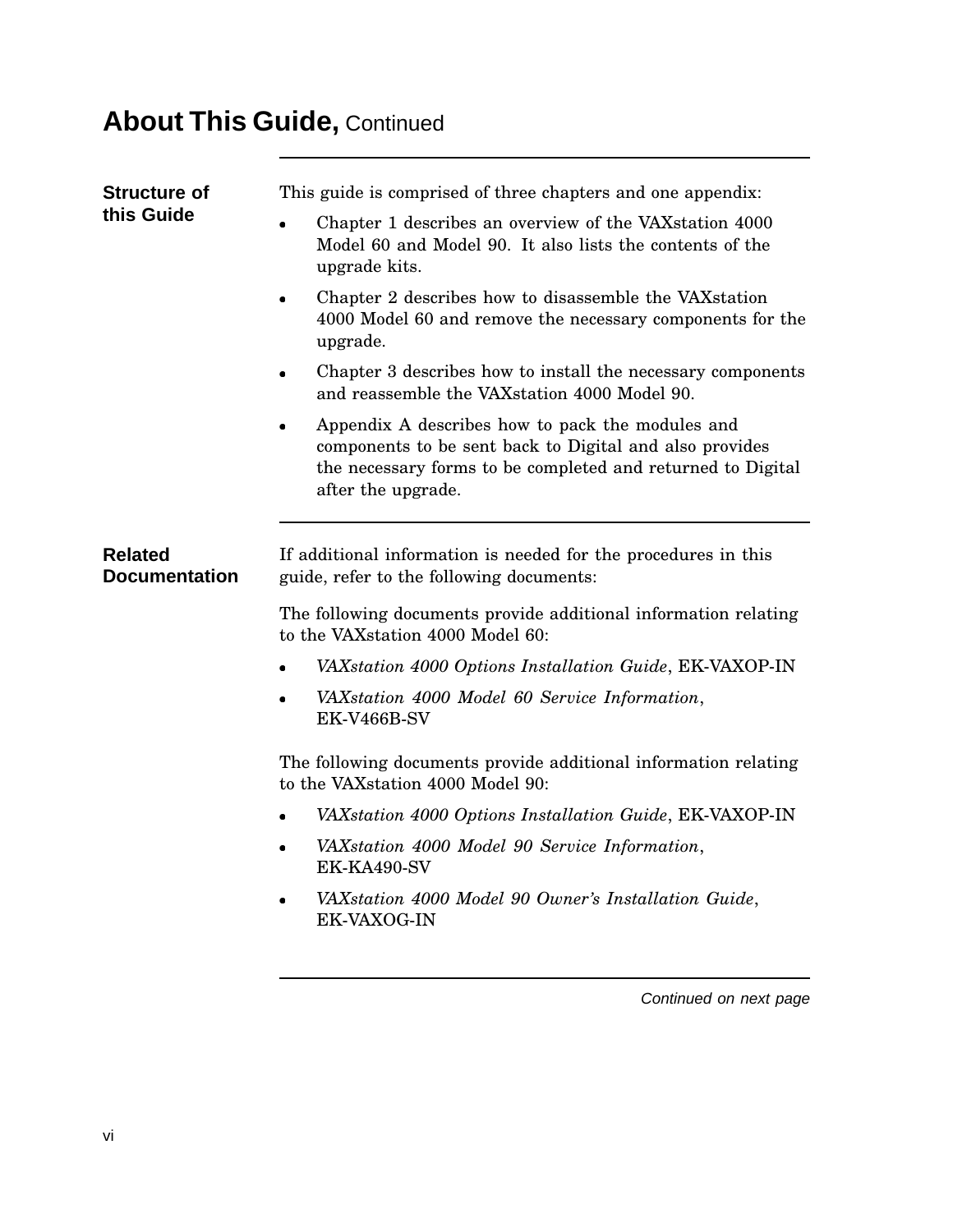## **About This Guide,** Continued

**Conventions Used in this Guide**

The following conventions are used in this guide:

| <b>Convention</b> | <b>Meaning</b>                                                                                          |  |  |
|-------------------|---------------------------------------------------------------------------------------------------------|--|--|
| Return            | A name enclosed in a box in interactive<br>examples indicates a key you press on the<br>keyboard.       |  |  |
| Warning           | Warnings contain information to prevent<br>personal injury. Read warnings carefully.                    |  |  |
| Caution           | Cautions provide information to prevent damage<br>to equipment or software. Read cautions<br>carefully. |  |  |
| Note              | Notes provide general information about the<br>current topic.                                           |  |  |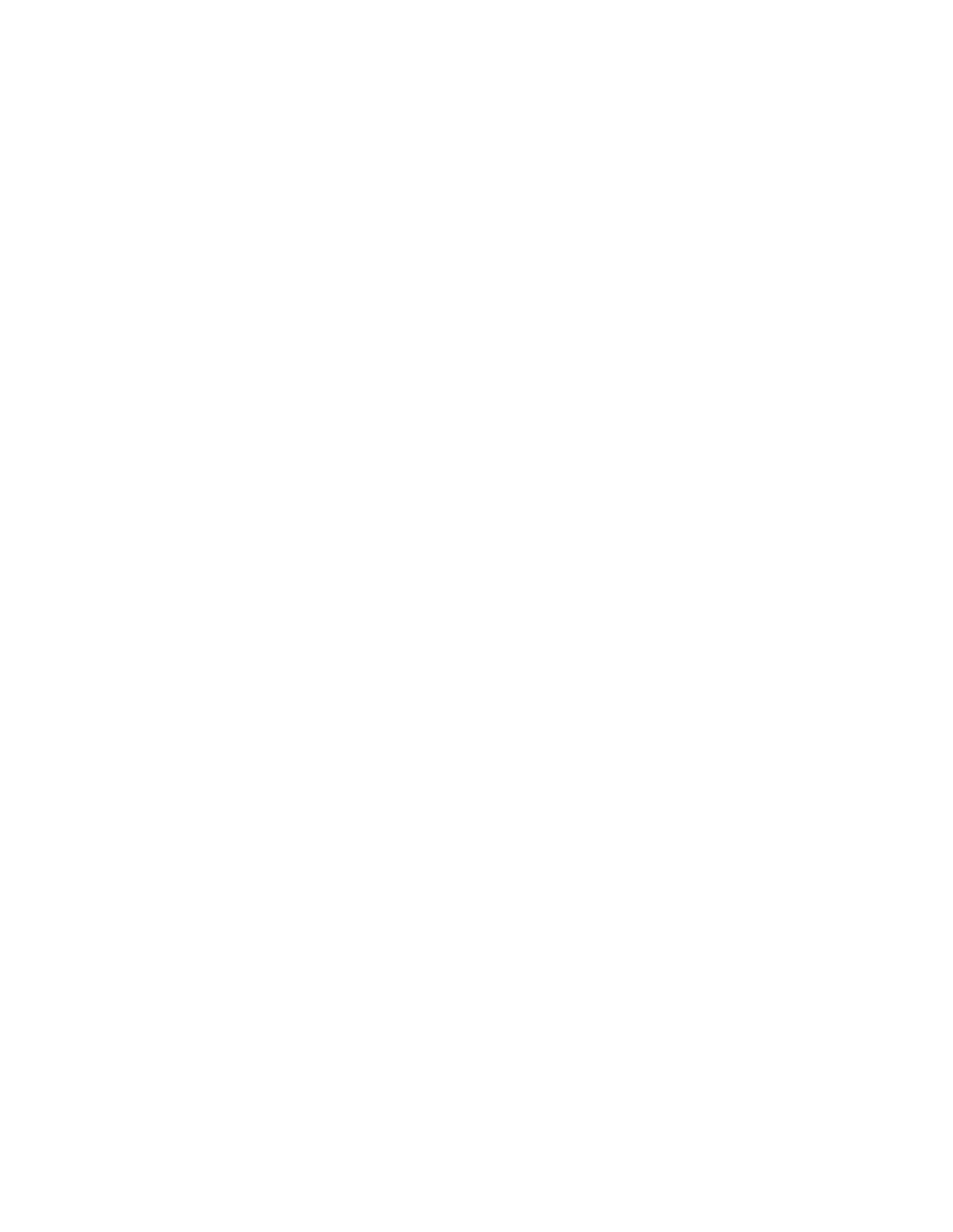# **Chapter 1 OverviewoftheVAXstation 4000 Model 60 and theVAXstation 4000 Model 90**

#### **Overview**

**Purpose** The purpose of this chapter is to provide an overview of the VAXstation 4000 Model 60, and the VAXstation 4000 Model 90, and to provide a list of the contents of the upgrade kits.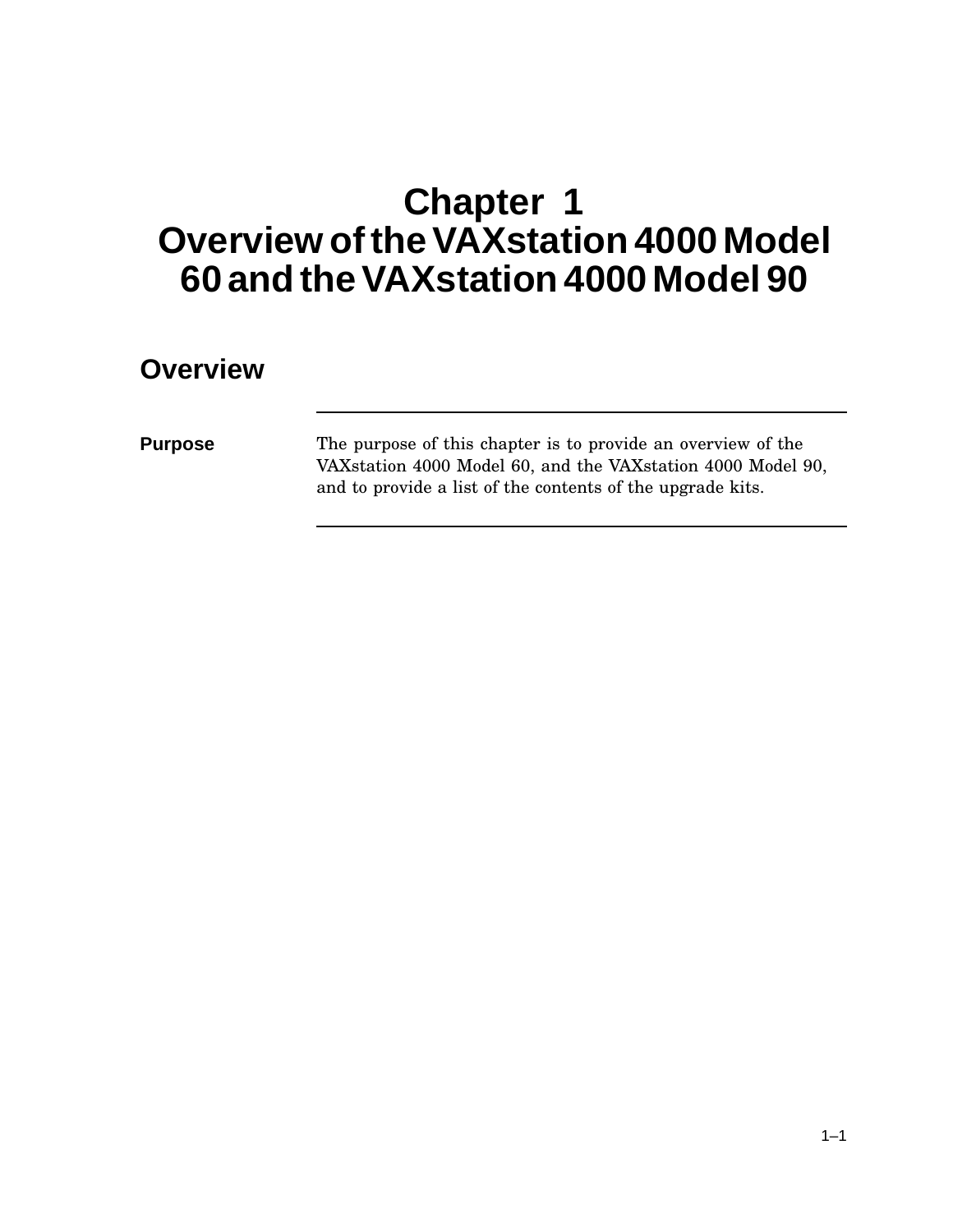## **VAXstation 4000 Model 60 Product Description**

power supply.

**Product Description** The VAXstation 4000 Model 60 system is a single-user engineering workstation, based on the KA46 system module. The Model 60 includes: An LK401 keyboard A VSXXX-GA mouse or VSXXX-AB tablet A monochrome or color video monitor One or more storage devices SCSI and Ethernet controllers Memory SIMMs, which supports up to 108 MB Each Model 60 system is housed in a desktop BA46 system

enclosure that contains a KA46 system module and an H7819-AA

 $1 - 2$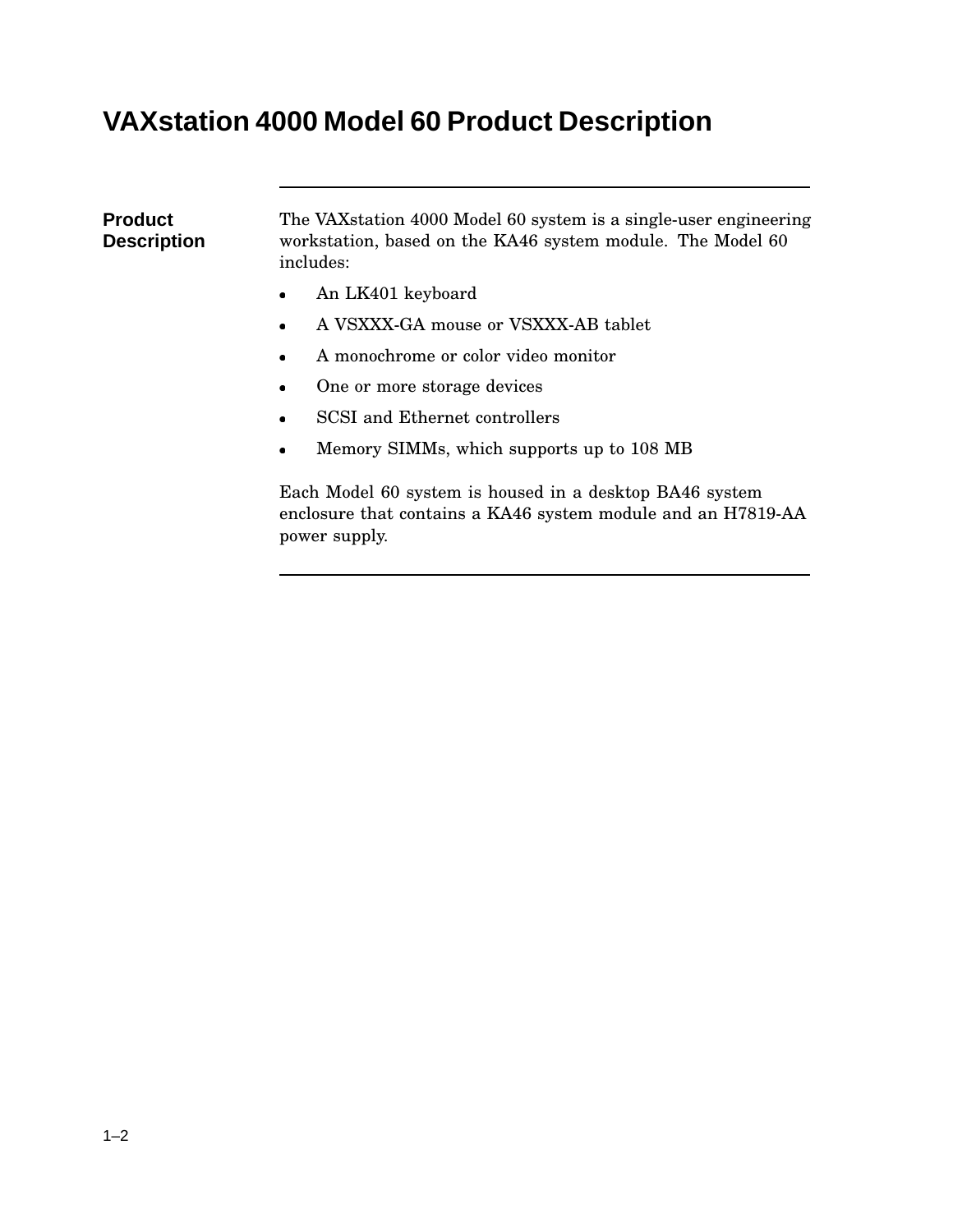# **Contents of the Upgrade Kit**

| <b>Note</b>                           |                              | If a system started out as a VAX station 3100 and was<br>upgraded to a VAX station 4000 Model 60, then it may not<br>be upgraded to a VAX station 4000 Model 90. |
|---------------------------------------|------------------------------|------------------------------------------------------------------------------------------------------------------------------------------------------------------|
| <b>Upgrade Kit</b><br><b>Versions</b> |                              | The following is a list of the various PV71U upgrade kits that can<br>be used to upgrade to a VAX station 4000 Model 90:                                         |
|                                       | <b>Part</b><br><b>Number</b> | <b>Description</b>                                                                                                                                               |
|                                       | PV71U-AF                     | Includes the LCSPX graphics module                                                                                                                               |
|                                       | PV71U-AH                     | For the SPXg graphics module                                                                                                                                     |
|                                       | PV71U-AJ                     | For the SPXgt graphics module                                                                                                                                    |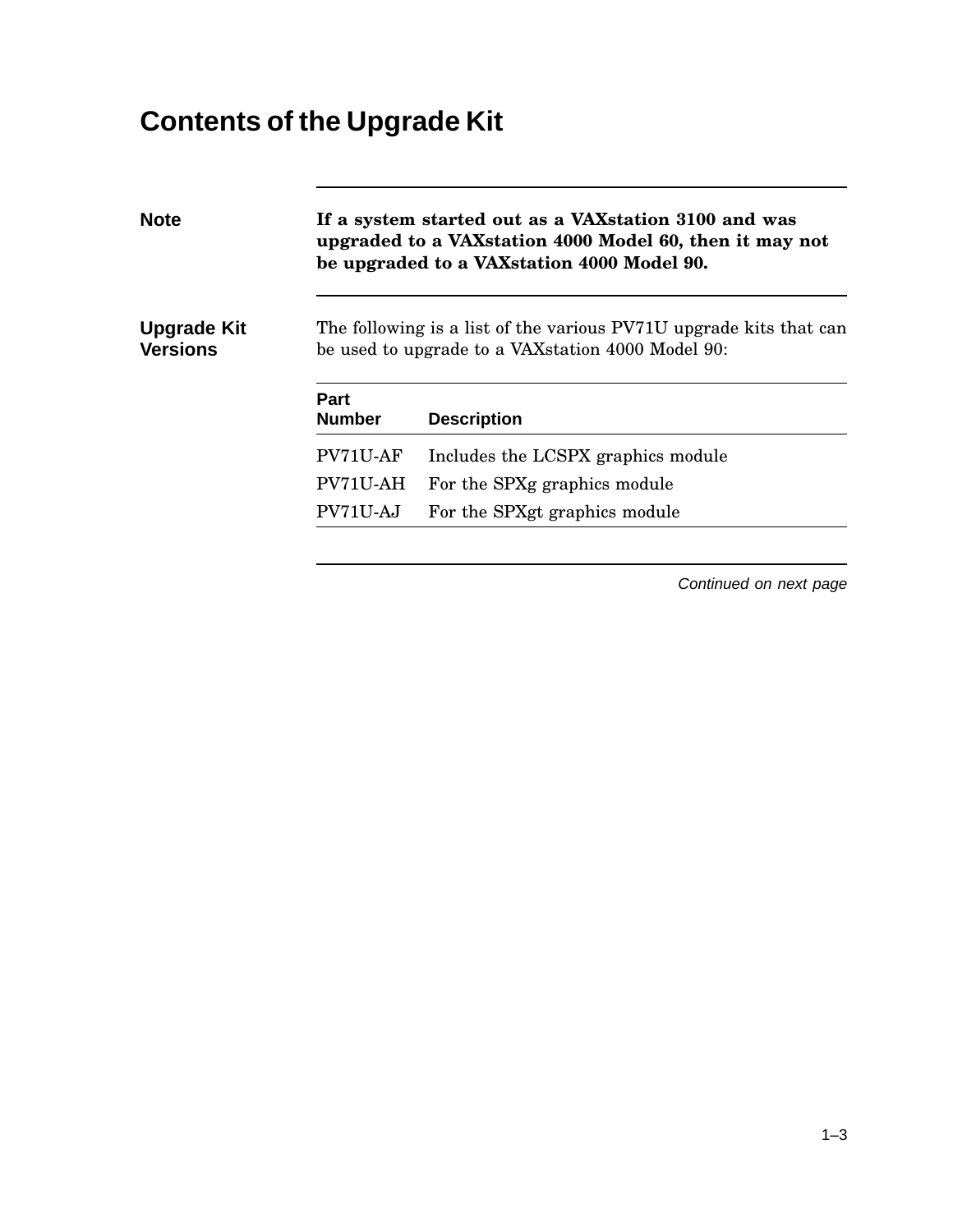## **Contents of the Upgrade Kit,** Continued

| <b>PV71U-AF</b> | Table 1–1 lists the contents of the PV71U-AF upgrade kit. |
|-----------------|-----------------------------------------------------------|
|-----------------|-----------------------------------------------------------|

| <b>Part Number</b> | <b>Description</b> |                                                                          |  |
|--------------------|--------------------|--------------------------------------------------------------------------|--|
| 75-00003-04        | Software licenses  |                                                                          |  |
| 70-30299-01        | following:         | VAX station Model 60 to 90, which includes the                           |  |
|                    | <b>Part Number</b> | <b>Contents</b>                                                          |  |
|                    | 54-21177-01        | CPU system module                                                        |  |
|                    | 54-21795-01        | LCSPX graphics module                                                    |  |
|                    | EK-VAXOG-DK        | Documentation kit, which<br>includes the following:                      |  |
|                    |                    | VS4000 Owner's<br><b>Installation Guide</b>                              |  |
|                    |                    | VS4000 Options<br><b>Installation Guide</b>                              |  |
|                    |                    | VS4000 Quick Installation<br>Card                                        |  |
|                    | EK-VX690-UP        | VAXstation 4000 Model 60<br>to VAXstation 4000 Model 90<br>Upgrade Guide |  |
|                    | 74-41856-08 A      | Medallion, VAXstation 4000 90                                            |  |
|                    | 74-42680-02        | Clamp, video board                                                       |  |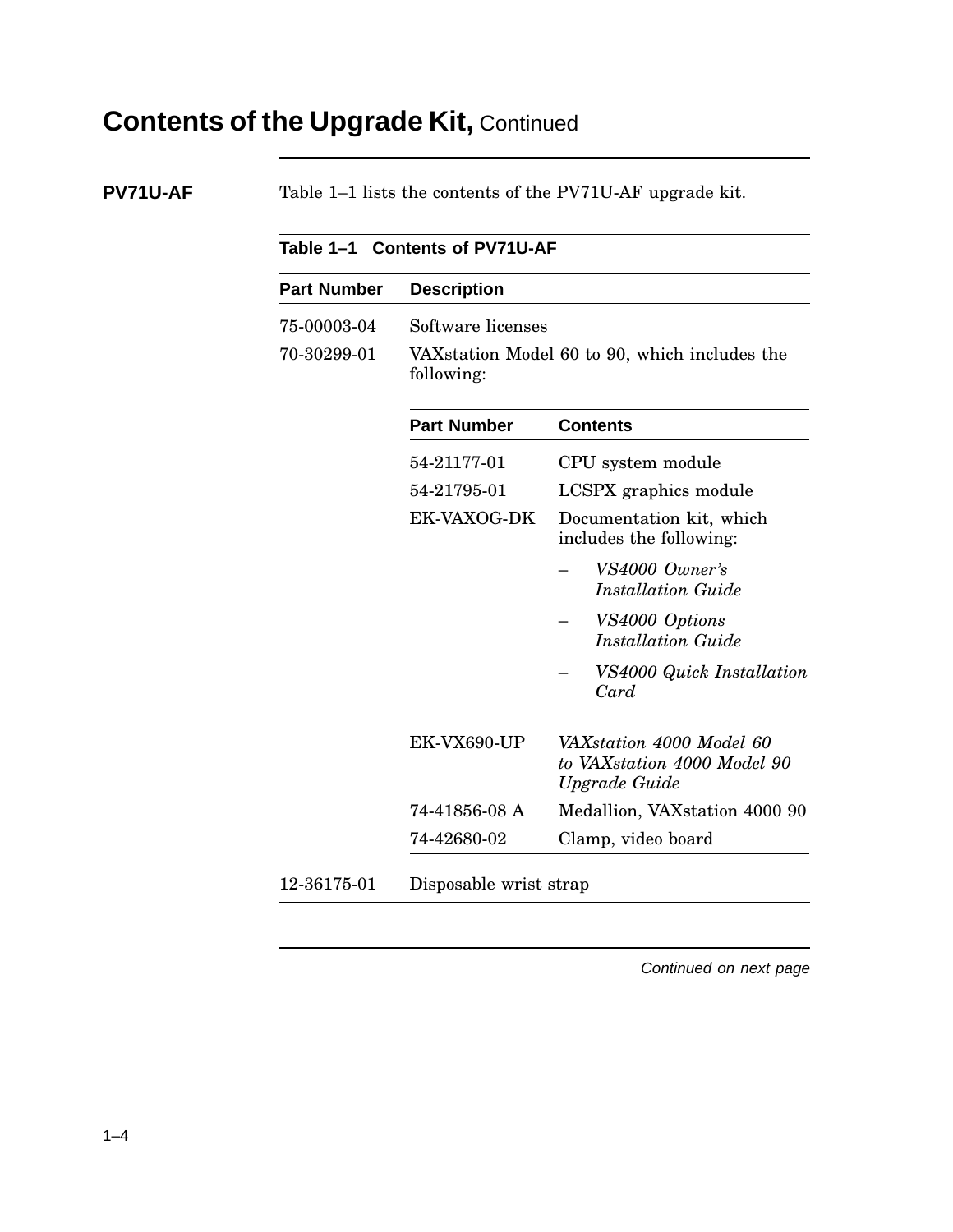## **Contents of the Upgrade Kit,** Continued

| <b>Part Number</b><br>75-00020-01<br>75-00003-04<br>70-30299-02 | <b>Description</b><br>PHIGS/V RT license.<br>Software licenses<br>following:<br><b>Part Number</b><br>54-21177-01<br>EK-VAXOG-DK | PHIGS 3D software licenses, including the DEC<br>VAXstation Model 60 to 90, which includes the<br><b>Contents</b><br>CPU system module<br>Documentation kit, which<br>includes the following: |
|-----------------------------------------------------------------|----------------------------------------------------------------------------------------------------------------------------------|-----------------------------------------------------------------------------------------------------------------------------------------------------------------------------------------------|
|                                                                 |                                                                                                                                  |                                                                                                                                                                                               |
|                                                                 |                                                                                                                                  |                                                                                                                                                                                               |
|                                                                 |                                                                                                                                  |                                                                                                                                                                                               |
|                                                                 |                                                                                                                                  |                                                                                                                                                                                               |
|                                                                 |                                                                                                                                  |                                                                                                                                                                                               |
|                                                                 |                                                                                                                                  |                                                                                                                                                                                               |
|                                                                 |                                                                                                                                  |                                                                                                                                                                                               |
|                                                                 |                                                                                                                                  | VS4000 Owner's<br><b>Installation Guide</b>                                                                                                                                                   |
|                                                                 |                                                                                                                                  | VS4000 Options<br><b>Installation Guide</b>                                                                                                                                                   |
|                                                                 |                                                                                                                                  | VS4000 Quick Installation<br>Card                                                                                                                                                             |
|                                                                 | EK-VX690-UP                                                                                                                      | VAXstation 4000 Model 60<br>to VAXstation 4000 Model 90<br>Upgrade Guide                                                                                                                      |
|                                                                 | 74-41856-09 A                                                                                                                    | Medallion, VAXstation 4000 90<br>SPXg                                                                                                                                                         |
|                                                                 | 23-226E8-00                                                                                                                      | SPXg/gt diagnostic ROM                                                                                                                                                                        |
|                                                                 | 12-36175-01                                                                                                                      | Disposable wrist strap                                                                                                                                                                        |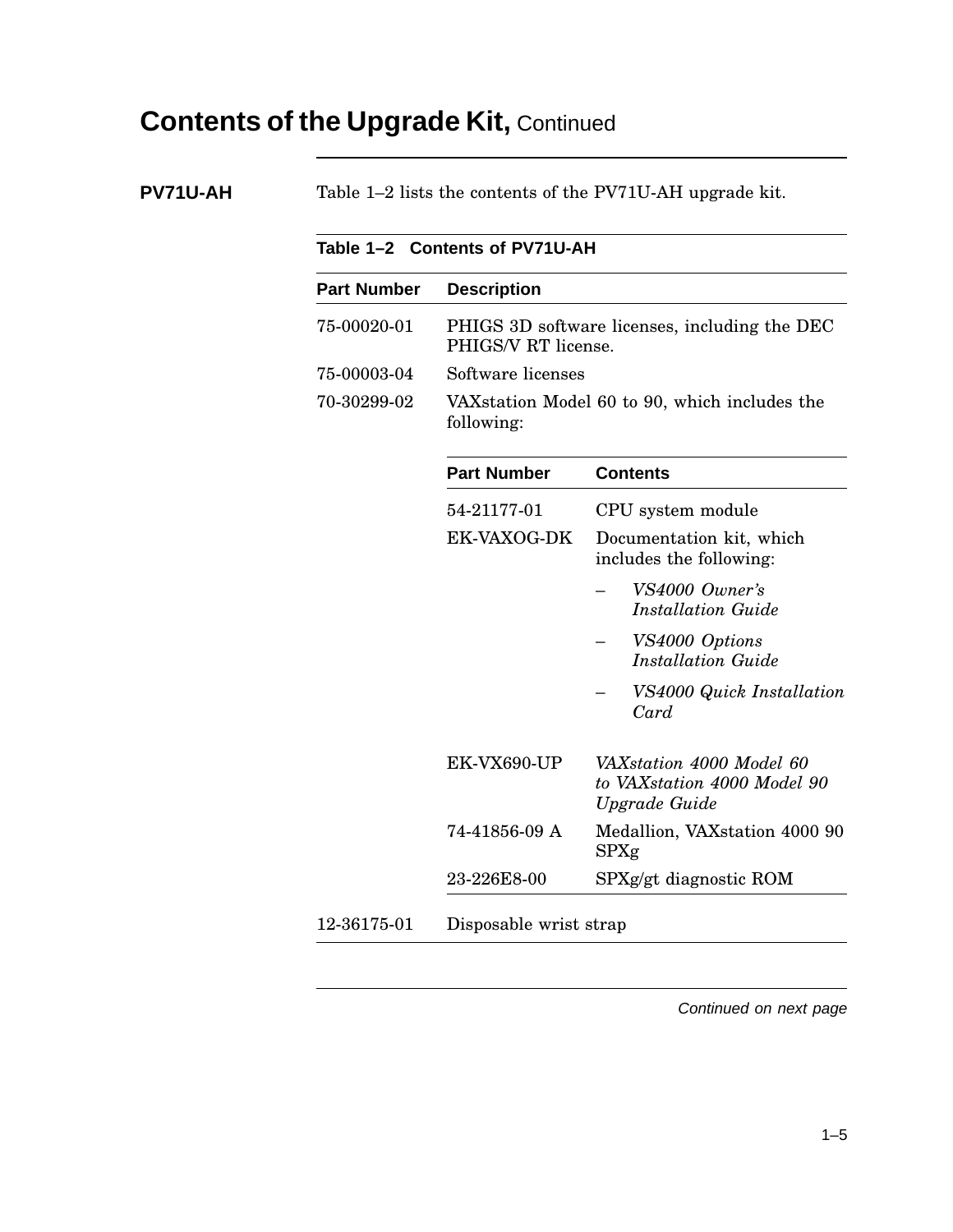## **Contents of the Upgrade Kit,** Continued

**PV71U-AJ** Table 1–3 lists the contents of the PV71U-AJ upgrade kit.

|                    | Table 1-3 Contents of PV71U-AJ |                                                                          |  |
|--------------------|--------------------------------|--------------------------------------------------------------------------|--|
| <b>Part Number</b> | <b>Description</b>             |                                                                          |  |
| 75-00020-01        | PHIGS/V RT license.            | PHIGS 3D software licenses, including the DEC                            |  |
| 75-00003-04        | Software licenses              |                                                                          |  |
| 70-30299-03        | following:                     | VAX station Model 60 to 90, which includes the                           |  |
|                    | <b>Part Number</b>             | <b>Contents</b>                                                          |  |
|                    | 54-21177-01                    | CPU system module                                                        |  |
|                    | EK-VAXOG-DK                    | Documentation kit, which<br>includes the following:                      |  |
|                    |                                | VS4000 Owner's<br><b>Installation Guide</b>                              |  |
|                    |                                | VS4000 Options<br><b>Installation Guide</b>                              |  |
|                    |                                | VS4000 Quick Installation<br>Card                                        |  |
|                    | EK-VX690-UP                    | VAXstation 4000 Model 60<br>to VAXstation 4000 Model 90<br>Upgrade Guide |  |
|                    | 74-41856-10 A                  | Medallion, VAXstation 4000 90<br>SPXgt                                   |  |
|                    | 23-226E8-00                    | SPXg/gt diagnostic ROM                                                   |  |
| 12-36175-01        | Disposable wrist strap         |                                                                          |  |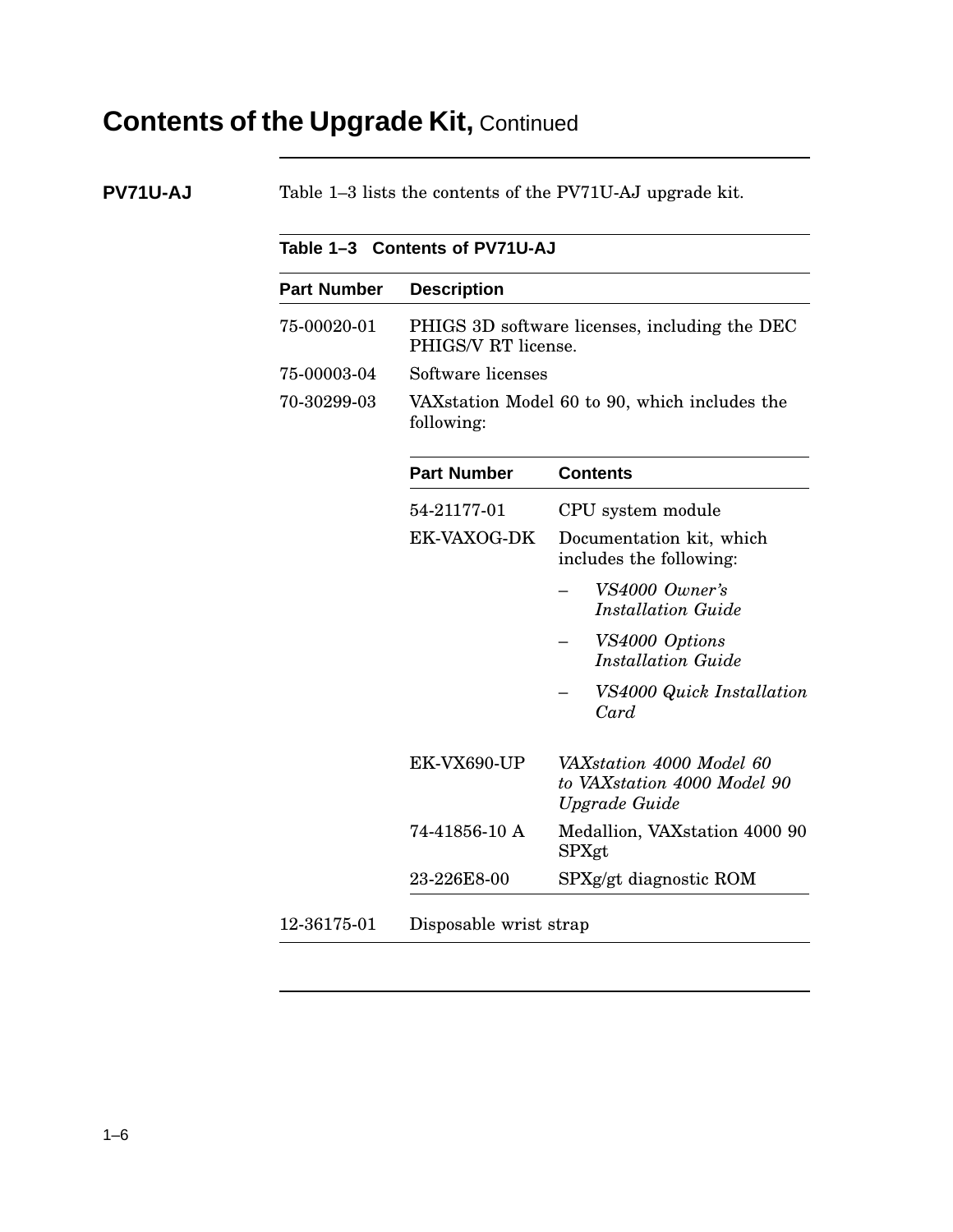## **VAXstation 4000 Model 90 Product Description**

#### **Product Description** The VAXstation 4000 Model 90 is housed in a BA46 system enclosure. The KA49 system module with either 4-MB or 16-MB SIMM modules form the CPU/memory subsystem.

The VAXstation 4000 Model 90 supports three graphics options:

| <b>Option</b> | <b>Description</b>   |  |
|---------------|----------------------|--|
| <b>LCSPX</b>  | Standard 2D graphics |  |
| SPXg          | 8-Plane 3D graphics  |  |
| SPXgt         | 24-Plane 3D graphics |  |

Some of the main features of the VAXstation 4000 Model 90 are:

- Up to 128 Mbytes of SIMM main memory
- ThinWire or Thickwire connection for Ethernet network
- Subsystem uses the SCSI-1 bus to communicate with mass storage devices
- A 16 bit programmed I/O port connection for synchronous communications
- Four serial lines controllers for:
	- Keyboard
	- Pointing device
	- Printer
	- Asynchronous communication
- Audio input/output connector supported by the sound generator interface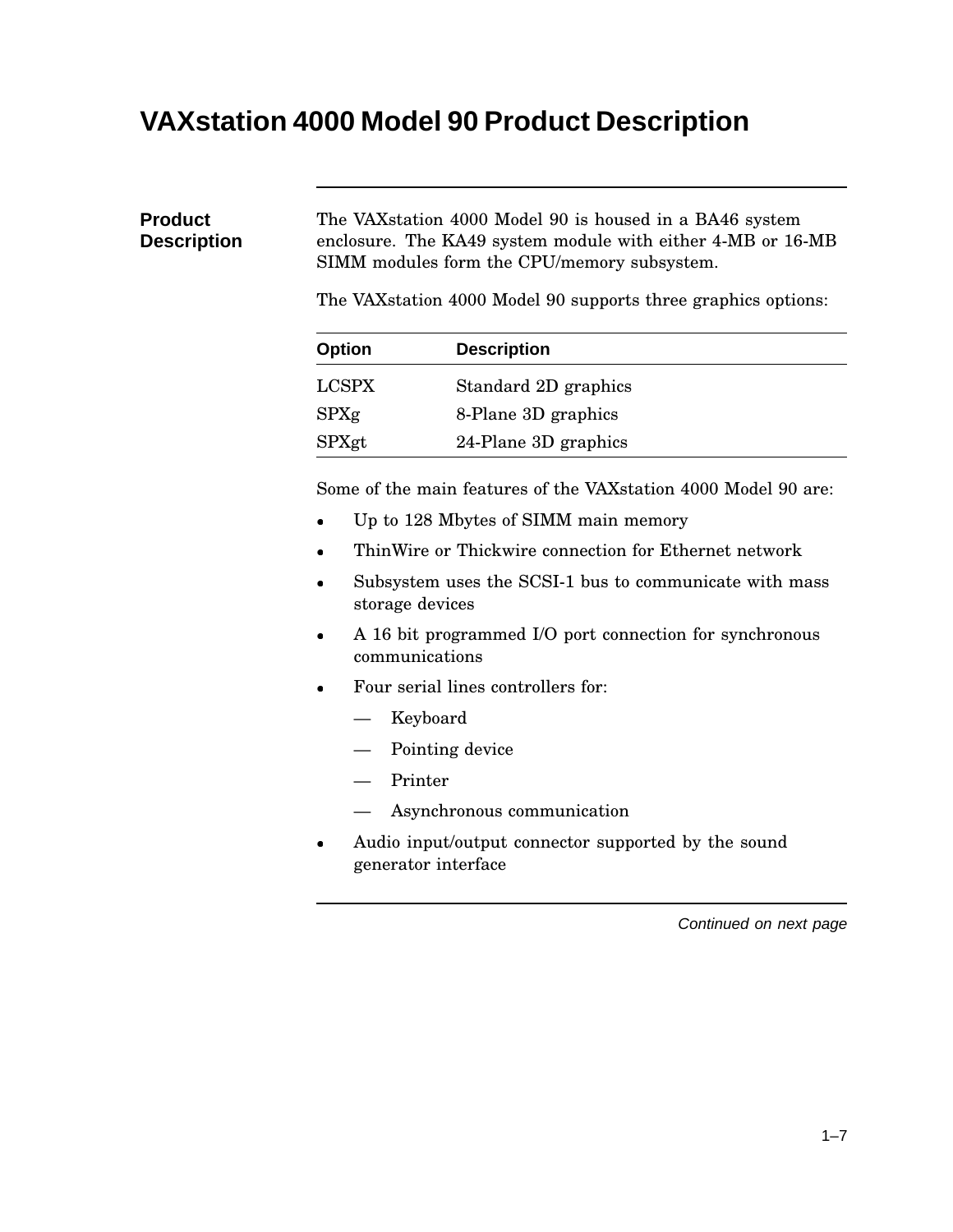#### **VAXstation 4000 Model 90 Product Description,** Continued

**Product Description (continued)**

- ROM-based diagnostics (field programmable flash ROMs) for:
	- Power-up self-test
	- User selected self-test
	- System level tests
- VMS software distribution by:
	- CDROM disk
	- TK tape
	- VMS Version 5-5.2 or higher
	- System down line loaded over Ethernet
- MS–DOS applications distribution by floppy diskette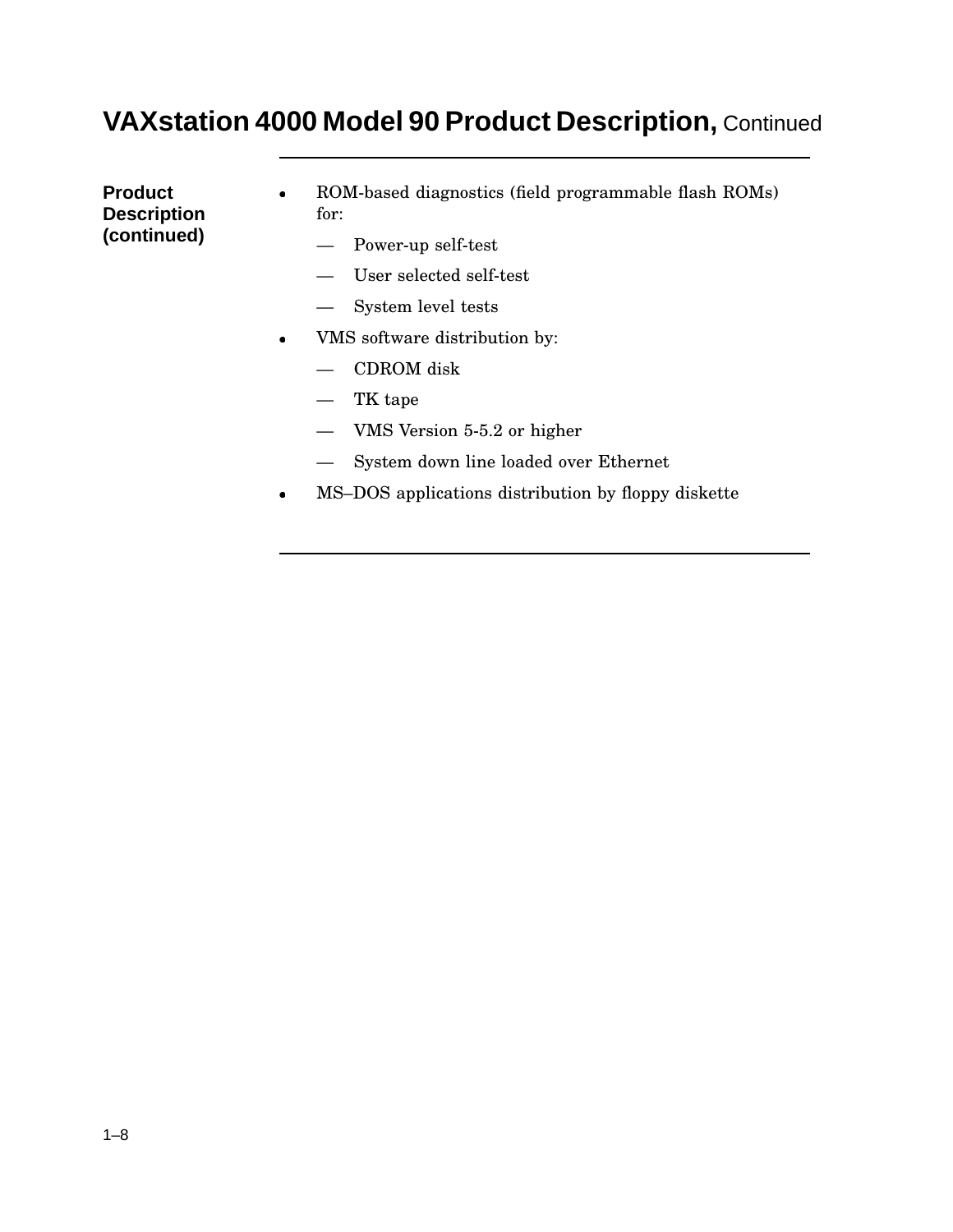# **Chapter 2 Disassembly of the VAXstation 4000 Model 60 and Removal of Components**

#### **Overview**

| <b>Purpose</b> | The purpose of this chapter is to provide information so that<br>Digital Services Engineers or knowledgeable Digital customers<br>can disassemble an existing VAXstation 4000 Model 60 and<br>remove the necessary components for the upgrade.                                                                                                                                                                      |
|----------------|---------------------------------------------------------------------------------------------------------------------------------------------------------------------------------------------------------------------------------------------------------------------------------------------------------------------------------------------------------------------------------------------------------------------|
| Caution        | Only Digital Services or qualified self-maintenance<br>personnel should perform this upgrade. You must have<br>a working knowledge of, and experience working on,<br>the internal hardware devices of the VAX station 4000<br>systems. If you are not qualified to perform this upgrade,<br>call Digital Services to schedule an upgrade.                                                                           |
| <b>Note</b>    | It is the customer's responsibility to back up the software<br>before Digital Services personnel arrive at the site. This<br>is important to ensure that data is not lost during the<br>service process. The customer should also shut down the<br>workstation software. Before performing any maintenance<br>work, Digital Services personnel must confirm that the<br>customer has completed both of these tasks. |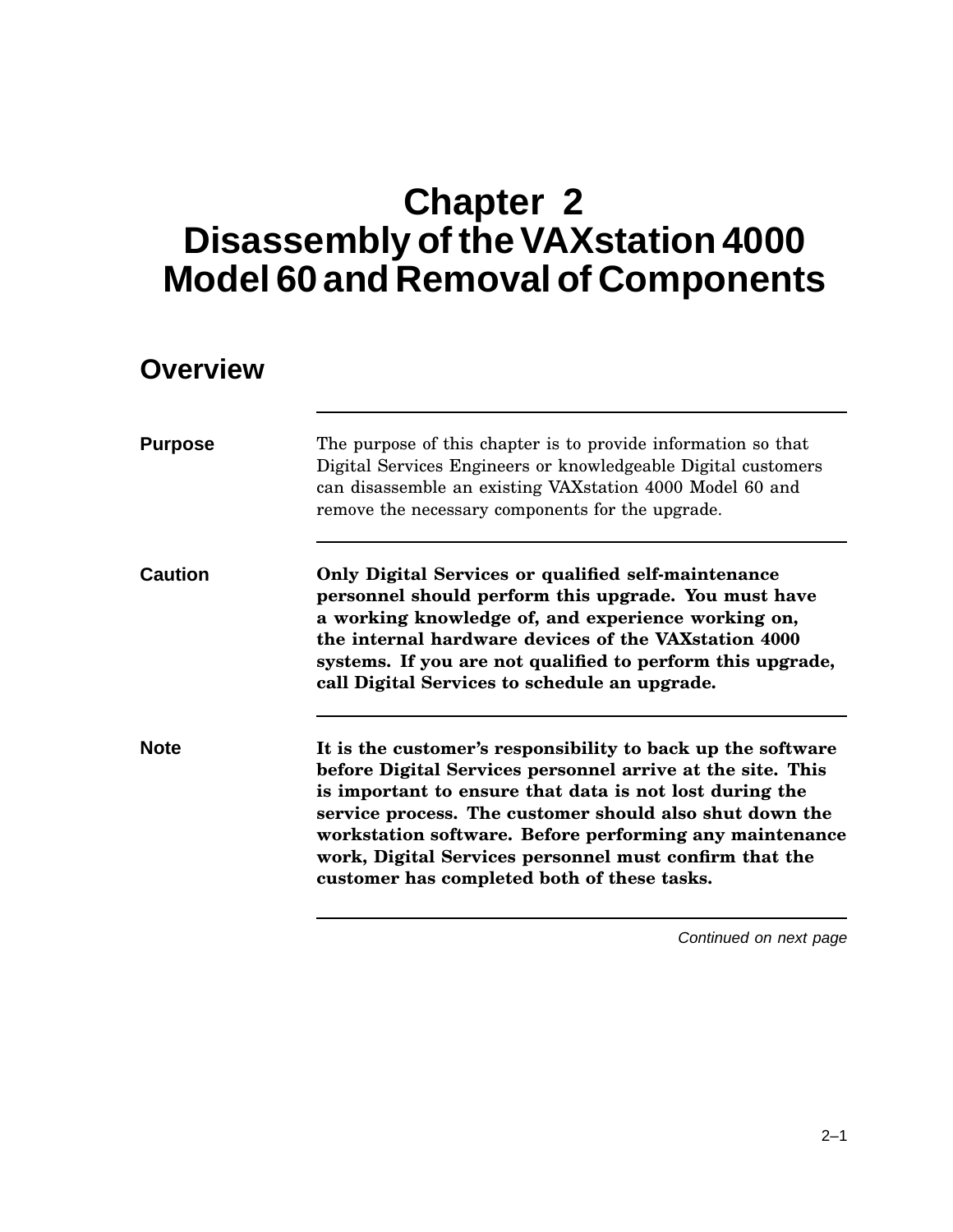## **Overview,** Continued

| <b>Summary</b> |
|----------------|
| of Removal     |
| <b>Process</b> |

The following table summarizes the recommended removal process and lists the applicable page number for reference to that procedure.

|                                                     | Found<br>on |
|-----------------------------------------------------|-------------|
| <b>Procedure</b>                                    | Page        |
| Preparing VAX station 4000 Model 60 for disassembly | $2-3$       |
| Shutting down peripherals and disconnecting cables  | $2-5$       |
| Protecting against static                           | $2-6$       |
| Removing top cover of the VAX station 4000 Model 60 | $2-9$       |
| Removing mass storage devices                       | $2 - 10$    |
| Removing power supply                               | $2 - 12$    |
| Removing lights and switches module                 | $2 - 13$    |
| Removing graphics module                            | $2 - 15$    |
| Removing synchronous communications option          | $2 - 19$    |
| Removing TURBO channel adapter module and option    | $2 - 20$    |
| Removing KA46 system module (CPU)                   | $2 - 21$    |
| Removing MS44 memory SIMMs                          | $2 - 22$    |
| Removing Ethernet ROM                               | $2 - 24$    |
| Swapping medallions                                 | $2 - 25$    |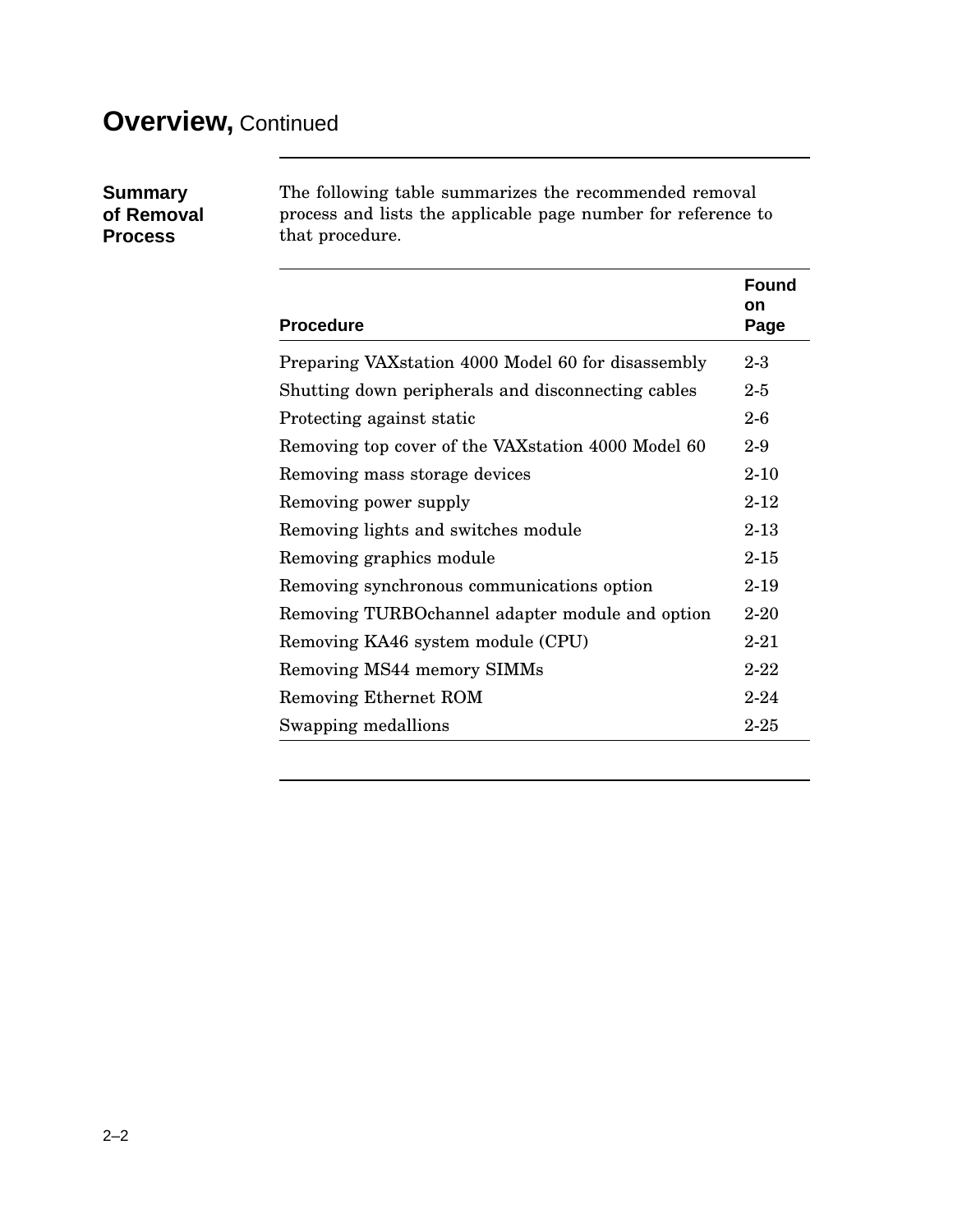## **Preparing VAXstation Model 60 for Disassembly**

| <b>Run SHOW</b><br><b>CONFIG</b><br><b>Command</b> | To run the SHOW CONFIG command, complete the following<br>steps and refer to Example 2–1. |                                                                                                                                                     |  |
|----------------------------------------------------|-------------------------------------------------------------------------------------------|-----------------------------------------------------------------------------------------------------------------------------------------------------|--|
|                                                    | <b>Step</b>                                                                               | <b>Action</b>                                                                                                                                       |  |
|                                                    | 1                                                                                         | Press the Halt button located behind the door in the front<br>of the system box.                                                                    |  |
|                                                    |                                                                                           | Results: The system displays the console prompt on the<br>screen.                                                                                   |  |
|                                                    | $\overline{2}$                                                                            | Enter <b>SHOW CONFIG</b> at the console prompt and press<br>Return.                                                                                 |  |
|                                                    |                                                                                           | >>> SHOW CONFIG Return                                                                                                                              |  |
|                                                    | 3                                                                                         | Record the Ethernet hardware address. This address will<br>be verified upon completion of the upgrade.                                              |  |
|                                                    | 4                                                                                         | Record the SPXg/gt diagnostic ROM version. If the<br>version is Version 1.1 or lower, then you will need to<br>replace the ROM during the assembly. |  |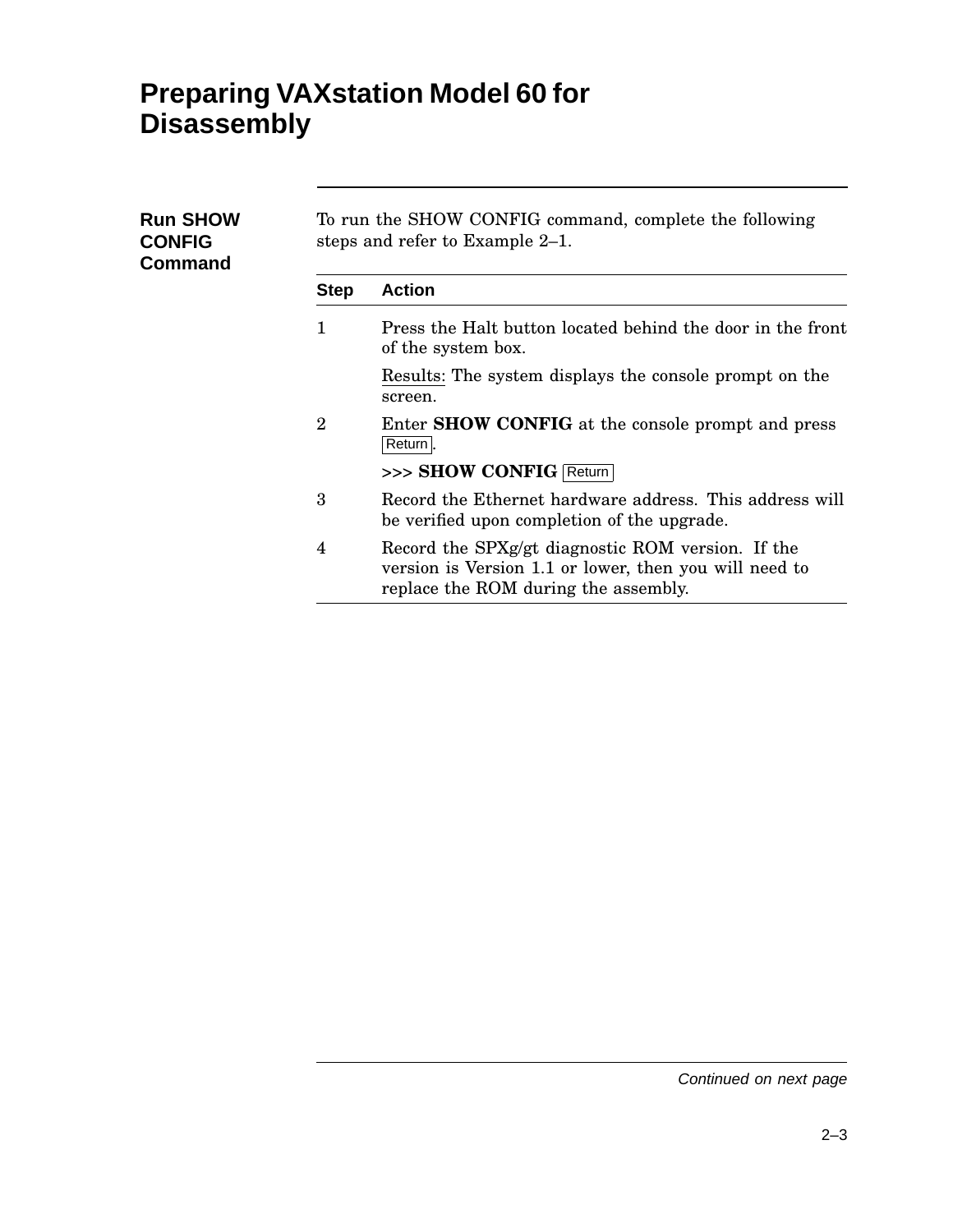## **Preparing VAXstation Model 60 for Disassembly,** Continued

#### **Example 2–1 Typical Screen Display of a SHOW CONFIG Command (Model 60)**

| 16 MB                              | $08 - 00 - 2B - F3 - 31 - 03$                             | KA46-A V1.1-31E-V4.0                                | ! CPU type and firmware revision<br>! Ethernet hardware address<br>! Total memory                                                                                                            |
|------------------------------------|-----------------------------------------------------------|-----------------------------------------------------|----------------------------------------------------------------------------------------------------------------------------------------------------------------------------------------------|
|                                    | DEVNBR DEVNAM INFO                                        |                                                     |                                                                                                                                                                                              |
| $1 \quad$<br>$\overline{2}$        | NVR OK<br>LCG OK                                          | HR $-$ 8 PLN FB $-2.7$                              | ! Non-volatile RAM<br>! 2D high res. color graphics rev 2.7                                                                                                                                  |
| 3<br>4<br>5                        | DZ<br>CACHE<br>MEM                                        | OK<br>OK<br><b>OK</b>                               | ! Serial line controller<br>! Cache memory<br>! Memory configuration                                                                                                                         |
|                                    |                                                           |                                                     | $16MB = SY = 8MB$ , $S0/S1 = 8MB$ , $S2/S3 = 0MB$ , $S4/S5 = 0MB$                                                                                                                            |
| 6<br>7<br>8<br>9<br>10<br>11<br>12 | FPU<br>IT<br>SYS OK<br>NI 1<br>SCSI<br>AUD<br><b>COMM</b> | OK<br>OK<br>OK<br>OK<br>1-RZ23L 6-INITR<br>OK<br>OK | ! Floating point unit<br>! Interval Timer<br>! Other system functions<br>! Ethernet<br>! SCSI and drives<br>! One RZ23L at ID 1, system at ID 6.<br>! Sound<br>! DSW21 communications device |
| >>                                 |                                                           |                                                     |                                                                                                                                                                                              |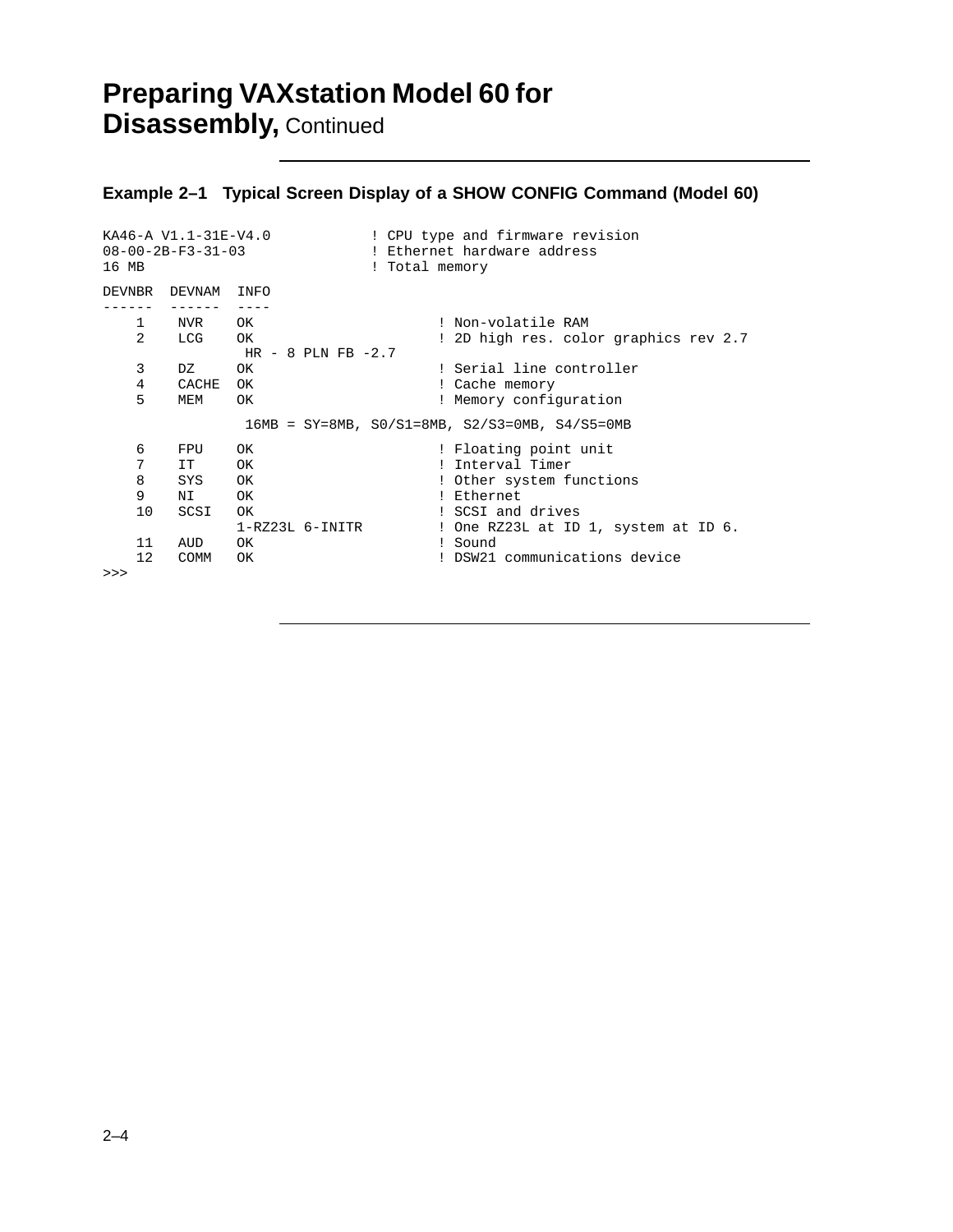# **Shutting Down Peripherals and Disconnecting Cables**

| <b>System</b>                      | After shutting down the operating system, turn the system<br>peripherals off in the following order:                                                         |  |  |
|------------------------------------|--------------------------------------------------------------------------------------------------------------------------------------------------------------|--|--|
|                                    | 1.<br>System unit                                                                                                                                            |  |  |
|                                    | Monitor<br>2.                                                                                                                                                |  |  |
|                                    | 3.<br>Printer, modem, and any other equipment                                                                                                                |  |  |
|                                    | 4.<br><b>Expansion</b> boxes                                                                                                                                 |  |  |
| Warning                            | The monitor power should be off for at least three minutes<br>before removing the power cord. You should remove the<br>power cord before moving the monitor. |  |  |
|                                    | The monitor is heavy and may require two people to lift it.                                                                                                  |  |  |
| <b>Disconnect</b><br><b>Cables</b> | Disconnect the following cables from the back of the system in the<br>following order:                                                                       |  |  |
|                                    | 1.<br>System power cord, first from the wall and then from the<br>system unit                                                                                |  |  |
|                                    | 2.<br>Monitor power cord (set monitor aside)                                                                                                                 |  |  |
|                                    | 3.<br>Keyboard cable                                                                                                                                         |  |  |
|                                    | 4.<br>Mouse cable                                                                                                                                            |  |  |
|                                    | 5.<br>ThinWire Ethernet and/or standard Ethernet<br>connector/terminator                                                                                     |  |  |
|                                    | SCSI terminator or external SCSI cable<br>6.                                                                                                                 |  |  |
|                                    | 7.<br>Monitor video cable                                                                                                                                    |  |  |
|                                    |                                                                                                                                                              |  |  |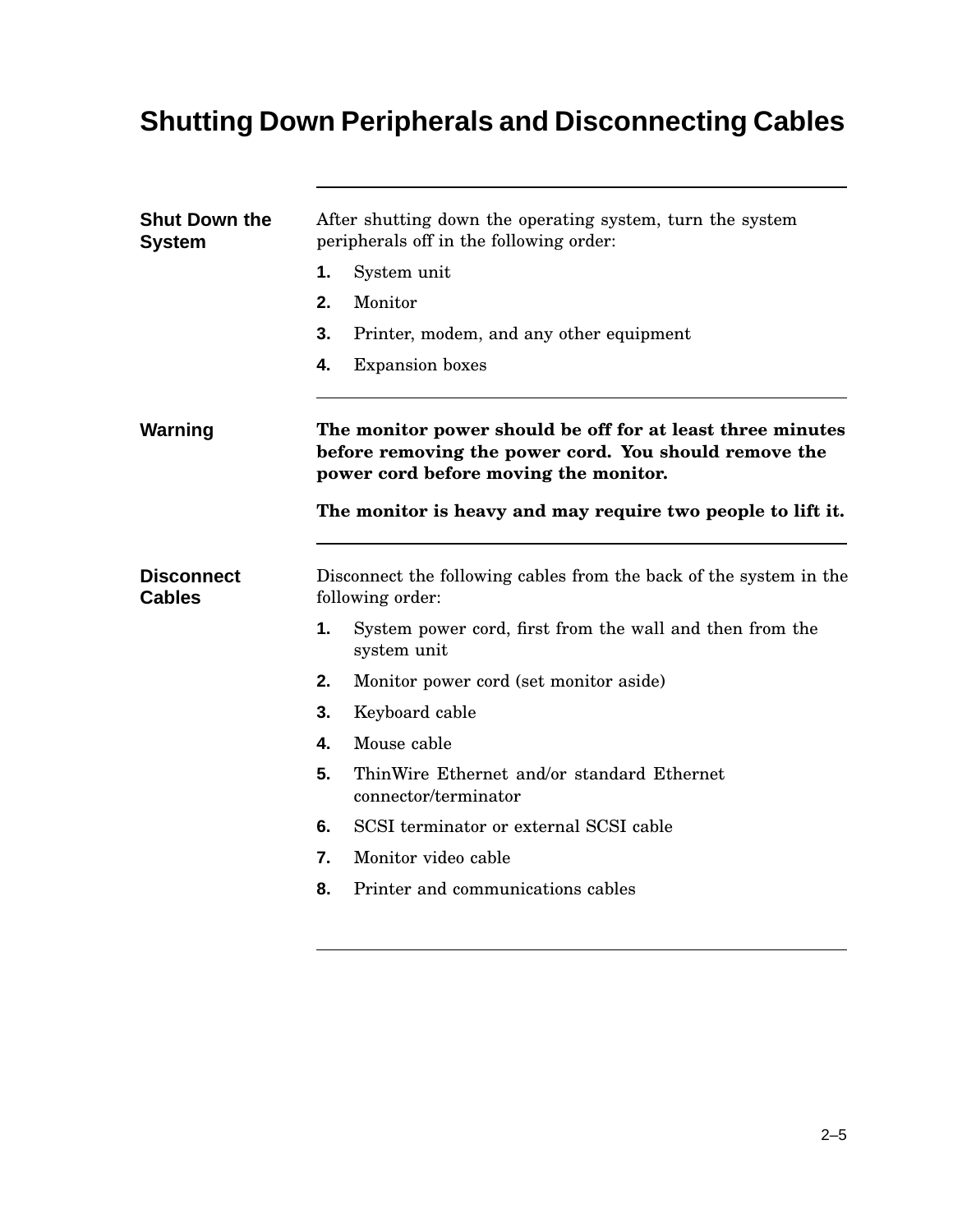# **Protecting Against Static**

| Use the<br><b>Antistatic Wrist</b> | The following rules <b>must</b> be adhered to while handling system<br>components:                                |
|------------------------------------|-------------------------------------------------------------------------------------------------------------------|
| <b>Strap</b>                       | Wear a properly grounded antistatic wrist strap.<br>$\bullet$                                                     |
|                                    | Any module or device removed from the system unit must be<br>$\bullet$<br>placed on an antistatic mat.            |
| <b>Note</b>                        | It is recommended that you have two antistatic mats for<br>which to place all the removed devices and components. |
|                                    | Continued on next page                                                                                            |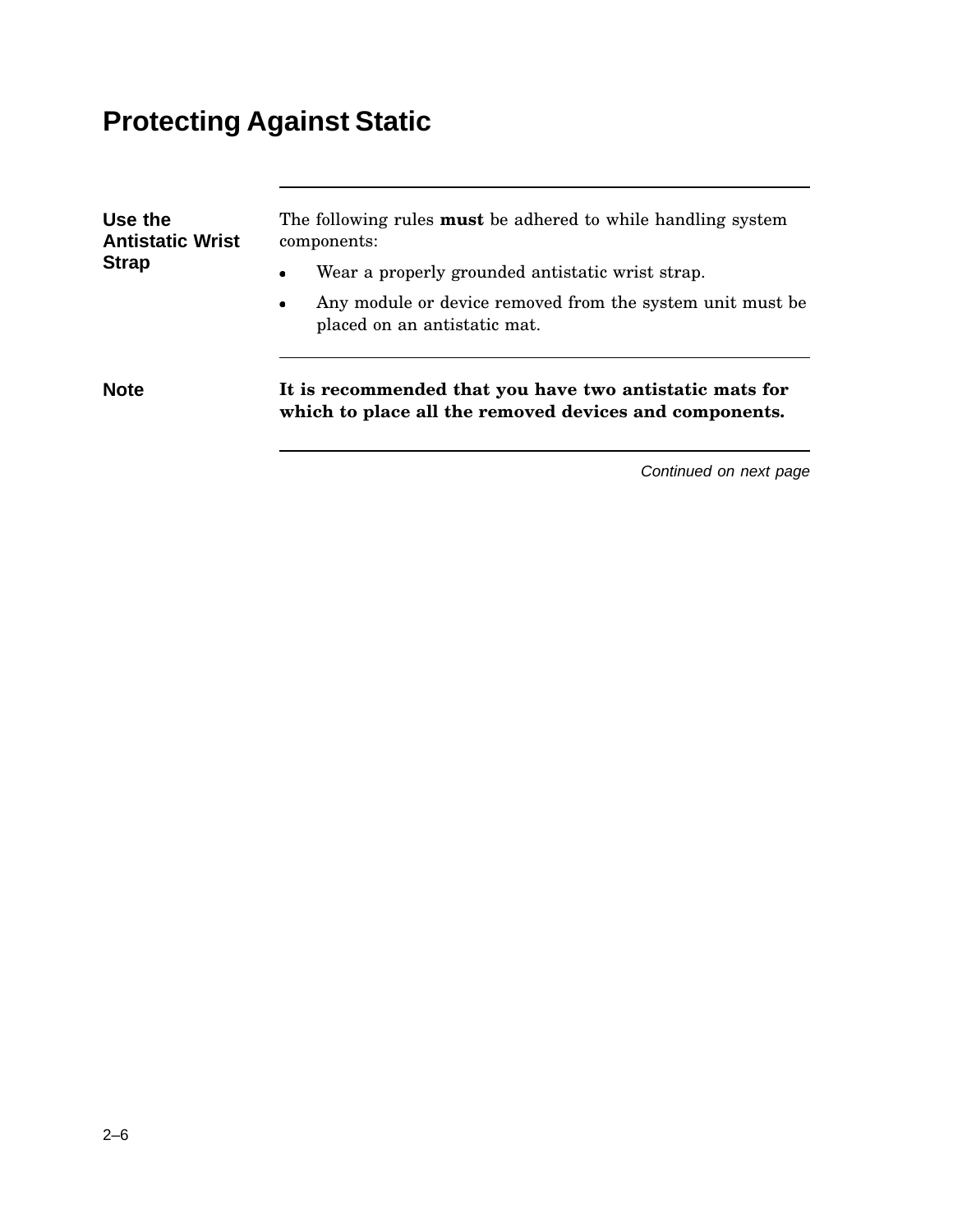# **Protecting Against Static,** Continued

| <b>Static</b><br><b>Protection</b> | To protect against static, complete the following steps: |    |                                                                                                                                       |
|------------------------------------|----------------------------------------------------------|----|---------------------------------------------------------------------------------------------------------------------------------------|
| <b>Method</b>                      | If you have                                              |    | Then                                                                                                                                  |
|                                    | An alligator clip                                        |    |                                                                                                                                       |
|                                    |                                                          | 1. | Place the antistatic strap on your<br>wrist.                                                                                          |
|                                    |                                                          | 2. | Attach the alligator clip to the<br>metal latch located on the left<br>center of the power supply. Refer<br>to Figure $2-1$ .         |
|                                    | A disposable wrist strap                                 |    |                                                                                                                                       |
|                                    |                                                          | 1. | At the wrist end, wrap the shiny<br>black side firmly around the<br>wrist touching the skin.                                          |
|                                    |                                                          | 2. | At the system end, peel the strip<br>off the metal grounding contact<br>and stick the contact to the inside<br>rear of the enclosure. |
|                                    |                                                          |    |                                                                                                                                       |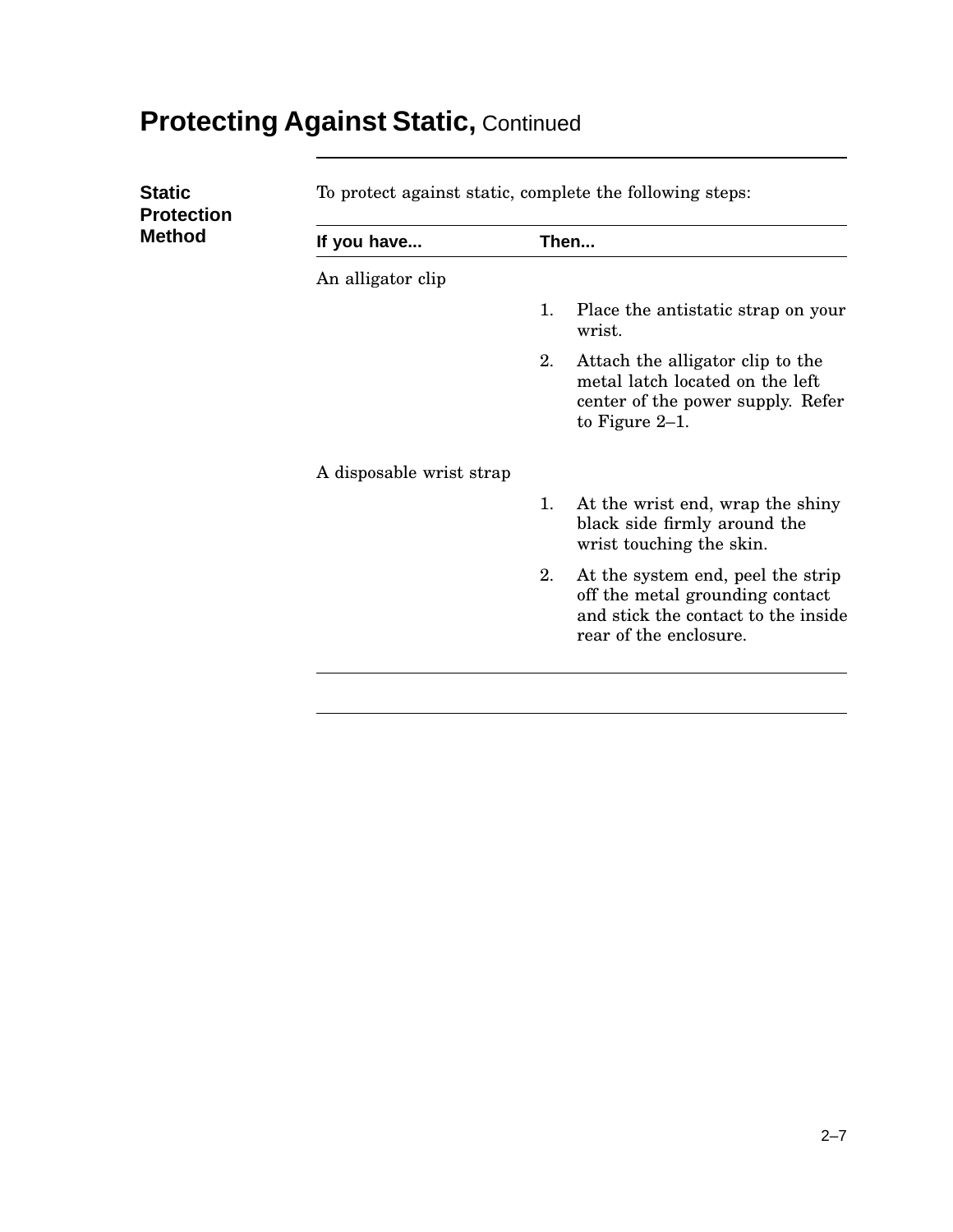## **System FRU Locations**

| <b>System FRU</b> | Refer to Figure 2–1 for the VAX station 4000 Model 60 FRU |  |  |
|-------------------|-----------------------------------------------------------|--|--|
| <b>Locations</b>  | locations mentioned in this chapter.                      |  |  |
|                   |                                                           |  |  |

**Note The SPXgt, TURBOchannel adapter module, and any TURBOchannel option are not shown in Figure 2–1.**



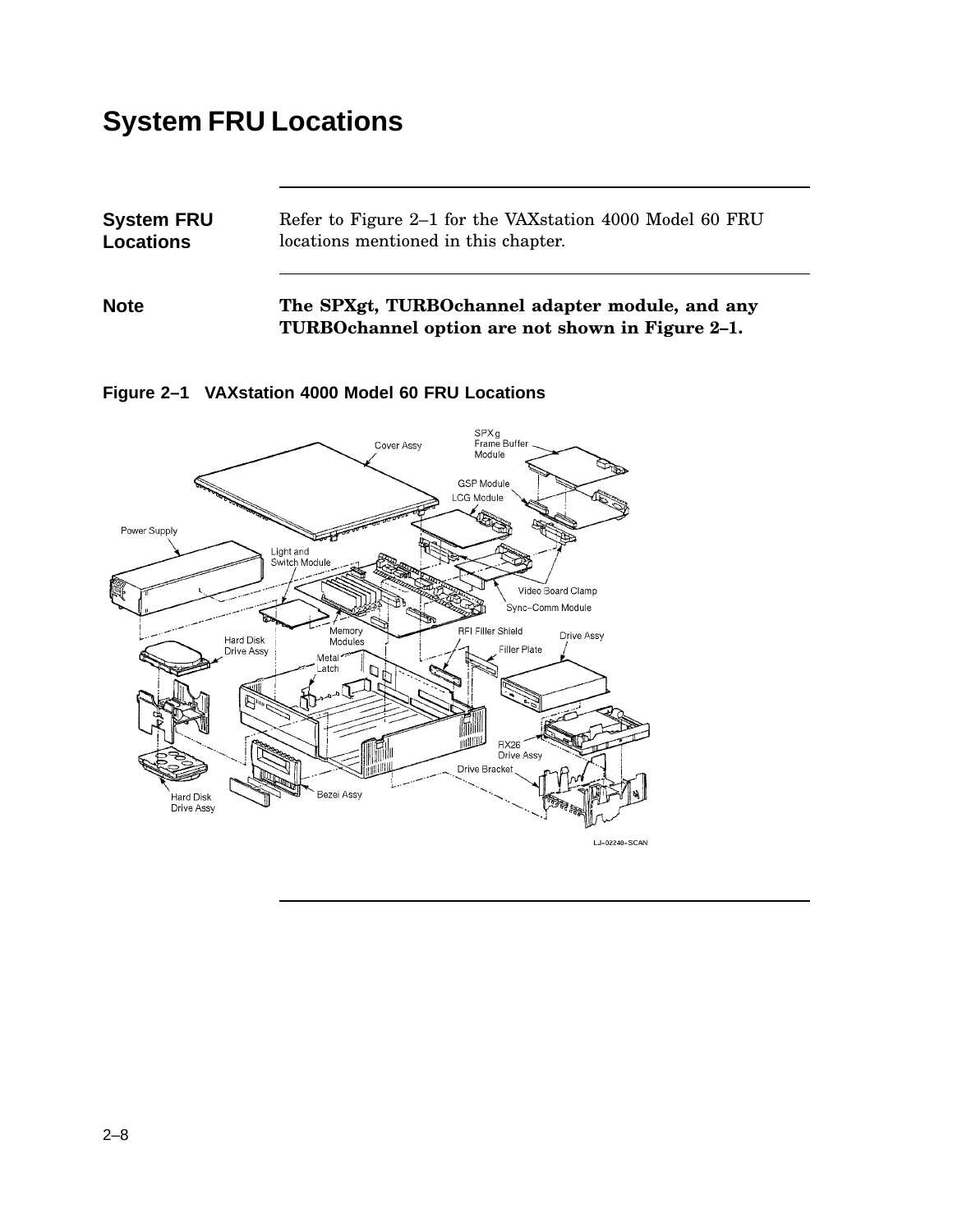## **Removing Top Cover of the VAXstation 4000 Model 60**

| Warning                        |                | Be careful not to touch the sharp edges of the system cover.                                                                                                         |  |  |
|--------------------------------|----------------|----------------------------------------------------------------------------------------------------------------------------------------------------------------------|--|--|
| Remove the<br><b>Top Cover</b> |                | The top cover of the VAX station 4000 Model 60 needs to be<br>removed to gain access to the modules and components in the<br>BA46 system enclosure.                  |  |  |
|                                |                | To remove the top cover, complete the following steps:                                                                                                               |  |  |
|                                | <b>Step</b>    | <b>Action</b>                                                                                                                                                        |  |  |
|                                | 1              | Carefully release the latches on the right side of the                                                                                                               |  |  |
|                                |                | system unit.                                                                                                                                                         |  |  |
|                                | $\overline{2}$ | Pull the cover up and away from the system. You will<br>need to pull forcefully to release the retention devices on<br>the middle front and rear edges of the cover. |  |  |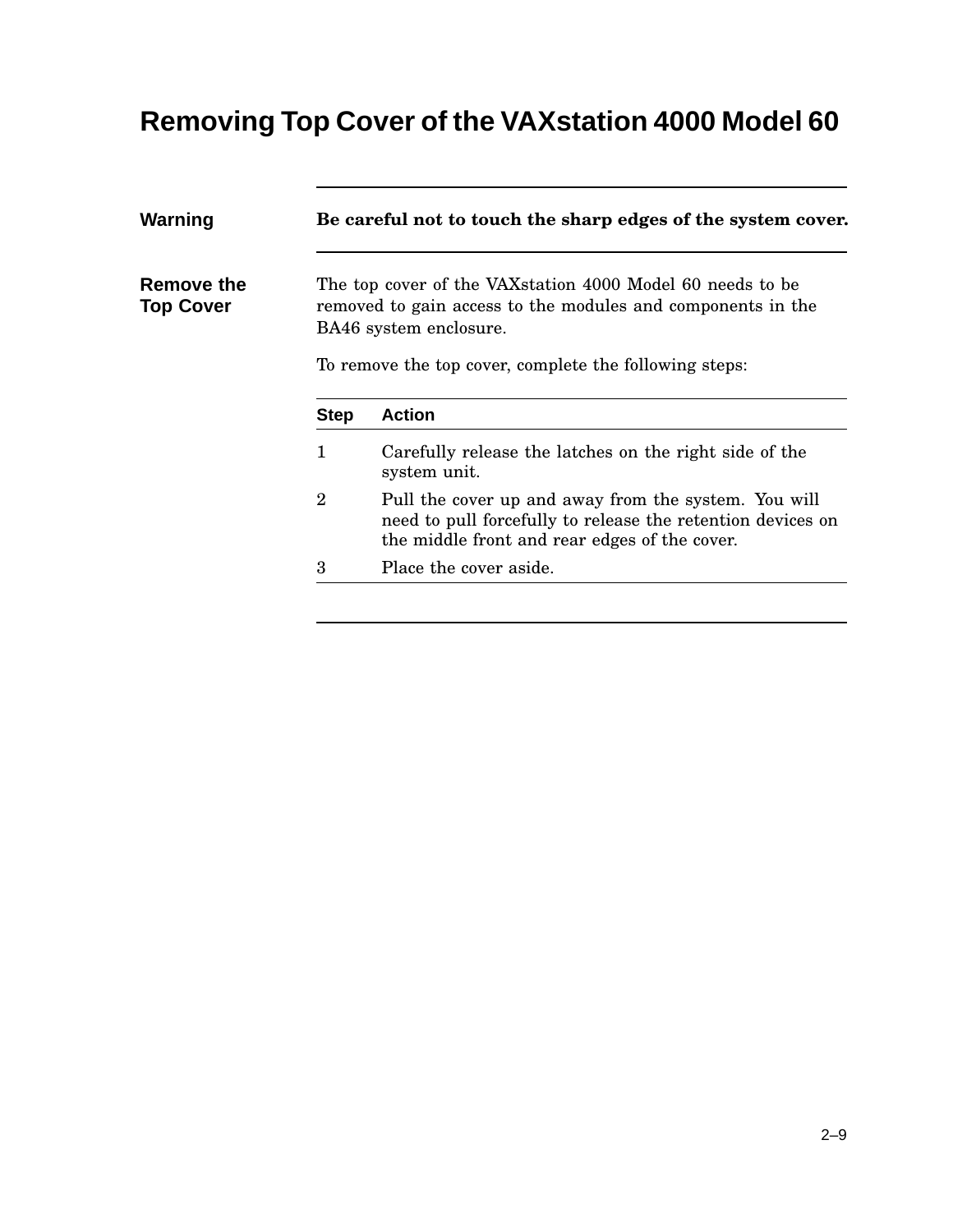## **Removing Mass Storage Devices**

| <b>Note</b>                          | Before removing any cables, be sure to label and note their<br>locations.<br>To remove the hard disk drive assembly from the BA46 system<br>enclosure, complete the following steps: |                                                                                                                                         |  |  |  |
|--------------------------------------|--------------------------------------------------------------------------------------------------------------------------------------------------------------------------------------|-----------------------------------------------------------------------------------------------------------------------------------------|--|--|--|
| Remove the<br><b>Hard Disk Drive</b> |                                                                                                                                                                                      |                                                                                                                                         |  |  |  |
|                                      | <b>Step</b>                                                                                                                                                                          | <b>Action</b>                                                                                                                           |  |  |  |
|                                      | 1                                                                                                                                                                                    | Pull the colored tab on the H-bracket toward the front of<br>the system. The tab is located at the upper left corner of<br>the bracket. |  |  |  |
|                                      | $\overline{2}$                                                                                                                                                                       | Lift the drive(s) and bracket from the system enclosure.                                                                                |  |  |  |
|                                      | 3                                                                                                                                                                                    | Disconnect both the internal SCSI and dc power cable<br>from the drive assembly.                                                        |  |  |  |
|                                      | 4                                                                                                                                                                                    | Place the assembly on the antistatic mat.                                                                                               |  |  |  |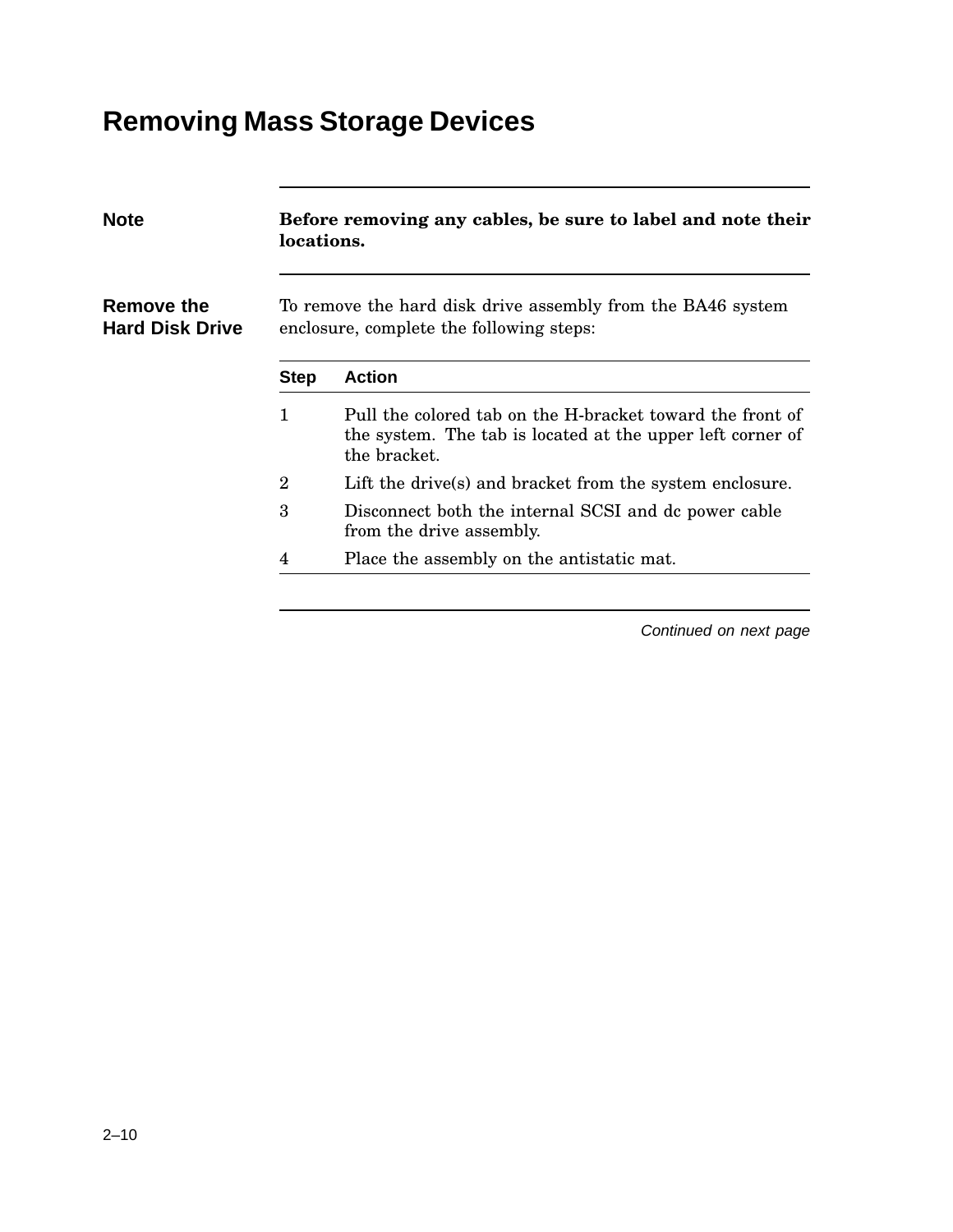#### **Removing Mass Storage Devices,** Continued

**Remove the Removable Media Drives** The removable media drive assembly may contain one of the following drives:

- RRD42 CDROM drive
- RX26 diskette drive
- TLZ06 cassette tape drive
- TZK10 QIC tape drive

To remove the removable media drive assembly from the BA46 system enclosure, complete the following steps:

| Step           | Action                                                                                                                                                                                                                            |
|----------------|-----------------------------------------------------------------------------------------------------------------------------------------------------------------------------------------------------------------------------------|
| 1              | Push the colored tab located at the right upper front of<br>the bracket, to the right and away from the power supply,<br>and push the tab located behind the screw hole at the<br>bottom left center of the bracket to the right. |
| $\overline{2}$ | Lift the drive and drive bracket from the system<br>enclosure.                                                                                                                                                                    |
| 3              | Disconnect both the internal SCSI and dc power cable<br>from the drive assembly.                                                                                                                                                  |
| 4              | Place the assembly on the antistatic mat.                                                                                                                                                                                         |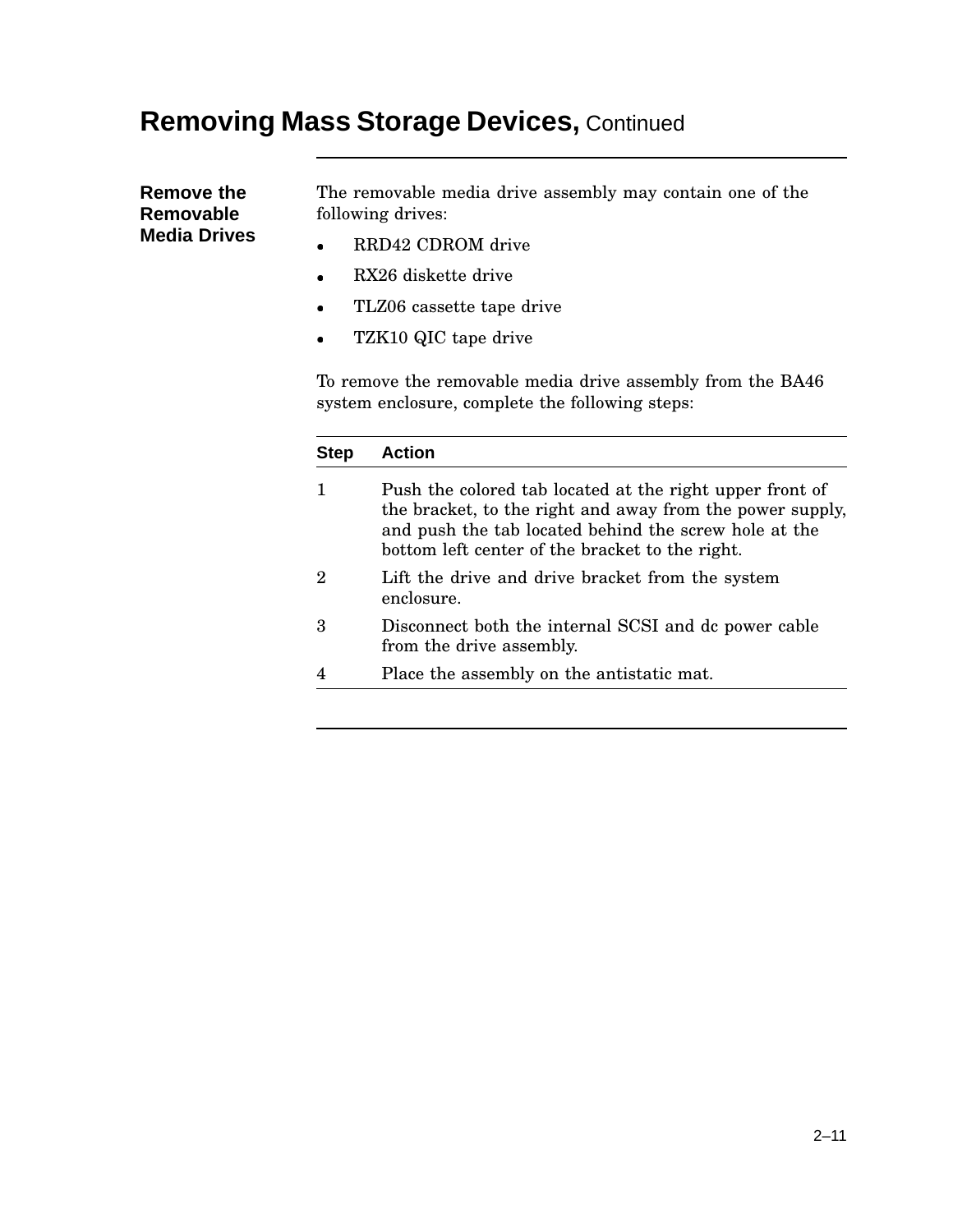# **Removing Power Supply**

| Warning                           |                | Do not attempt to open the power supply. There are<br>dangerous voltages inside the power supply, and there<br>are no user serviceable parts.<br>To remove the power supply from the BA46 system enclosure,<br>complete the following steps: |  |  |  |  |
|-----------------------------------|----------------|----------------------------------------------------------------------------------------------------------------------------------------------------------------------------------------------------------------------------------------------|--|--|--|--|
| Remove the<br><b>Power Supply</b> |                |                                                                                                                                                                                                                                              |  |  |  |  |
|                                   | <b>Step</b>    | <b>Action</b>                                                                                                                                                                                                                                |  |  |  |  |
|                                   | 1              | Release the metal latch located at the left center of the<br>power supply by moving it to the left.                                                                                                                                          |  |  |  |  |
|                                   | $\overline{2}$ | Pull forward on the colored tab, located on the right<br>toward the front of the enclosure just under the power<br>supply, and lift the front of the power supply slightly.                                                                  |  |  |  |  |
|                                   | 3              | Lift the rear end of the power supply, and remove the<br>power supply from the system box.                                                                                                                                                   |  |  |  |  |
|                                   | 4              | Place the power supply on the antistatic mat.                                                                                                                                                                                                |  |  |  |  |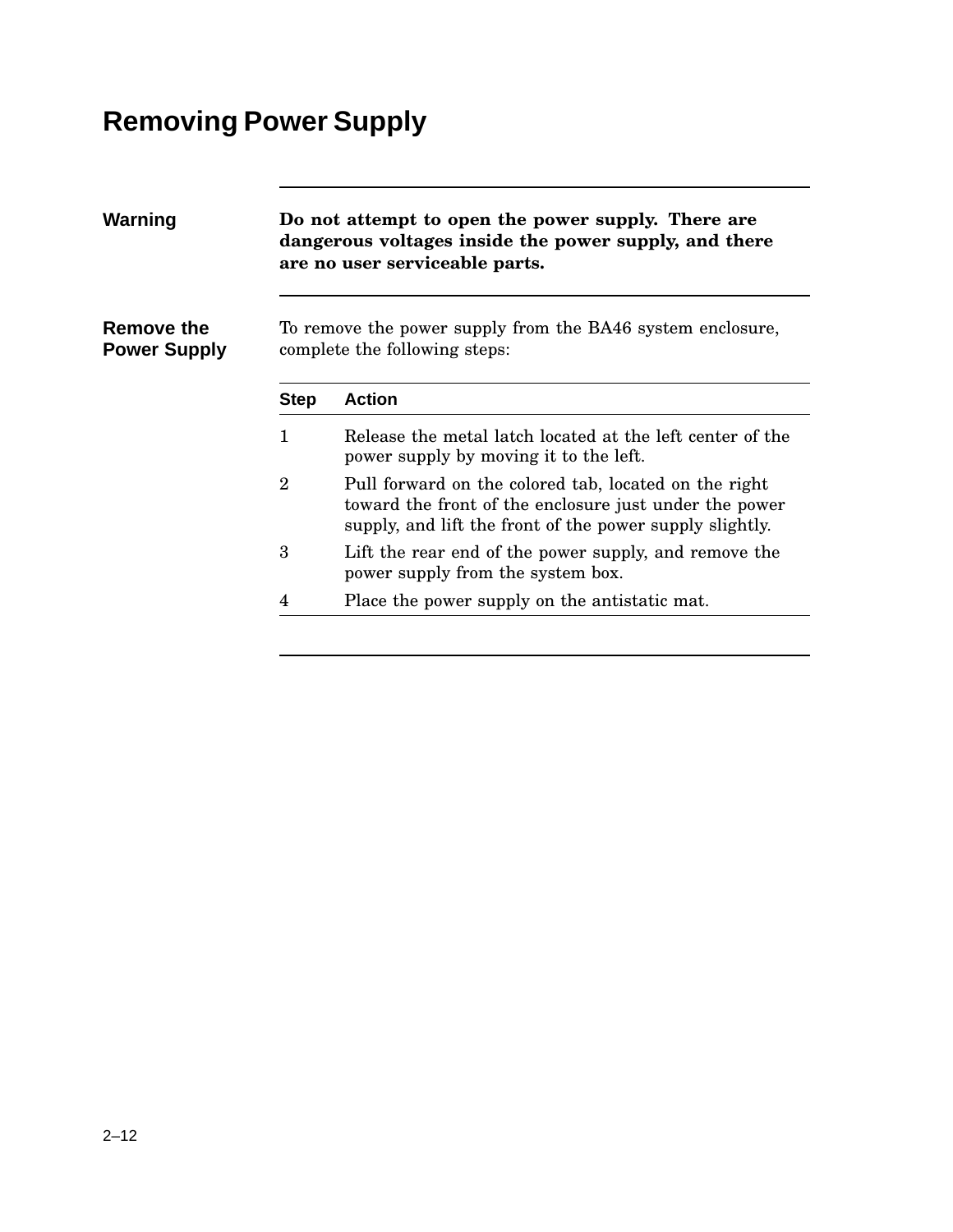## **Removing Lights and Switches Module**

**Caution When removing the lights and switches module, be very careful to avoid touching the system module (CPU) in the area shown in Figure 2–2. Touching the board in the area indicated could damage some of the components on the board.**

**Note For orientation purposes, some of the devices that may have been previously removed are shown in Figure 2–2. Figure 2–2 Avoid Touching This Area**

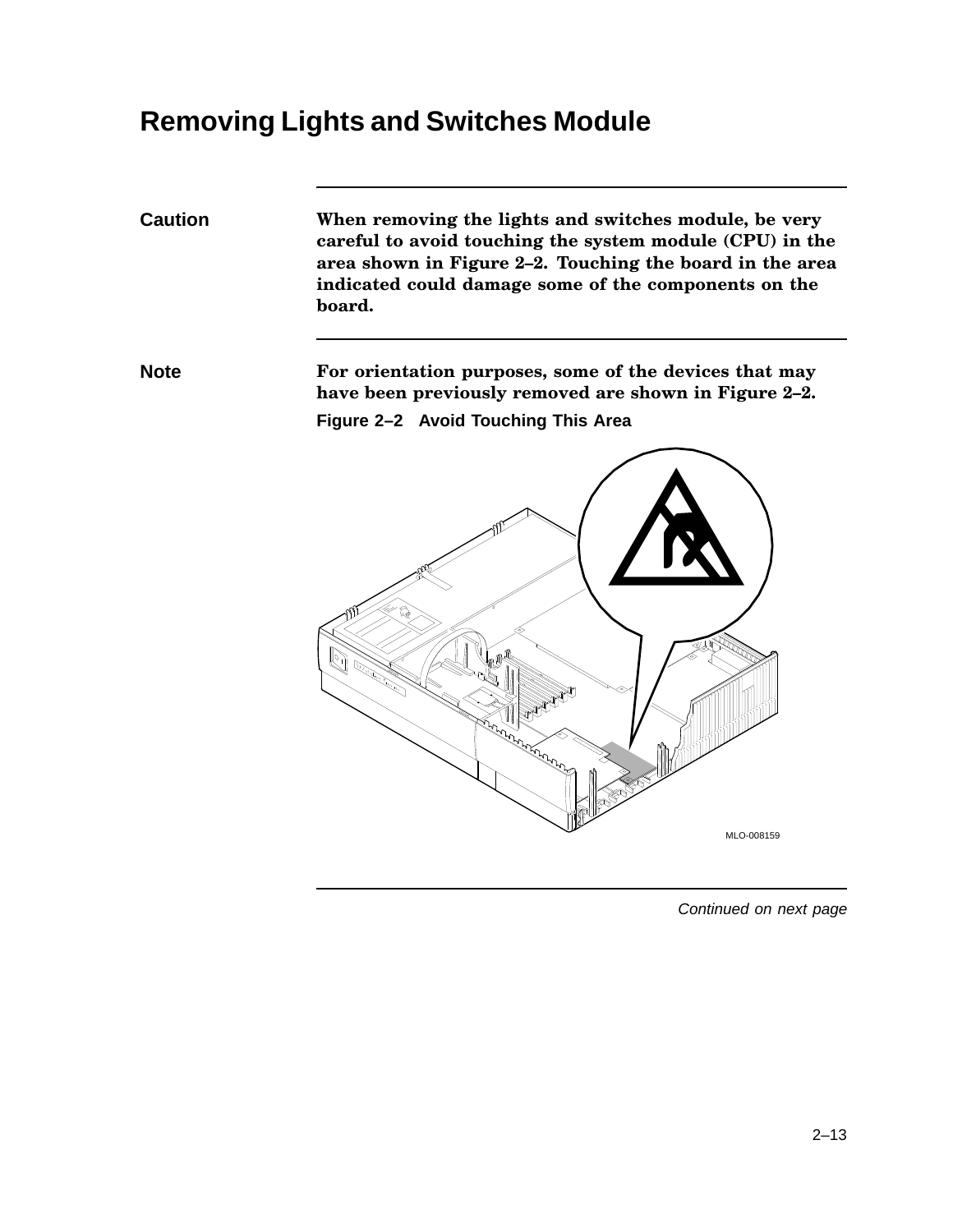# **Removing Lights and Switches Module,** Continued

| Remove the<br><b>Lights and</b><br><b>Switches</b><br><b>Module</b> |                | To remove the lights and switches module from the BA46 system<br>enclosure, complete the following steps:                     |  |  |
|---------------------------------------------------------------------|----------------|-------------------------------------------------------------------------------------------------------------------------------|--|--|
|                                                                     | <b>Step</b>    | <b>Action</b>                                                                                                                 |  |  |
|                                                                     | 1              | Disconnect the module connector from the system module<br>by lifting up on the module where it overlaps the system<br>module. |  |  |
|                                                                     | $\overline{2}$ | Lift the module away from the system.                                                                                         |  |  |
|                                                                     | 3              | Place the lights and switches module on an antistatic<br>mat.                                                                 |  |  |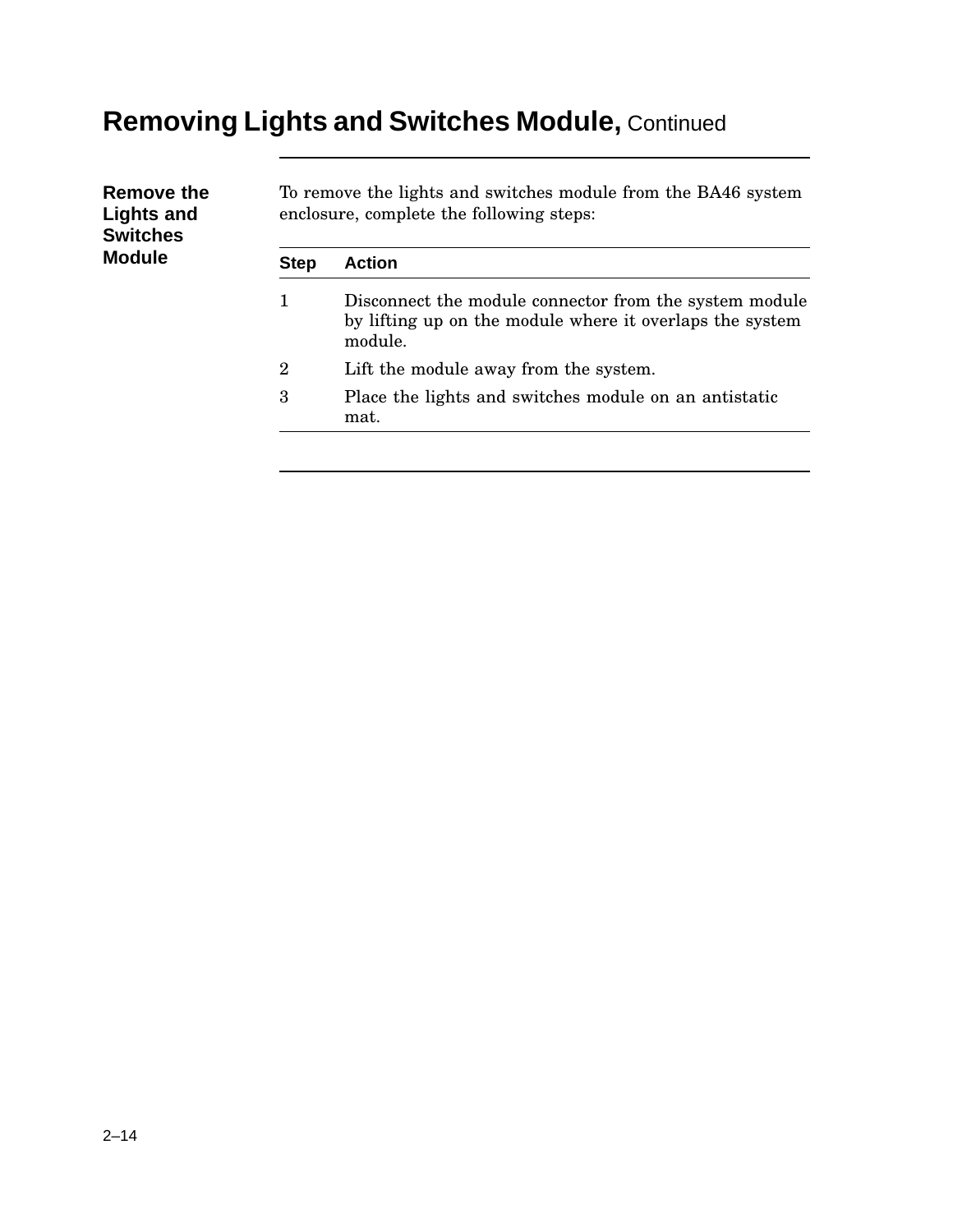# **Removing Graphics Module (if applicable)**

| <b>Graphics</b><br><b>Module Types</b> | If you have graphic capabilities in your VAX station 4000 Model<br>60, then you may find one of the following graphics module types:<br>LGC (one board)                                                   |  |  |  |  |
|----------------------------------------|-----------------------------------------------------------------------------------------------------------------------------------------------------------------------------------------------------------|--|--|--|--|
|                                        | The LGC must be replaced with a new LCSPX graphics<br>module during the upgrade along with the video board clamp<br>from the kit.                                                                         |  |  |  |  |
|                                        | SPXg (two boards consisting of graphics module and frame<br>buffer module)                                                                                                                                |  |  |  |  |
|                                        | The SPXg is transferable to the Model 90.                                                                                                                                                                 |  |  |  |  |
|                                        | SPXgt (two boards consisting of graphics module and frame<br>$\bullet$<br>buffer module)                                                                                                                  |  |  |  |  |
|                                        | The SPXgt is transferable to the Model 90.                                                                                                                                                                |  |  |  |  |
| <b>Note</b>                            | If the SPXg/gt diagnostic ROM version is 1.1 or lower, then<br>the diagnostic ROM will need to be replaced during the<br>reassembly process. The diagnostic ROM in the kit will be<br>the latest version. |  |  |  |  |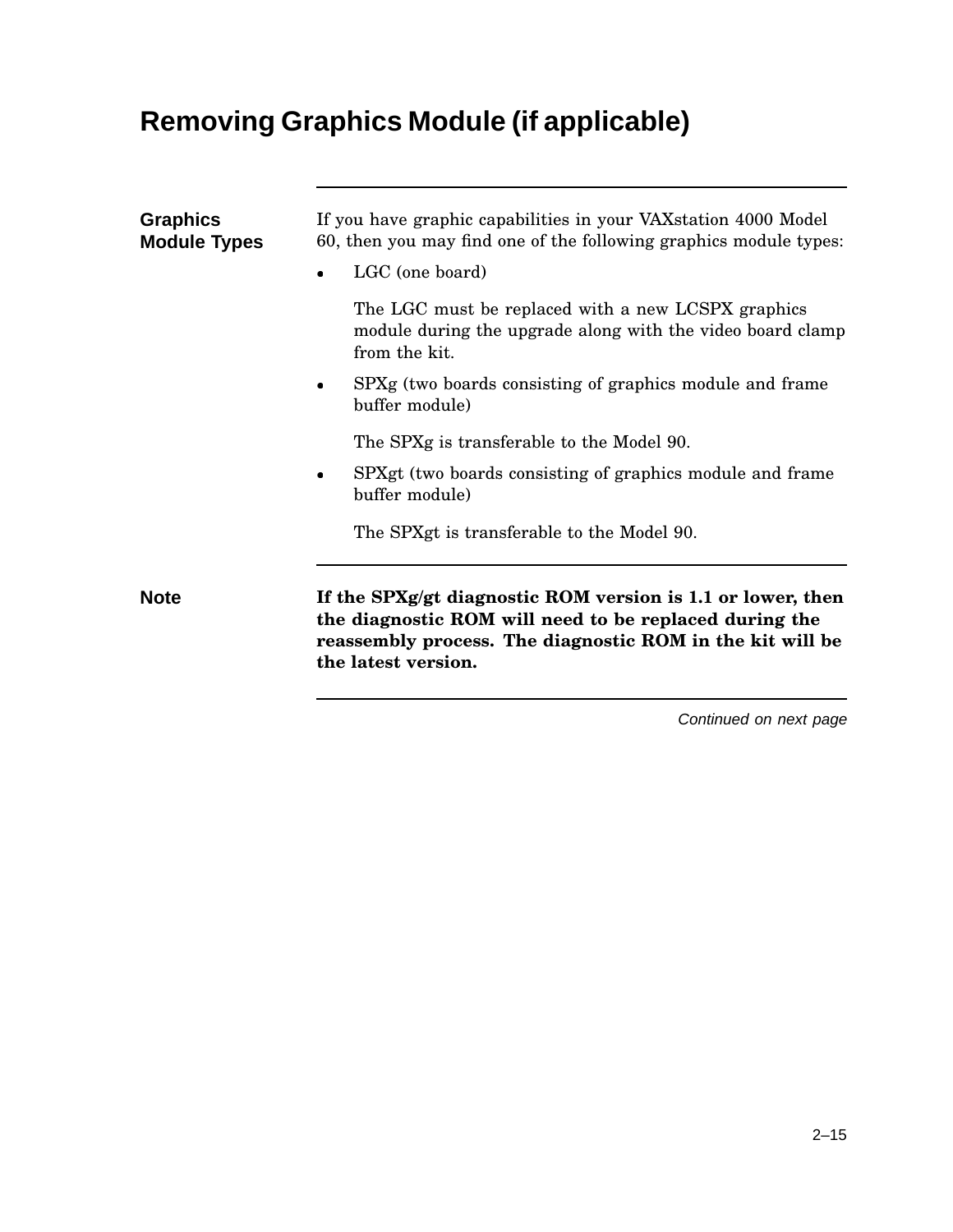## **Removing Graphics Module (if applicable),** Continued

| <b>Remove the</b><br><b>Graphics</b><br>Module(s) | To remove the graphics module(s) from the BA46 system<br>enclosure, complete the following steps: |    |                                                                                                                                                                                                                                                                             |  |
|---------------------------------------------------|---------------------------------------------------------------------------------------------------|----|-----------------------------------------------------------------------------------------------------------------------------------------------------------------------------------------------------------------------------------------------------------------------------|--|
|                                                   | If you have<br>an                                                                                 |    | Then                                                                                                                                                                                                                                                                        |  |
|                                                   | <b>LCG</b>                                                                                        |    |                                                                                                                                                                                                                                                                             |  |
|                                                   |                                                                                                   | 1. | Release the graphics module latches and lift<br>the module out of the BA46 enclosure.                                                                                                                                                                                       |  |
|                                                   |                                                                                                   | 2. | Place the LCG graphics module on the<br>antistatic mat.                                                                                                                                                                                                                     |  |
|                                                   | <b>SPXg</b>                                                                                       |    |                                                                                                                                                                                                                                                                             |  |
|                                                   |                                                                                                   | 1. | Release the graphics module latches on the<br>video board clamp. Refer to Figure 2–1.                                                                                                                                                                                       |  |
|                                                   |                                                                                                   | 2. | Lift the graphics assembly free of the system<br>module connector, and remove it from the<br>system enclosure.                                                                                                                                                              |  |
|                                                   |                                                                                                   | 3. | Place the graphics assembly on the antistatic<br>mat.                                                                                                                                                                                                                       |  |
|                                                   |                                                                                                   | 4. | Remove the video board clamp from the KA46<br>system module by spreading the sides of the<br>video board clamp away from the connector,<br>and then lift the clamp off and away from the<br>system module. Save the video board clamp for<br>use on the KA49 system module. |  |
|                                                   |                                                                                                   |    |                                                                                                                                                                                                                                                                             |  |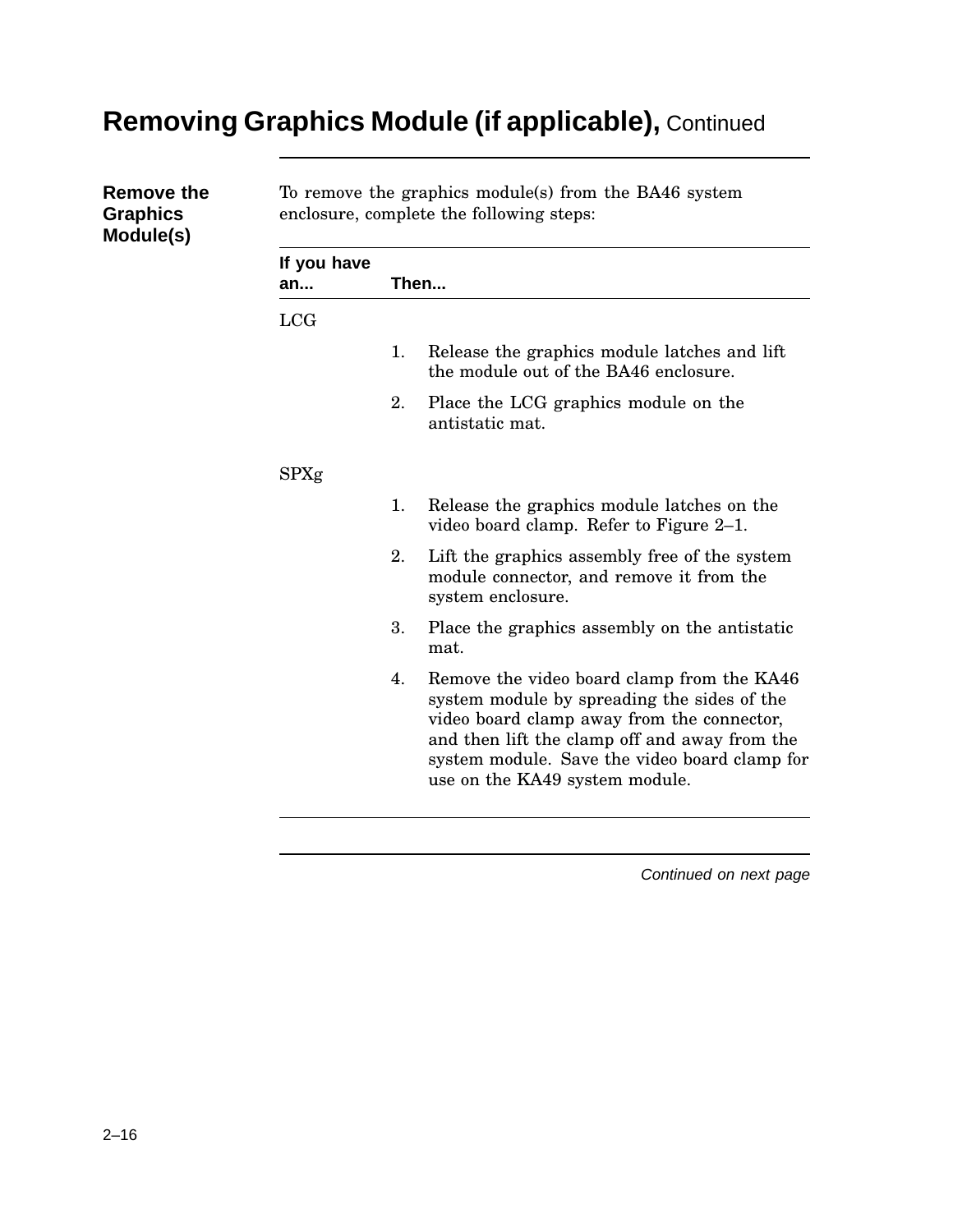## **Removing Graphics Module (if applicable),** Continued

| <b>Remove the</b><br><b>Graphics</b><br>Module(s) | If you have<br>an | Then |                                                                                                                                                                          |  |
|---------------------------------------------------|-------------------|------|--------------------------------------------------------------------------------------------------------------------------------------------------------------------------|--|
| (continued)                                       | SPXgt             |      |                                                                                                                                                                          |  |
|                                                   |                   | 1.   | Remove the E-clip located closest to the tail<br>bracket holding the SPXgt assembly together.                                                                            |  |
|                                                   |                   |      | CAUTION Do not lift from the tail bracket. To<br>prevent the frame buffer from bending and<br>any damage occurring, gently lift by grasping<br>the center of the module. |  |
|                                                   |                   | 2.   | Lift the frame buffer tail bracket just enough<br>to free it from the ridge on the disk drive<br>H-bracket.                                                              |  |
|                                                   |                   | 3.   | Slide the top of the remaining E-clip off of the<br>frame buffer module, it will stay attached to<br>the graphics module.                                                |  |
|                                                   |                   | 4.   | Lift the frame buffer module and gently work<br>it free of the RFI gasket. Remove the frame<br>buffer module from the system enclosure.                                  |  |
|                                                   |                   | 5.   | Place the frame buffer module on the antistatic<br>mat.                                                                                                                  |  |
|                                                   |                   | 6.   | Release the graphics module latches on the<br>video board clamp.                                                                                                         |  |
|                                                   |                   | 7.   | Lift the graphics module free of the system<br>module connector, and remove it from the<br>system enclosure.                                                             |  |
|                                                   |                   |      | NOTE The RFI gasket is now loose, remove<br>and place it aside for installation on the Model<br>90.                                                                      |  |
|                                                   |                   | 8.   | Place the graphics module on the antistatic<br>mat.                                                                                                                      |  |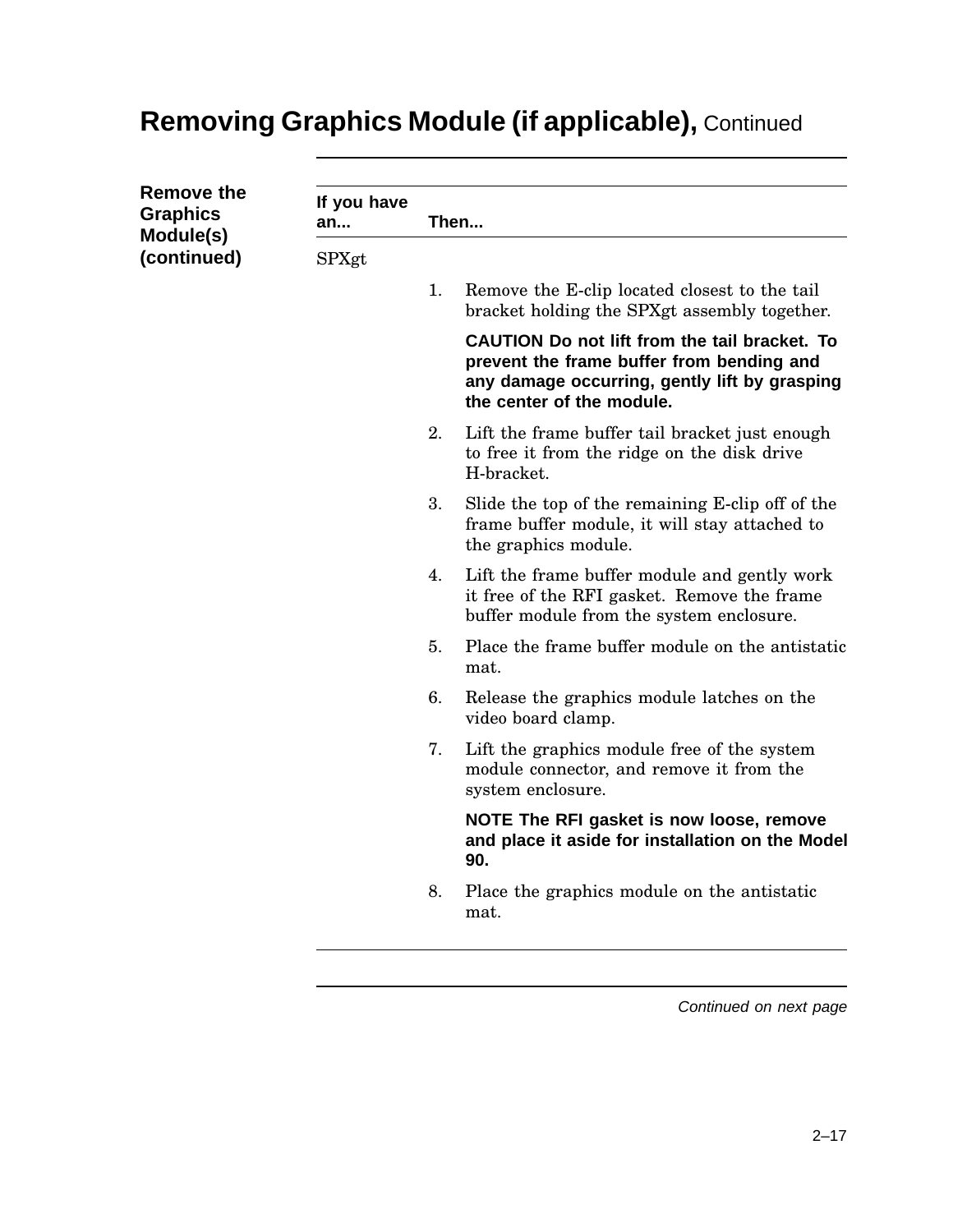# **Removing Graphics Module (if applicable),** Continued

| Remove the      | If you have      |                                                                                                                                                                                                                                                                                   |  |  |  |
|-----------------|------------------|-----------------------------------------------------------------------------------------------------------------------------------------------------------------------------------------------------------------------------------------------------------------------------------|--|--|--|
| <b>Graphics</b> | Then             |                                                                                                                                                                                                                                                                                   |  |  |  |
| Module(s)       | an               |                                                                                                                                                                                                                                                                                   |  |  |  |
| (continued)     | SPXgt<br>(cont.) | Remove the video board clamp from the KA46<br>9.<br>system module by spreading the sides of the<br>video board clamp away from the connector,<br>and then lift the clamp off and away from the<br>system module. Save the video board clamp for<br>use on the KA49 system module. |  |  |  |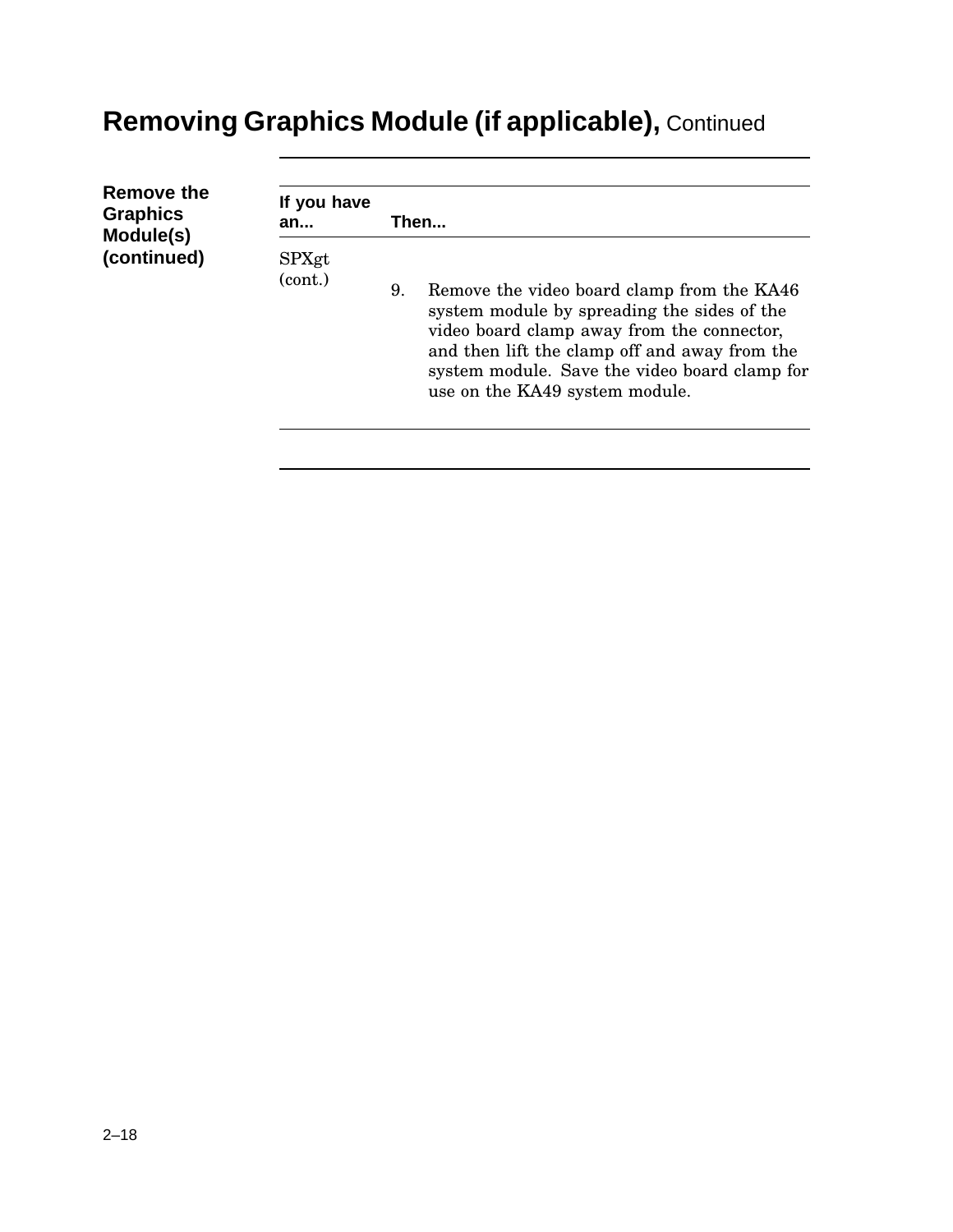## **Removing Synchronous Communications Option (if applicable)**

| Remove the<br><b>Synchronous</b><br><b>Communications</b><br><b>Option</b> | To remove the synchronous communications option from the BA46<br>system enclosure, complete the following steps: |                                                                                                                               |  |  |  |
|----------------------------------------------------------------------------|------------------------------------------------------------------------------------------------------------------|-------------------------------------------------------------------------------------------------------------------------------|--|--|--|
|                                                                            | <b>Step</b>                                                                                                      | <b>Action</b>                                                                                                                 |  |  |  |
|                                                                            | 1                                                                                                                | Lift the synchronous communications option away from<br>the system module at the point directly behind the SCSI<br>connector. |  |  |  |
|                                                                            | $\overline{2}$                                                                                                   | Place the synchronous communications option on the<br>antistatic mat.                                                         |  |  |  |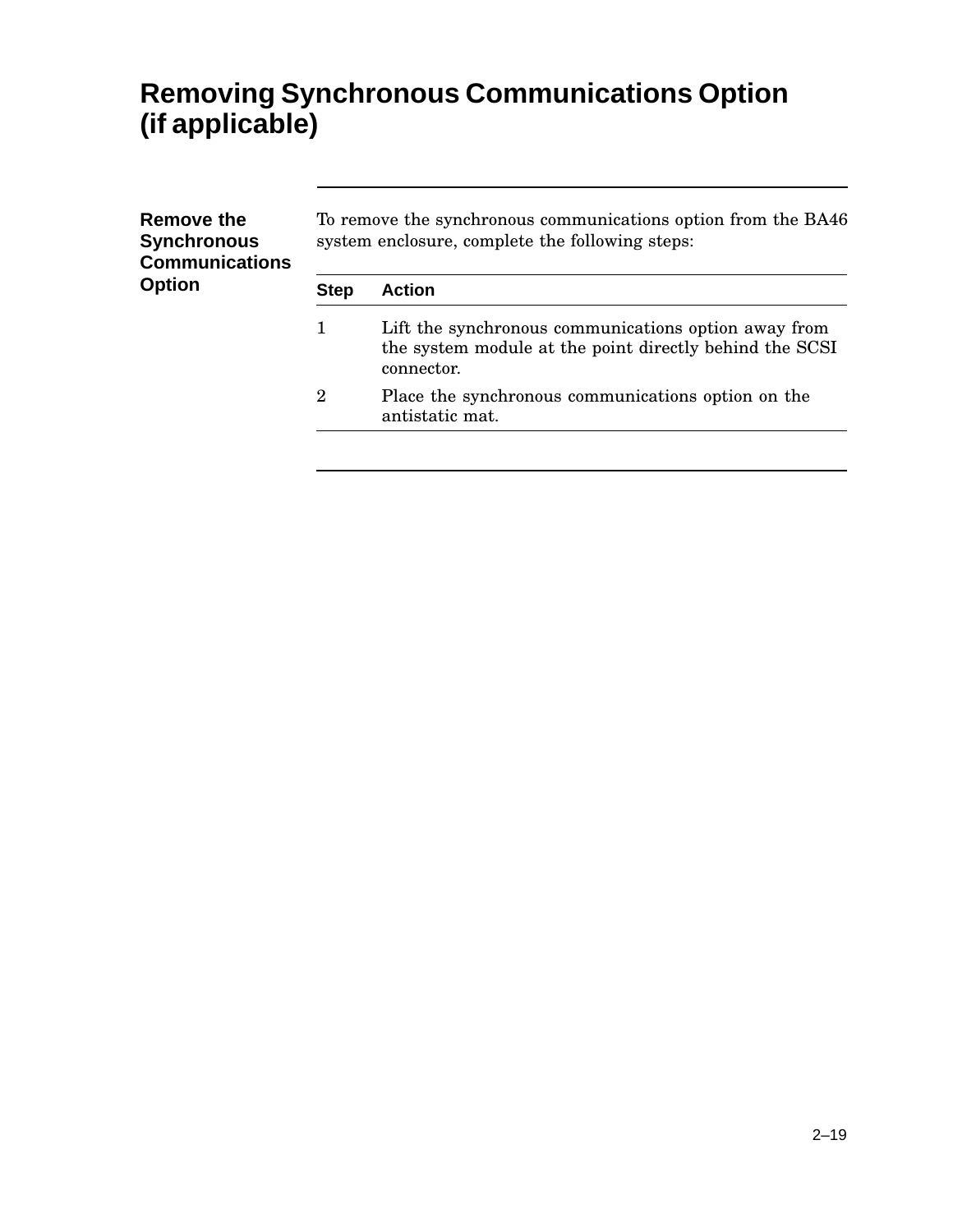## **Removing TURBOchannel Adapter Module and Option (if applicable)**

| Remove the<br><b>TURBOchannel</b><br><b>Adapter and</b> |                | To remove the TURBO channel adapter module and option from<br>the BA46 system enclosure, complete the following steps: |  |  |
|---------------------------------------------------------|----------------|------------------------------------------------------------------------------------------------------------------------|--|--|
| <b>Option</b>                                           | <b>Step</b>    | <b>Action</b>                                                                                                          |  |  |
|                                                         | 1              | Remove the two screws holding the filler plate on<br>the TURBO channel option located at the rear of the<br>enclosure. |  |  |
|                                                         | $\overline{2}$ | Lift the TURBO channel option away from the system<br>module at the point directly behind the SCSI connector.          |  |  |
|                                                         | 3              | Place the TURBO channel option on the antistatic mat.                                                                  |  |  |
|                                                         | 4              | Remove the TURBO channel adapter module from the four<br>plastic standoffs.                                            |  |  |
|                                                         | 5              | Place the TURBOchannel adapter module on the<br>antistatic mat.                                                        |  |  |
|                                                         |                |                                                                                                                        |  |  |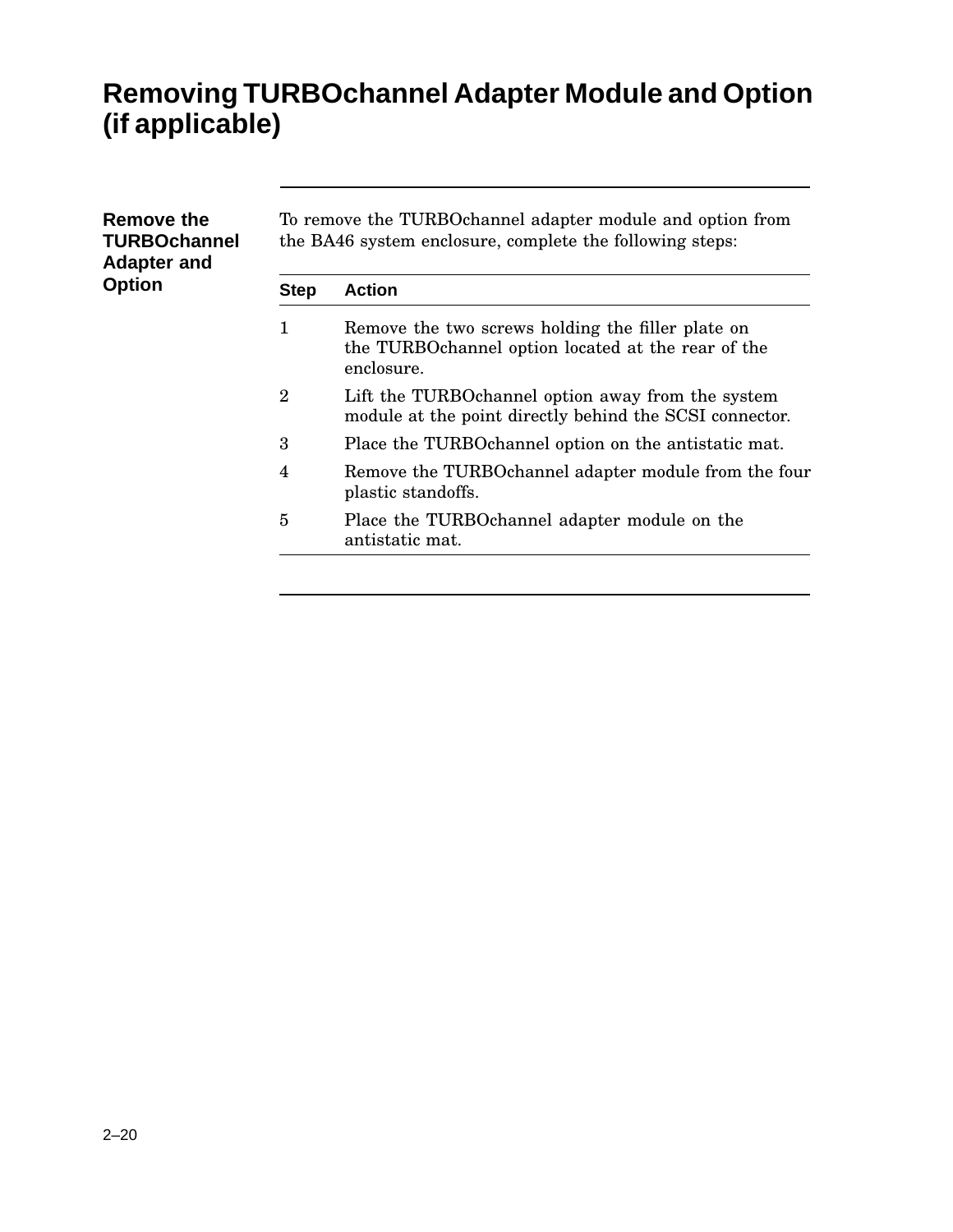# **Removing KA46 System Module (CPU)**

| <b>Step</b>    | <b>Action</b>                                                                                                                                                                                      |
|----------------|----------------------------------------------------------------------------------------------------------------------------------------------------------------------------------------------------|
| 1              | Disconnect the SCSI and power cables from the system<br>module.                                                                                                                                    |
| $\overline{2}$ | Remove the system module (CPU) by lifting the front<br>slightly, so that it clears the two stops at the front right<br>and left of the module.                                                     |
| 3              | Using the large center connector, pull the module toward<br>the front of the system enclosure so that it is free of the<br>five base latches, then lift the module out of the system<br>enclosure. |
| 4              | If present, remove the four standoffs for the<br>TURBOchannel adapter module.                                                                                                                      |
| 5              | Place the system module on the antistatic mat.                                                                                                                                                     |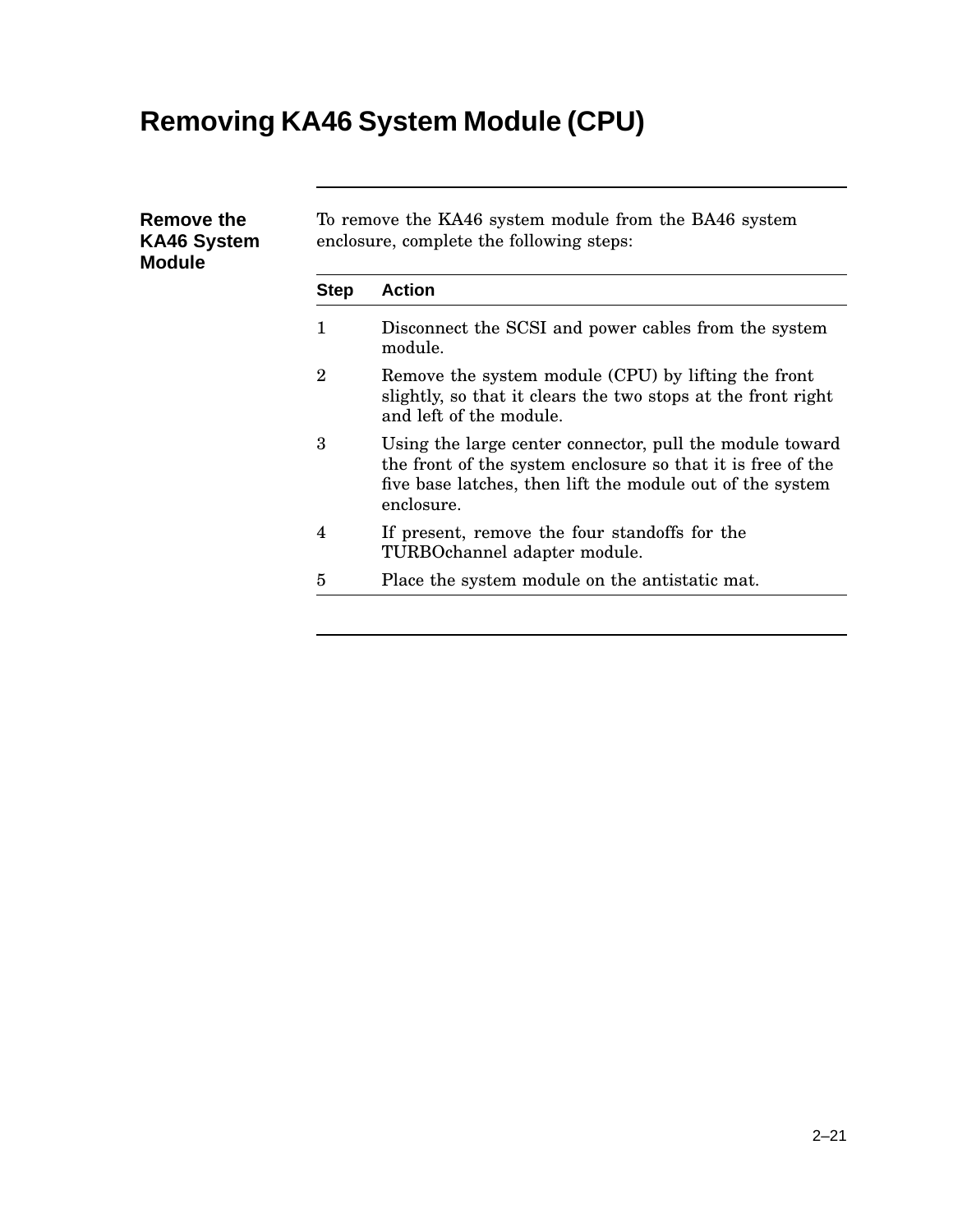## **Removing MS44 Memory SIMMs**

| <b>Cautions</b>    |                | Memory components can easily be damaged by static<br>electricity. An antistatic wrist strap must always be worn<br>when removing or installing memory components.<br>Memory modules must always be removed starting from<br>the rear of the module. You must remove any modules at<br>the back of the board and work toward the front of the<br>board. Memory modules are numbered on the right edge of<br>the memory connectors located on the system board.<br>Failure to release the two module retainers will |  |  |
|--------------------|----------------|-------------------------------------------------------------------------------------------------------------------------------------------------------------------------------------------------------------------------------------------------------------------------------------------------------------------------------------------------------------------------------------------------------------------------------------------------------------------------------------------------------------------|--|--|
| <b>Remove the</b>  |                | permanently damage the module connector located on<br>the system module.<br>To remove the MS44 memory SIMMs located on the KA46 system                                                                                                                                                                                                                                                                                                                                                                            |  |  |
| <b>MS44 Memory</b> |                | module, complete the following steps and refer to Figure 2-3.                                                                                                                                                                                                                                                                                                                                                                                                                                                     |  |  |
| <b>SIMMs</b>       |                |                                                                                                                                                                                                                                                                                                                                                                                                                                                                                                                   |  |  |
|                    | <b>Step</b>    | <b>Action</b>                                                                                                                                                                                                                                                                                                                                                                                                                                                                                                     |  |  |
|                    | $\mathbf{1}$   | Release the two metal retainers at each end of the<br>memory SIMM connector.                                                                                                                                                                                                                                                                                                                                                                                                                                      |  |  |
|                    | $\overline{2}$ | Rotate the memory SIMM back approximately 55 degrees<br>to the rear of the unit.                                                                                                                                                                                                                                                                                                                                                                                                                                  |  |  |
|                    | 3              | Lift the SIMM out of the slot.                                                                                                                                                                                                                                                                                                                                                                                                                                                                                    |  |  |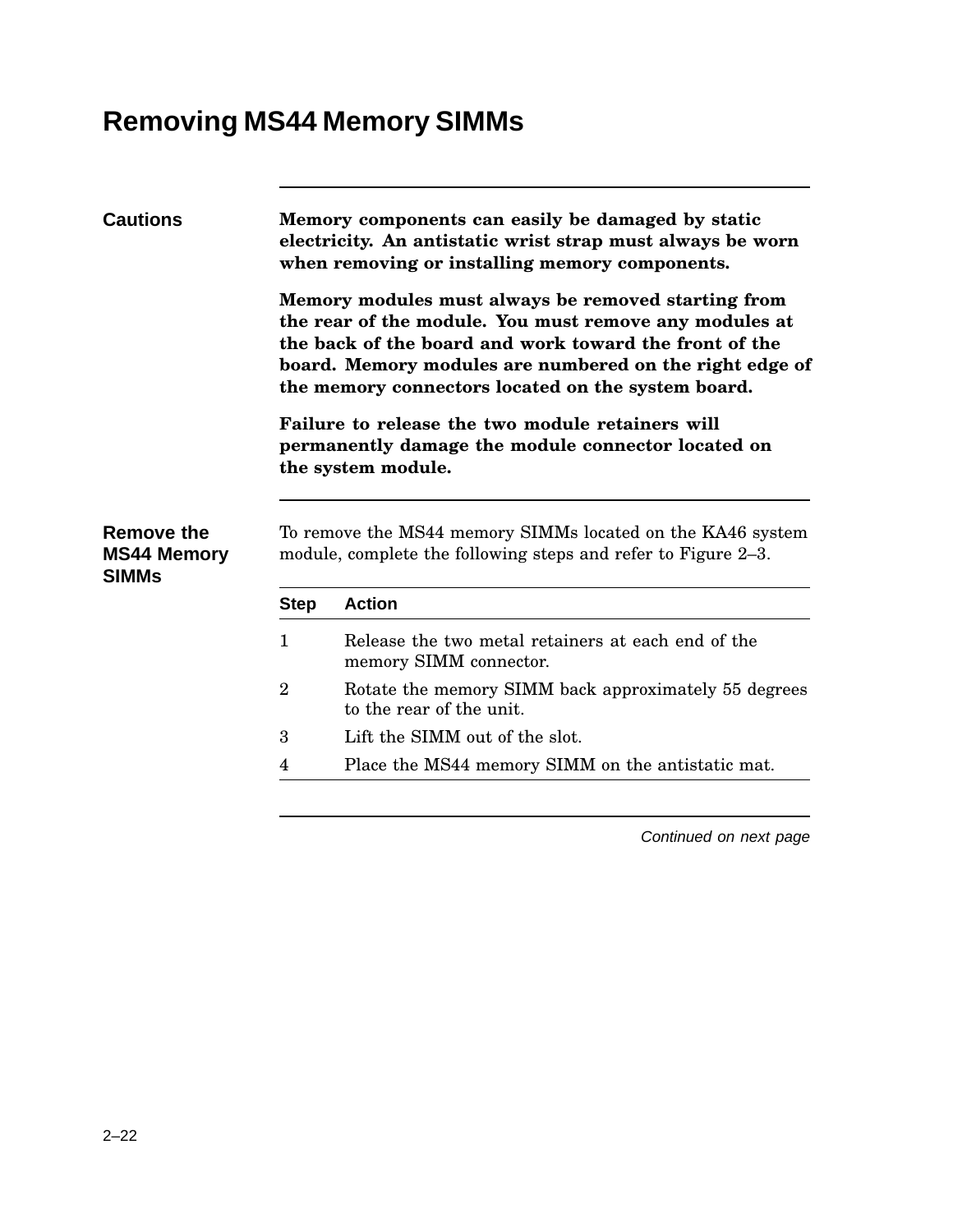#### **Removing MS44 Memory SIMMs,** Continued

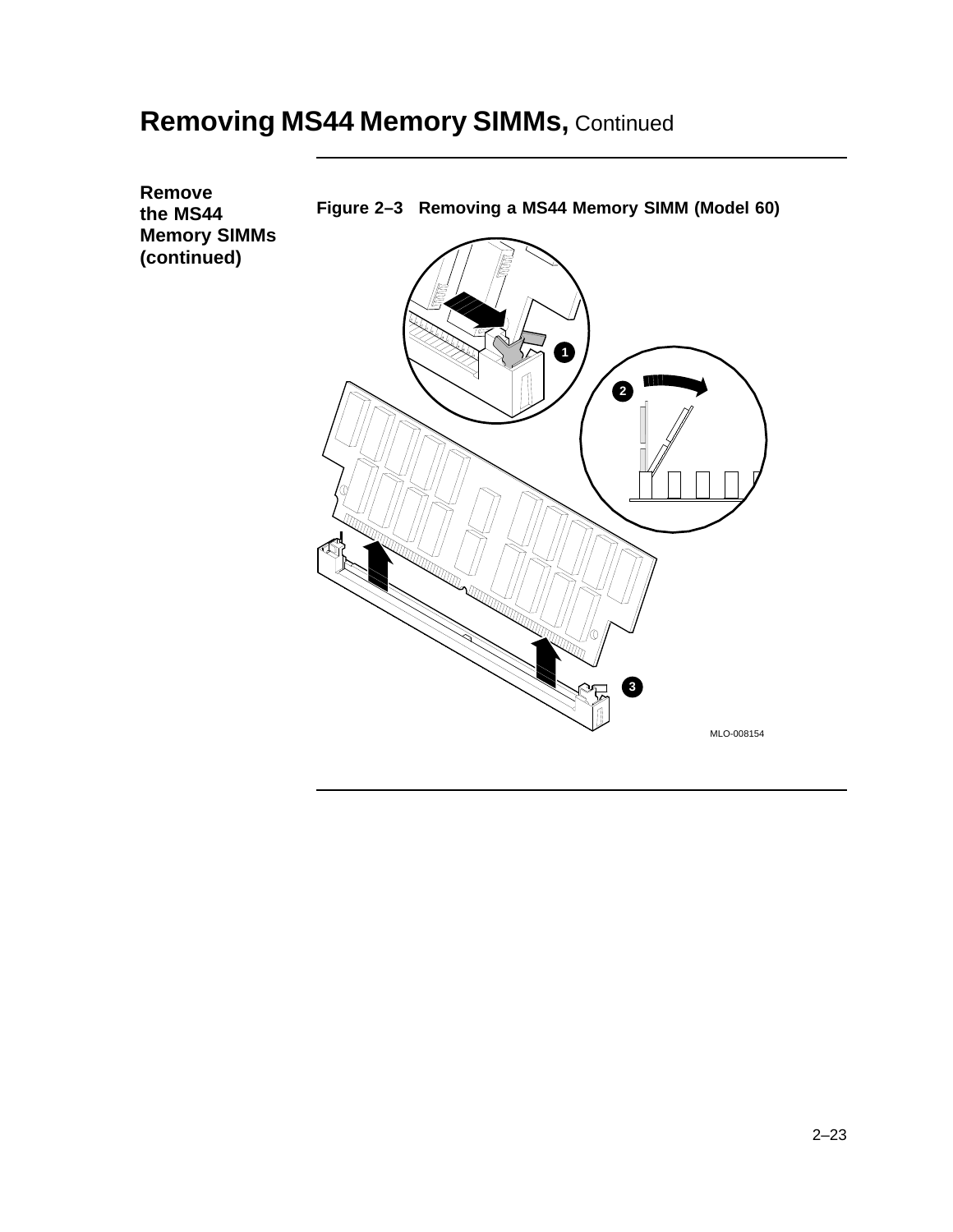# **Removing Ethernet ROM**

| <b>Note</b>                       |              | If the same unique Ethernet address is not required, for<br>example, for a standalone system, then do not remove the<br>Ethernet ROM. Consult with the customer.                                                            |
|-----------------------------------|--------------|-----------------------------------------------------------------------------------------------------------------------------------------------------------------------------------------------------------------------------|
|                                   |              | The Ethernet ROM is the only socketed 16-pin chip on<br>the system module. The Ethernet ROM has distinct<br>manufacturer's markings on the top; written on it is ENET<br><b>ADRS</b> (abbreviation for "Ethernet Address"). |
| <b>Cautions</b>                   |              | When removing ROMs from the system board, antistatic<br>precaution must be adhered to.                                                                                                                                      |
|                                   |              |                                                                                                                                                                                                                             |
|                                   |              | Before removing the Ethernet ROM, be sure you note the<br>orientation of the IC chip keyway in relation to the chip IC<br>socket. If you put the Ethernet ROM in backwards, then<br>the system will not function.           |
| Remove the<br><b>Ethernet ROM</b> |              | To remove the Ethernet ROM from the KA46 system module,<br>complete the following steps:                                                                                                                                    |
|                                   | <b>Step</b>  | <b>Action</b>                                                                                                                                                                                                               |
|                                   | $\mathbf{1}$ | Locate the Ethernet ROM on the KA46 system module<br>and remove it using a chip puller or a flat-head<br>screwdriver.                                                                                                       |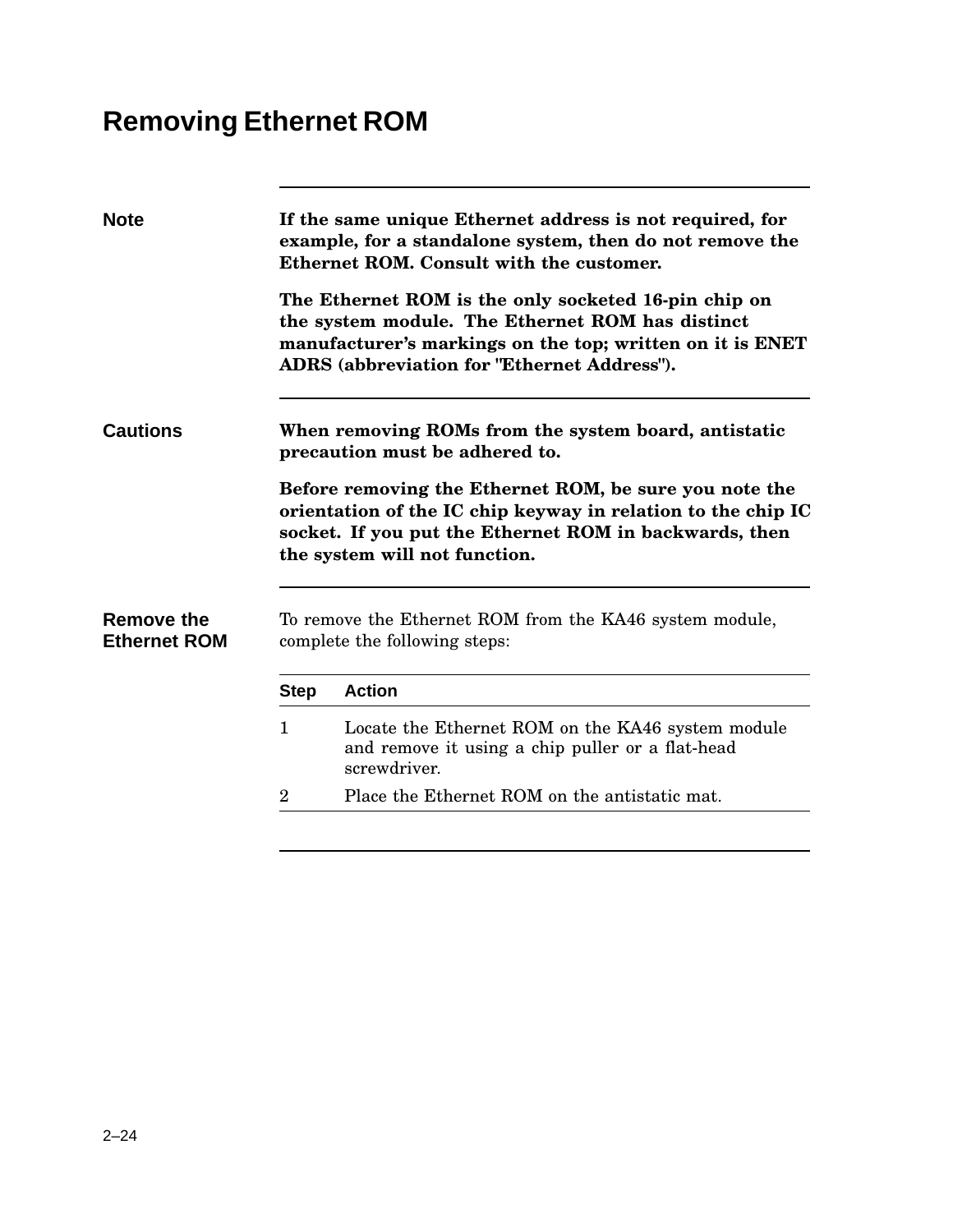# **Swapping Medallions**

| Swap the<br><b>Medallions</b> | To swap the medallion on the VAX station 4000 Model 60 to the<br>new medallion, complete the following steps: |                                                                                                  |  |
|-------------------------------|---------------------------------------------------------------------------------------------------------------|--------------------------------------------------------------------------------------------------|--|
|                               | <b>Step</b>                                                                                                   | <b>Action</b>                                                                                    |  |
|                               |                                                                                                               | Squeeze the tabs on the medallion and pull the medallion<br>away from the BA46 system enclosure. |  |
|                               | $\overline{2}$                                                                                                | Align the new medallion and snap it into place.                                                  |  |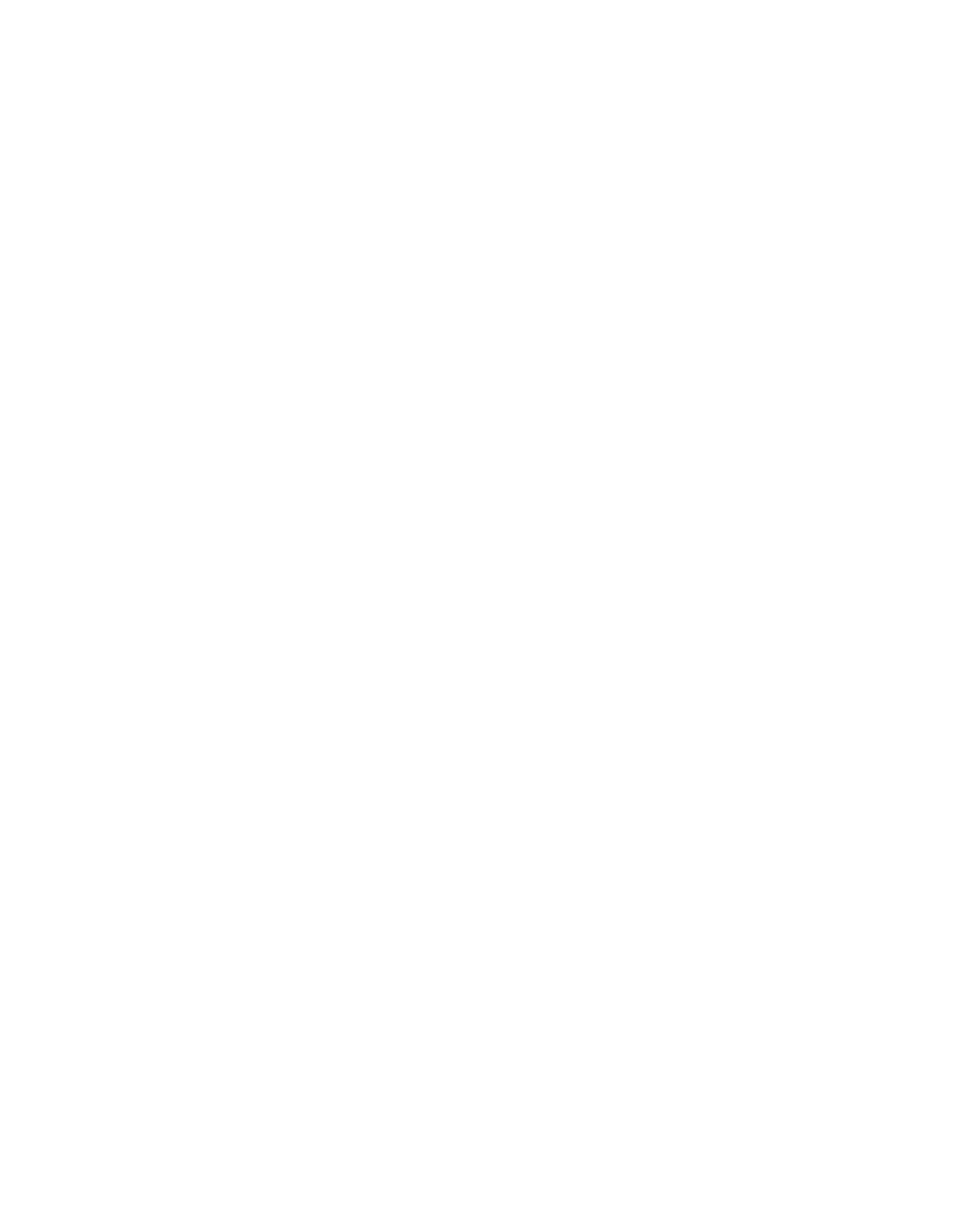# **Chapter 3 Installation of Upgrade Components and Reassembly ofthe New VAXstation 4000 Model 90**

#### **Overview**

**Purpose** The purpose of this chapter is to provide information so that Digital Services Engineers or knowledgeable Digital customers can install the upgrade components and reassemble the VAXstation 4000 Model 90.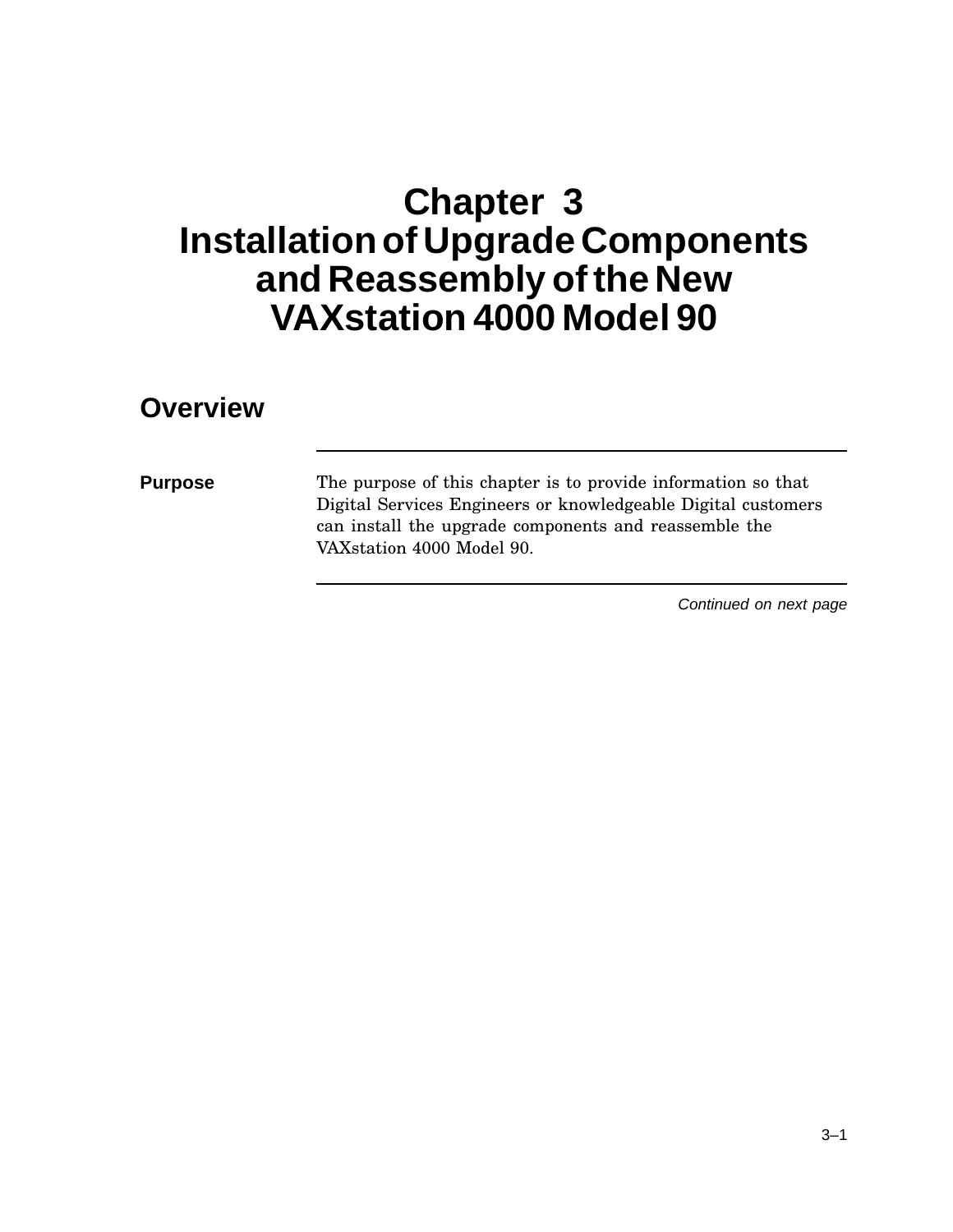#### **Overview,** Continued

| <b>Summary of</b>   |
|---------------------|
| <b>Installation</b> |
| <b>Process</b>      |

The following table summarizes the recommended installation process and lists the applicable page number for reference to that procedure.

| <b>Procedure</b>                                   | <b>Found</b><br>on<br>Page |
|----------------------------------------------------|----------------------------|
| Installing Ethernet ROM                            | $3-5$                      |
| Installing MS44 memory SIMMs                       | $3-6$                      |
| Installing KA49 system module (CPU)                | $3 - 10$                   |
| Installing TURBO channel adapter module and option | $3 - 11$                   |
| Installing synchronous communications option       | $3-12$                     |
| Swapping SPXg/gt diagnostic ROM                    | $3 - 13$                   |
| Installing graphics module(s)                      | $3 - 14$                   |
| Installing lights and switches module              | $3 - 18$                   |
| Installing power supply                            | $3-19$                     |
| Installing mass storage devices                    | $3-20$                     |
| Restoring the system                               | $3 - 21$                   |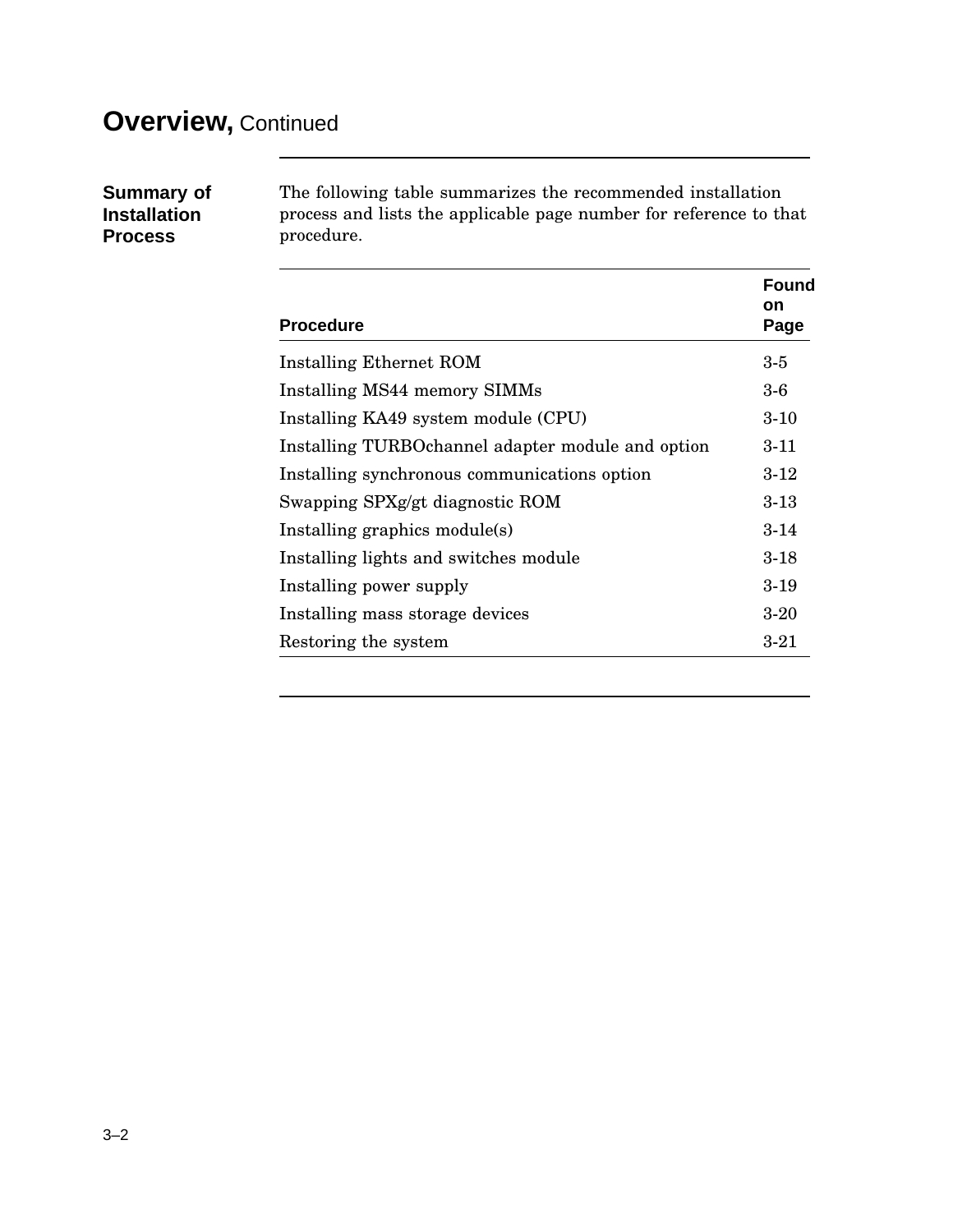## **System FRU Locations**

| <b>System FRU</b><br><b>Locations</b> | Refer to Figure 3–1 for the VAX station 4000 Model 90 FRU<br>locations mentioned in this chapter.                                                                      |  |  |
|---------------------------------------|------------------------------------------------------------------------------------------------------------------------------------------------------------------------|--|--|
| <b>Note</b>                           | The TURBOchannel adapter module and any<br>TURBOchannel option are not shown in Figure 3-1.                                                                            |  |  |
|                                       | The references of "Note" and "Item" that appear in<br>Figure 3-1 are used in the VAXstation 4000 Model 90 Service<br>Information Guide and do not apply to this guide. |  |  |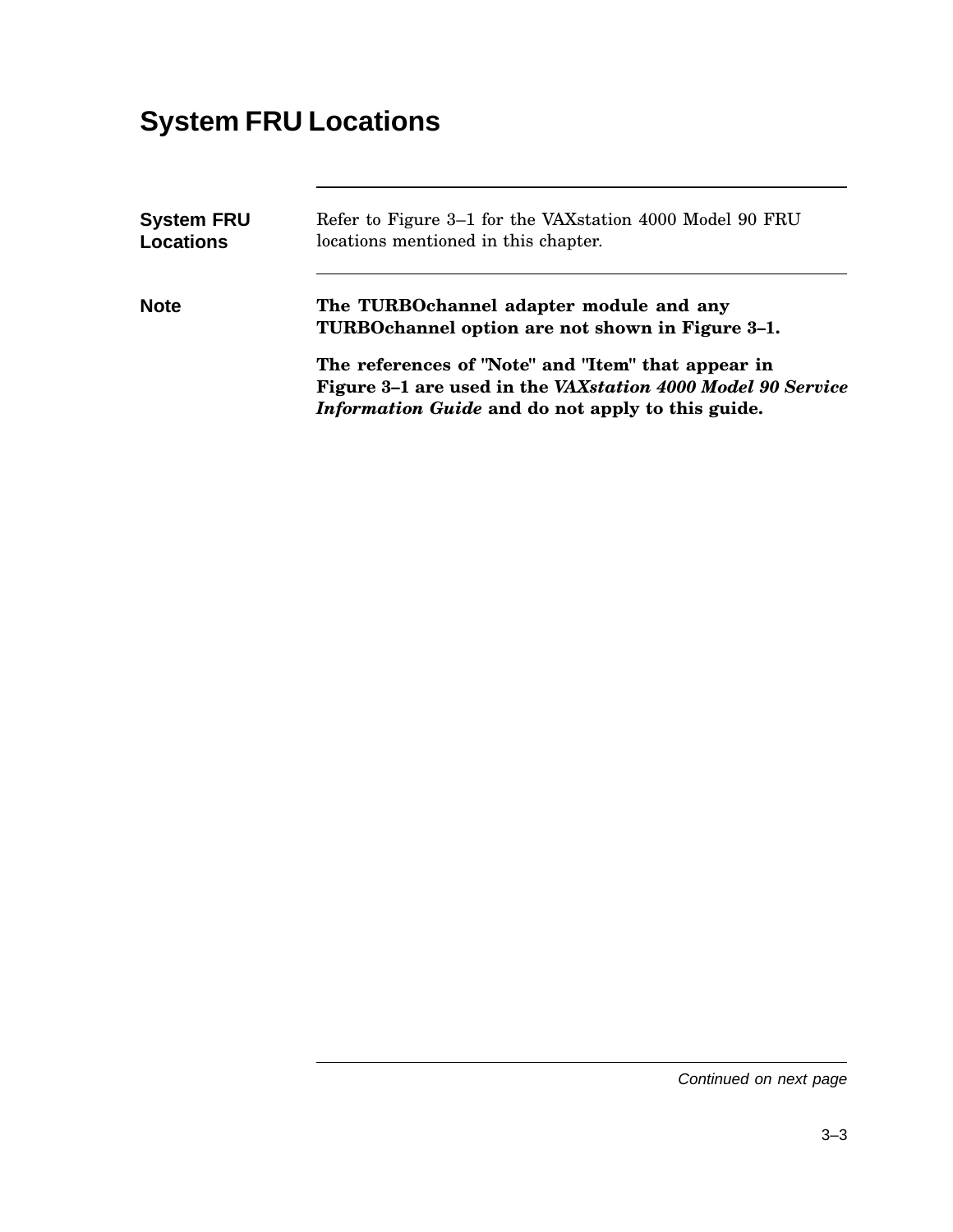#### **System FRU Locations,** Continued



**Figure 3–1 VAXstation 4000 Model 90 FRU locations**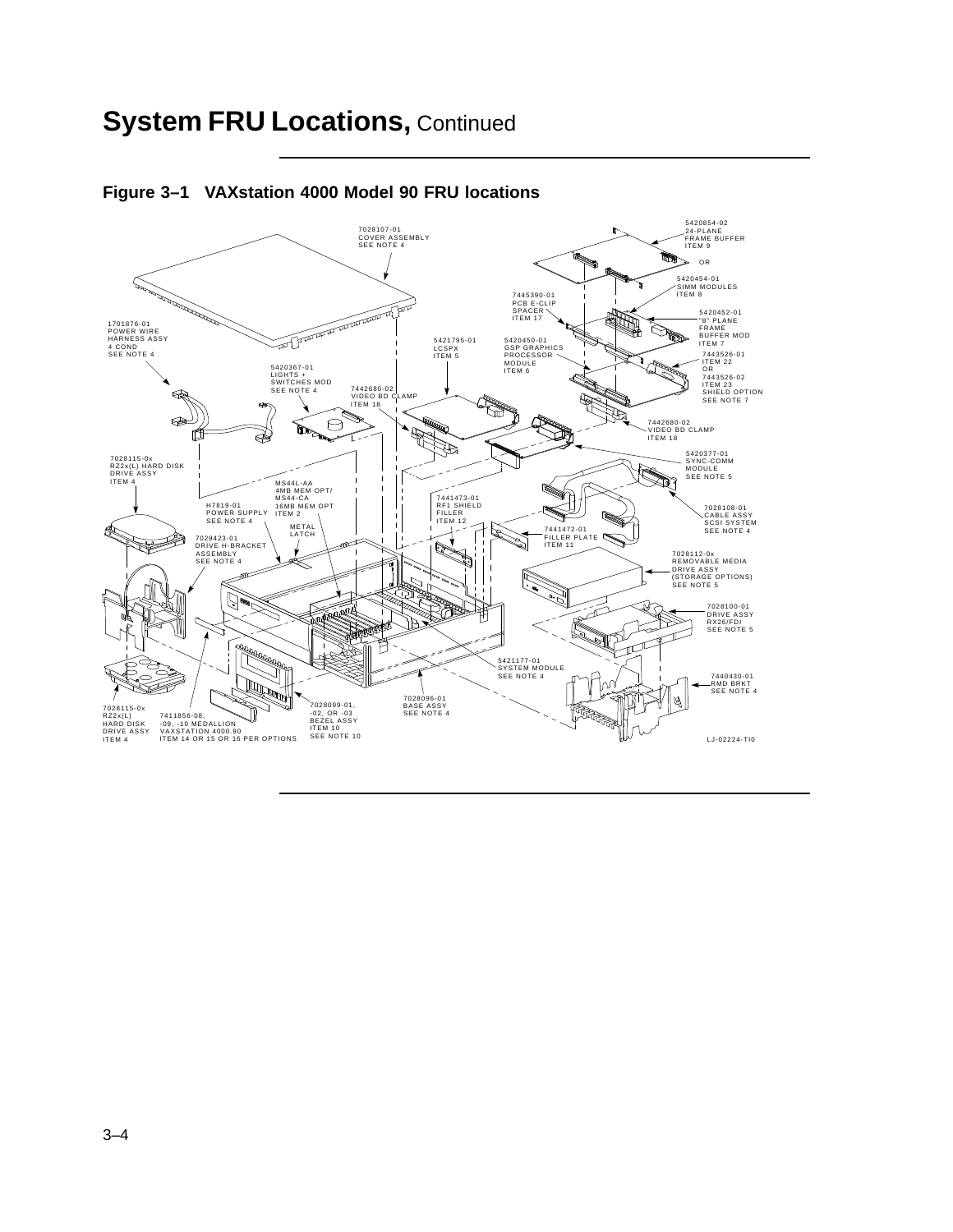# **Installing Ethernet ROM**

| <b>Note</b><br>If the same unique Ethernet address is not required, for<br>example, for a standalone system, then do not install the<br>Ethernet ROM. Consult with the customer. |                                                                                                                                                 |  |
|----------------------------------------------------------------------------------------------------------------------------------------------------------------------------------|-------------------------------------------------------------------------------------------------------------------------------------------------|--|
|                                                                                                                                                                                  | To install the Ethernet ROM in the new KA49 system module,<br>complete the following steps:                                                     |  |
| <b>Step</b>                                                                                                                                                                      | <b>Action</b>                                                                                                                                   |  |
| 1                                                                                                                                                                                | Remove the Ethernet ROM from the KA49 system module<br>and install it in the old KA46 system module.                                            |  |
| $\overline{2}$                                                                                                                                                                   | Take the Ethernet ROM that was placed on the antistatic<br>mat from the old KA46 system module and install it in<br>the new KA49 system module. |  |
|                                                                                                                                                                                  |                                                                                                                                                 |  |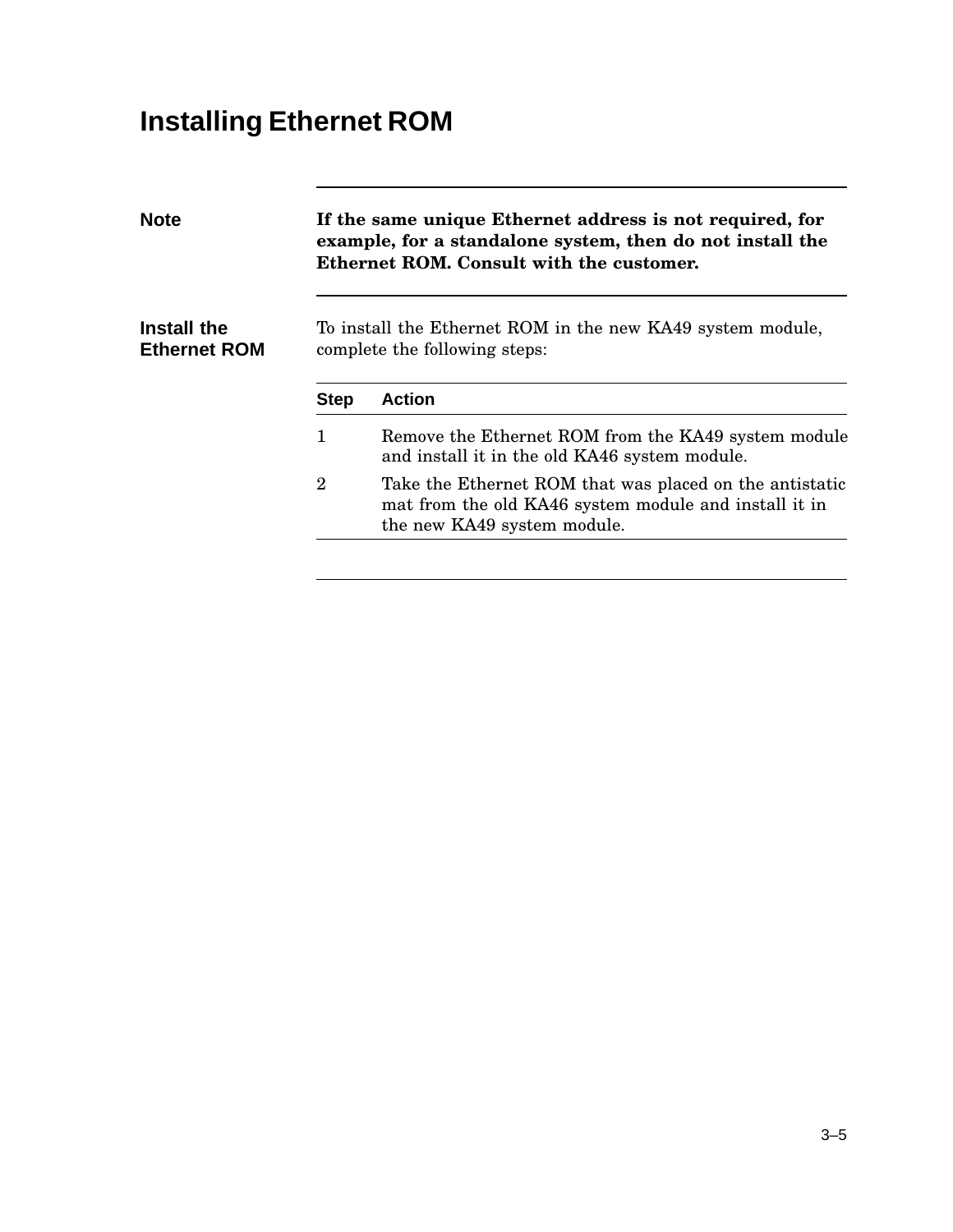## **Installing MS44 Memory SIMMs**

| <b>Caution</b>                                   | The memory modules are keyed and can be installed in<br>one direction only. Excessive force applied to the modules<br>when they are not properly aligned with the connector can<br>cause permanent damage to either the modules or to the<br>connector. |  |  |
|--------------------------------------------------|---------------------------------------------------------------------------------------------------------------------------------------------------------------------------------------------------------------------------------------------------------|--|--|
| <b>MS44 Memory</b><br><b>Slots (Model</b><br>90) | There are eight slots for memory SIMMs, as shown in Figure 3–2.<br>When you install memory SIMMs, sets of four of the same value<br>must go in either the 0 slots or the 1 slots.                                                                       |  |  |
|                                                  | Slots 0 are marked in etch as:                                                                                                                                                                                                                          |  |  |
|                                                  | 0A                                                                                                                                                                                                                                                      |  |  |
|                                                  | 0 <sup>C</sup>                                                                                                                                                                                                                                          |  |  |
|                                                  | 0 <sub>B</sub>                                                                                                                                                                                                                                          |  |  |
|                                                  | 0 <sub>D</sub>                                                                                                                                                                                                                                          |  |  |
|                                                  | Slots 1 are marked in etch as:                                                                                                                                                                                                                          |  |  |
|                                                  | 1E                                                                                                                                                                                                                                                      |  |  |
|                                                  | 1G                                                                                                                                                                                                                                                      |  |  |
|                                                  | 1F                                                                                                                                                                                                                                                      |  |  |
|                                                  | 1H                                                                                                                                                                                                                                                      |  |  |
|                                                  | Memory SIMMs must be installed working from the rear to the<br>front, for example $0A$ , $0C$ , $0B$ , then $0D$ .                                                                                                                                      |  |  |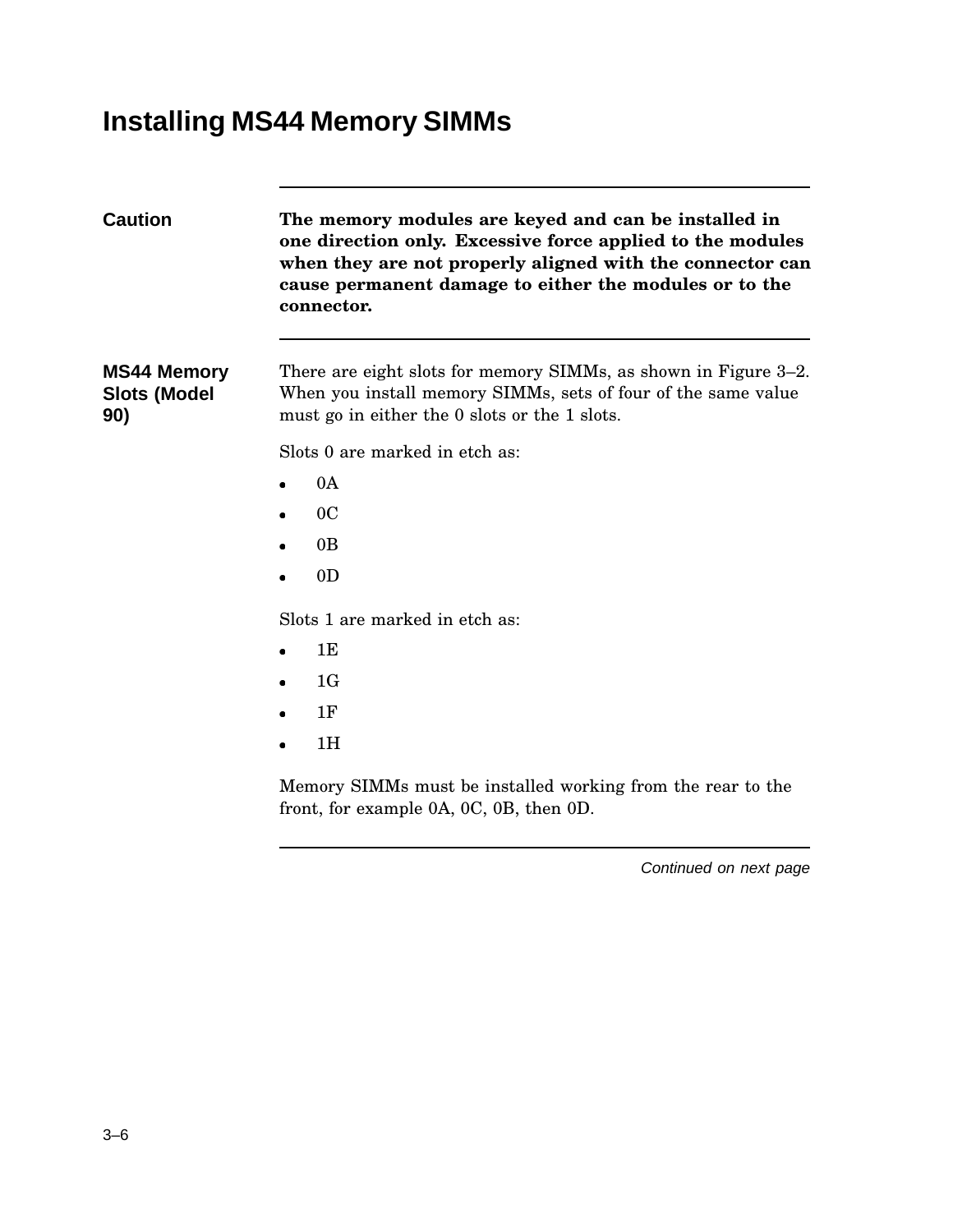#### **Installing MS44 Memory SIMMs, Continued**

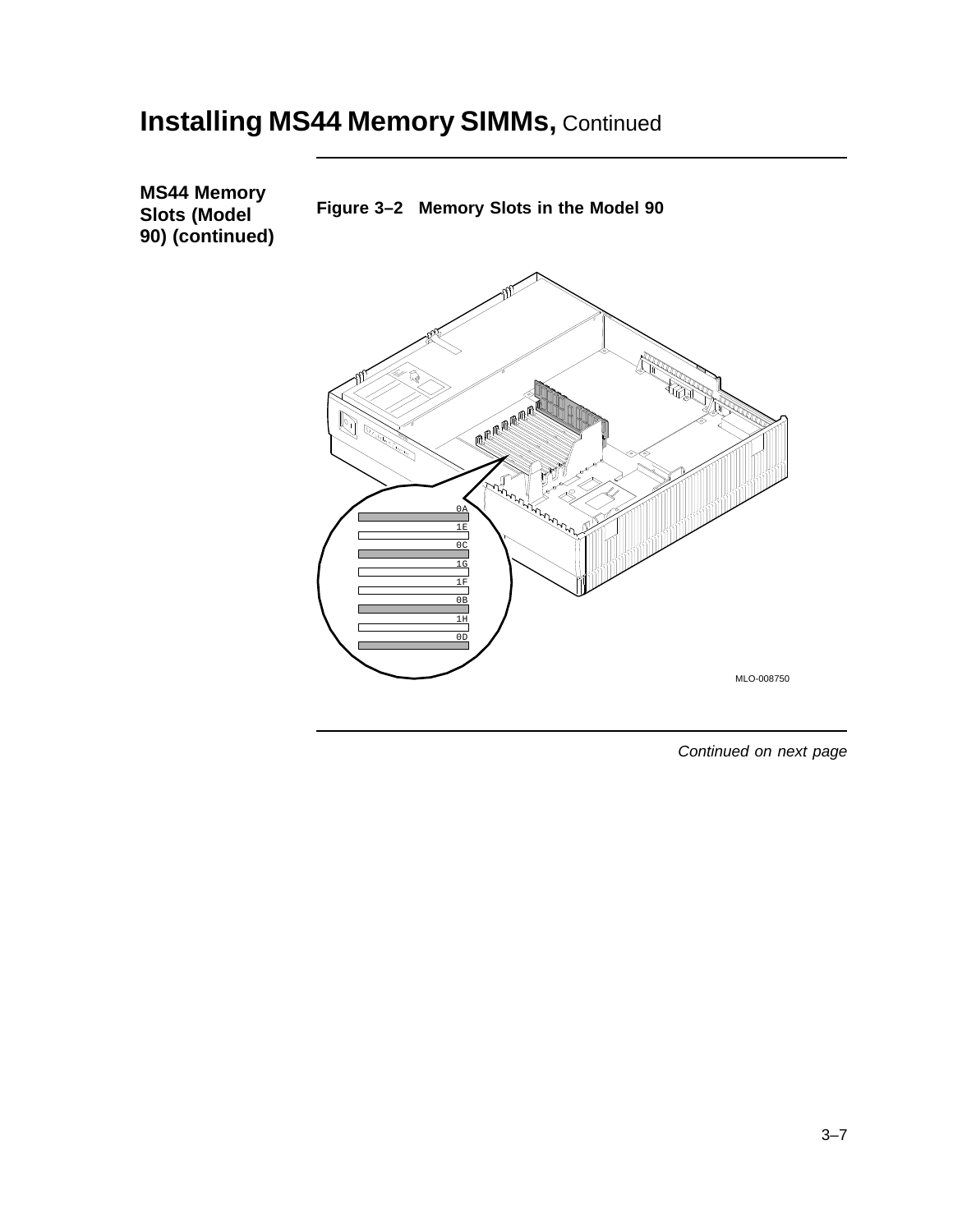#### **Installing MS44 Memory SIMMs,** Continued

#### **Memory Configurations (Model 90)**

For memory configurations, refer to Table 3–1.

|  | Table 3–1 Memory Configurations (Model 90) |  |
|--|--------------------------------------------|--|
|  |                                            |  |

| <b>Desired</b><br><b>Memory</b> | <b>Boards to Add</b> | <b>Slot Number</b> |  |
|---------------------------------|----------------------|--------------------|--|
| 16 MB                           | Four 4-MB            | All 0s or all 1s   |  |
| 32 MB                           | Eight 4-MB           | All                |  |
| 64 MB                           | Four 16-MB           | All 0s or all 1s   |  |
| 80 MB                           | Four 16-MB           | 0s                 |  |
|                                 | Four 4-MB            | 1s                 |  |
| 128 MB                          | Eight 16-MB          | All                |  |

#### **Install the MS44 Memory SIMMs**

To install the MS44 memory SIMMs on the KA49 system module, complete the following steps and refer to Figure 3–3.

#### **NOTE**

**For orientation purposes, some of the devices that may have not yet been installed are shown in Figure 3–3.**

| <b>Step</b> | <b>Action</b>                                                                                                                                                                                                   |
|-------------|-----------------------------------------------------------------------------------------------------------------------------------------------------------------------------------------------------------------|
|             | Make sure the double notched lower corner of the memory<br>SIMM is away from the location of the power supply.<br>Lean the SIMM approximately 55 degrees forward and<br>place the memory SIMM in the connector. |
|             | Pivot the memory SIMM upward until the metal tabs lock<br>the memory SIMM in place.                                                                                                                             |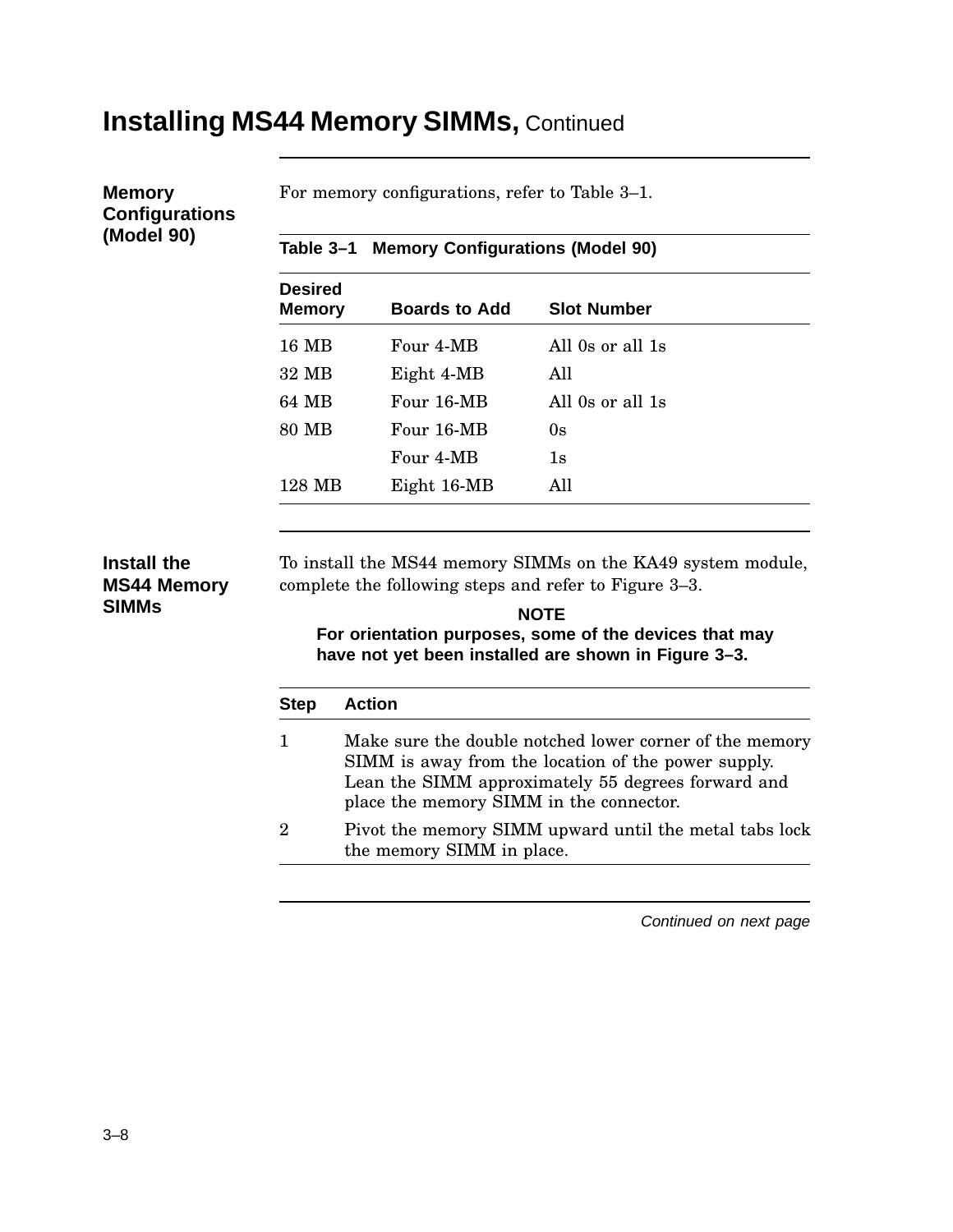#### **Installing MS44 Memory SIMMs, Continued**

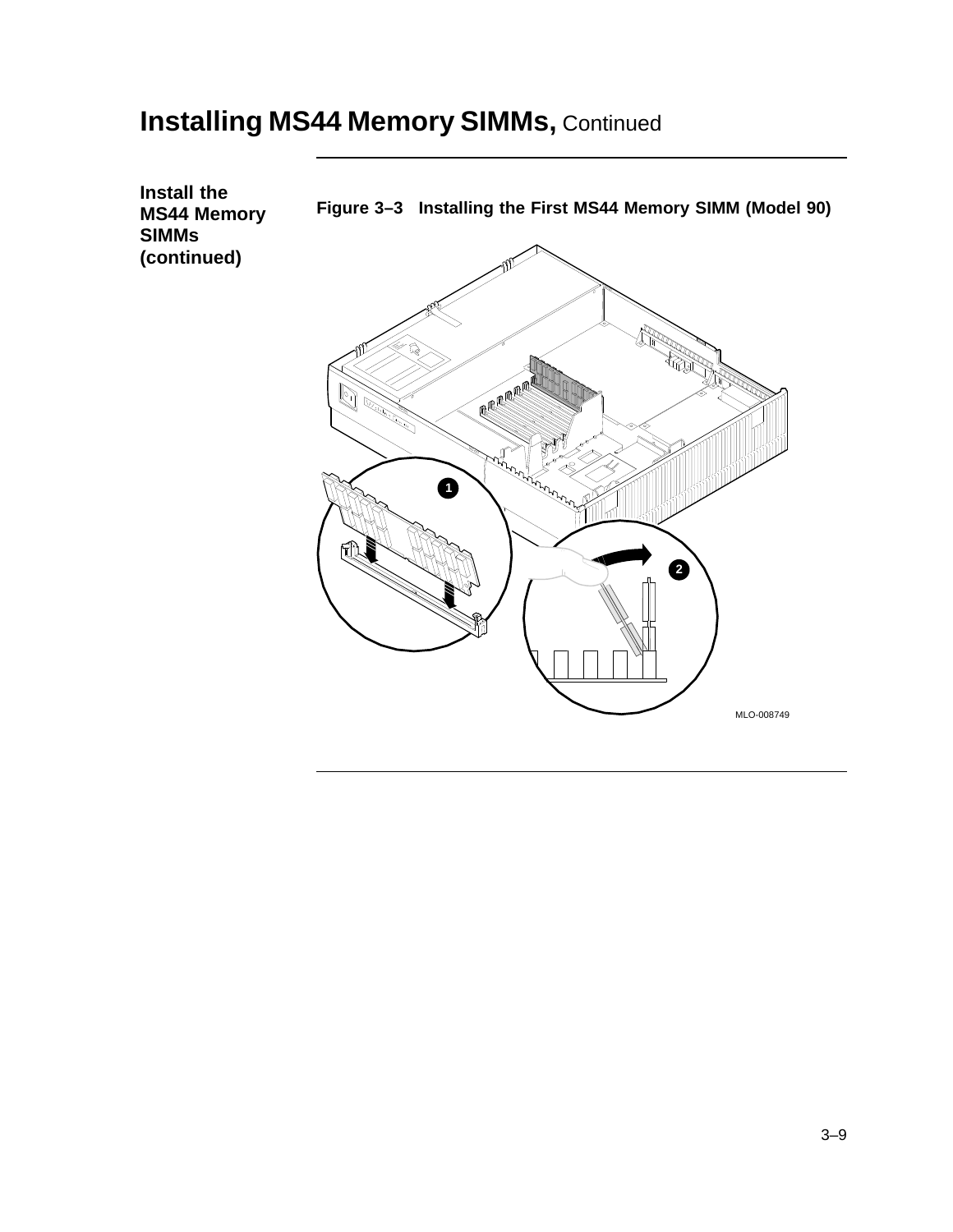# **Installing the KA49 System Module (CPU)**

| Install the<br><b>KA49 System</b><br><b>Module</b> | To install the KA49 system module in the BA46 system enclosure,<br>complete the following steps: |                                                                                                                                            |  |  |  |
|----------------------------------------------------|--------------------------------------------------------------------------------------------------|--------------------------------------------------------------------------------------------------------------------------------------------|--|--|--|
|                                                    | <b>Step</b>                                                                                      | <b>Action</b>                                                                                                                              |  |  |  |
|                                                    | 1                                                                                                | Align the five slots in the module with the five latches on<br>the base of the system enclosure.                                           |  |  |  |
|                                                    | $\boldsymbol{2}$                                                                                 | Slide the module to the rear of the enclosure until the<br>front of the module drops behind the two stops on the<br>base of the enclosure. |  |  |  |
|                                                    | 3                                                                                                | Reconnect the SCSI and power cables to the system<br>module.                                                                               |  |  |  |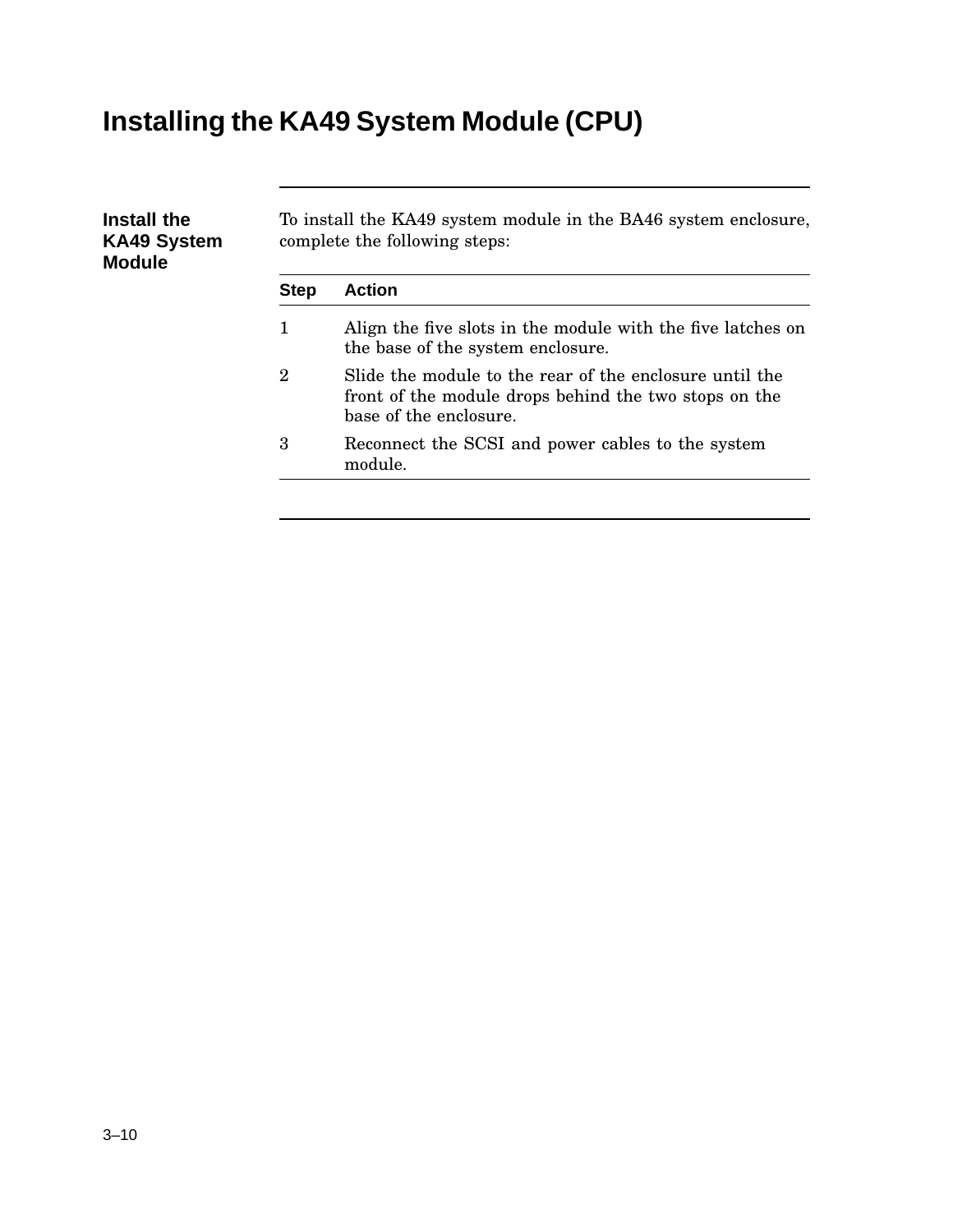#### **Installing TURBOchannel Adapter Module and Option (if applicable)**

| Install the<br><b>TURBOchannel</b><br><b>Adapter</b><br><b>Module and</b><br><b>Option</b> | To install the TURBO channel adapter module and option in the<br>BA46 system enclosure, complete the following steps. Refer to<br>the VAXstation 4000 Options Installation Guide for additional<br>information. |                                                                                                                                                         |  |  |  |
|--------------------------------------------------------------------------------------------|-----------------------------------------------------------------------------------------------------------------------------------------------------------------------------------------------------------------|---------------------------------------------------------------------------------------------------------------------------------------------------------|--|--|--|
|                                                                                            | <b>Step</b>                                                                                                                                                                                                     | <b>Action</b>                                                                                                                                           |  |  |  |
|                                                                                            | 1                                                                                                                                                                                                               | Add standoffs to the CPU board.                                                                                                                         |  |  |  |
|                                                                                            | $\overline{2}$                                                                                                                                                                                                  | Line up TURBOchannel adapter over the standoffs, press<br>down to snap the module into place, making sure the<br>connector is firmly seated.            |  |  |  |
|                                                                                            | 3                                                                                                                                                                                                               | Slide the TURBO channel option firmly towards the<br>rear of the enclosure, as similar to the synchronous<br>communications option shown in Figure 3–4. |  |  |  |
|                                                                                            | $\overline{4}$                                                                                                                                                                                                  | Press the front of the TURBO channel option so that the<br>connector underneath mates into the connector on the<br>TURBOchannel adapter.                |  |  |  |
|                                                                                            | 5                                                                                                                                                                                                               | Screw on the filler plate.                                                                                                                              |  |  |  |
|                                                                                            |                                                                                                                                                                                                                 |                                                                                                                                                         |  |  |  |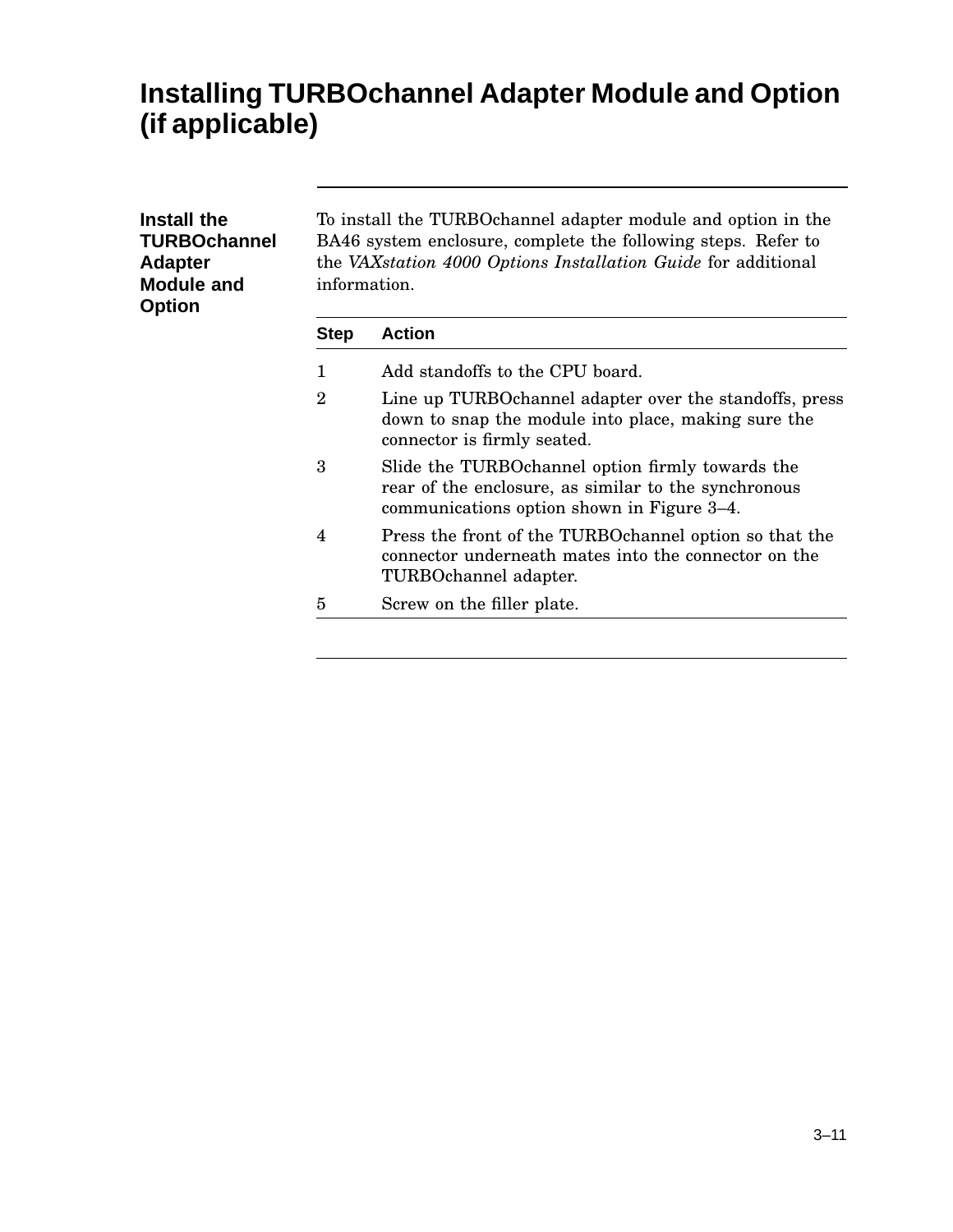#### **Installing Synchronous Communications Option (if applicable)**

| Install the<br><b>Synchronous</b><br><b>Communications</b><br><b>Option</b> | To install the synchronous communications option in the BA46<br>system enclosure, complete the following steps and refer to<br>Figure 3–4. |                                                                                                                                |  |  |  |
|-----------------------------------------------------------------------------|--------------------------------------------------------------------------------------------------------------------------------------------|--------------------------------------------------------------------------------------------------------------------------------|--|--|--|
|                                                                             | <b>Step</b>                                                                                                                                | <b>Action</b>                                                                                                                  |  |  |  |
|                                                                             | 1                                                                                                                                          | Slide the synchronous communications option firmly<br>towards the back of the system enclosure.                                |  |  |  |
|                                                                             | $\overline{2}$                                                                                                                             | Make sure that the two small openings in the metal<br>$_{b}$ and $_{c}$ and $_{c}$ the mean $50$ pin expression alide entables |  |  |  |

- bracket under the rear 50-pin connector slide onto the plastic bracket along the top rear of the system module.
- 3 After making sure that the connectors are carefully aligned, press the board down firmly and directly above the 64-pin connector.

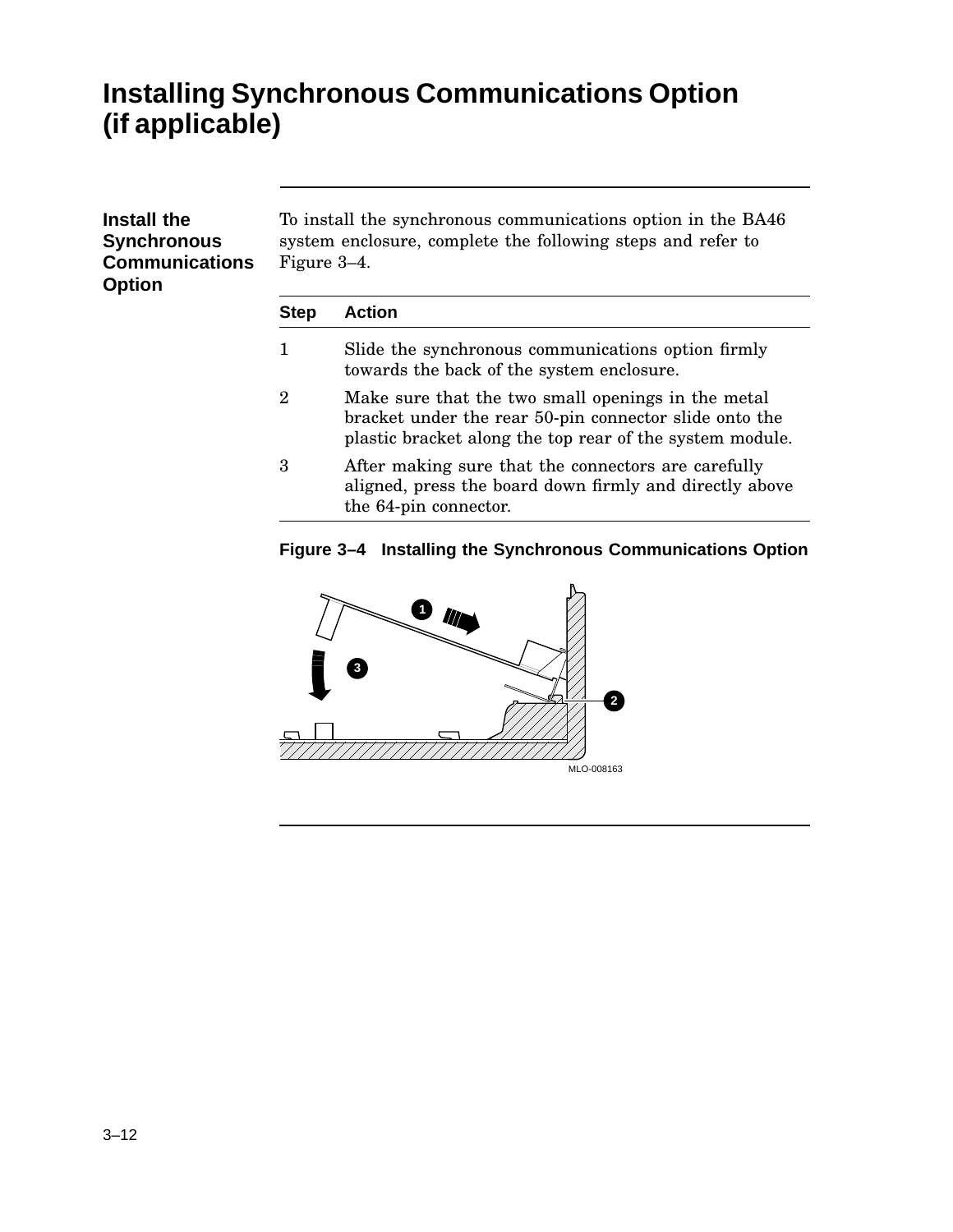# **Swapping SPXg/gt Diagnostic ROM (if applicable)**

| Before removing and installing the diagnostic ROM, be<br>sure to note the orientation of the IC chip keyway in<br>relation to the chip IC socket. If you put the diagnostic<br>ROM in backwards, then the system will not function. |  |  |  |  |
|-------------------------------------------------------------------------------------------------------------------------------------------------------------------------------------------------------------------------------------|--|--|--|--|
| If the SPXg/gt diagnostic ROM is version 1.1 or lower, then it will<br>need to be replaced. To replace the ROM, complete the following<br>steps:                                                                                    |  |  |  |  |
|                                                                                                                                                                                                                                     |  |  |  |  |
| Locate the SPXg/gt diagnostic ROM on the graphics<br>module and remove it from the socket using a chip puller                                                                                                                       |  |  |  |  |
| Install the new SPXg/gt diagnostic ROM into the chip                                                                                                                                                                                |  |  |  |  |
|                                                                                                                                                                                                                                     |  |  |  |  |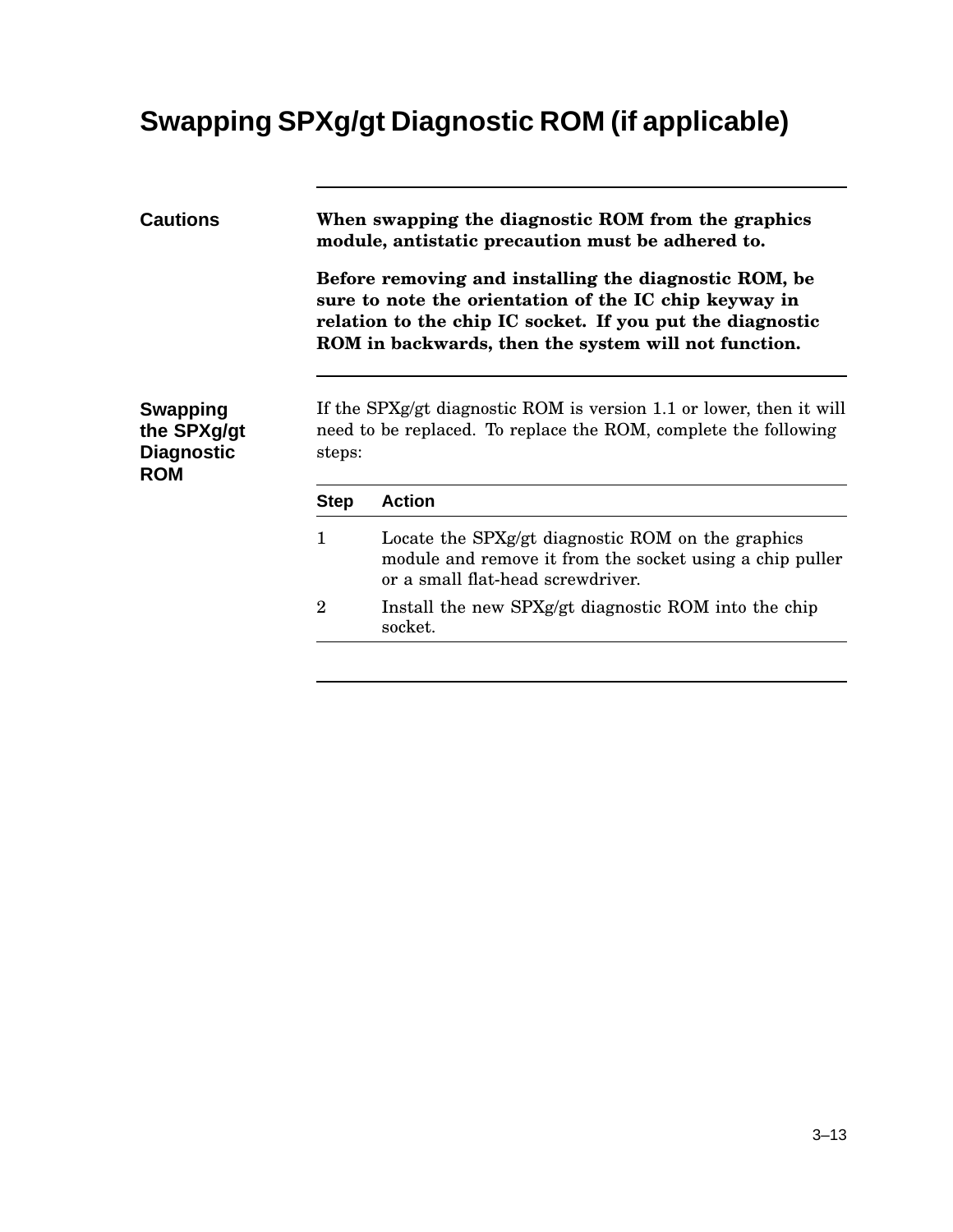# **Installing Graphics Module (if applicable)**

| <b>Note</b>                               | The refresh rate for the LCSPX and SPXg are switch<br>selectable, 66 or 72 Hz. They must match the refresh cycle<br>of the monitor.<br>If the refresh rate needs to be changed, then complete the<br>following steps: |    |                                                                                                |  |
|-------------------------------------------|-----------------------------------------------------------------------------------------------------------------------------------------------------------------------------------------------------------------------|----|------------------------------------------------------------------------------------------------|--|
| <b>Setting the</b><br><b>Refresh Rate</b> |                                                                                                                                                                                                                       |    |                                                                                                |  |
|                                           | If you have<br>Then<br>an                                                                                                                                                                                             |    |                                                                                                |  |
|                                           | <b>LCSPX</b>                                                                                                                                                                                                          |    |                                                                                                |  |
|                                           |                                                                                                                                                                                                                       | 1. | Set switch 2 toward the On marker on the<br>Switch Pack for a 72 Hz refresh rate.              |  |
|                                           |                                                                                                                                                                                                                       |    | Set switch 2 away from the On marker on<br>the Switch Pack for a 66 Hz refresh rate.           |  |
|                                           |                                                                                                                                                                                                                       | 2. | Switch 1 can be in either position (inactive).                                                 |  |
|                                           | SPXg                                                                                                                                                                                                                  |    |                                                                                                |  |
|                                           |                                                                                                                                                                                                                       | 1. | Set switch 2 toward the B marker on the<br>frame buffer module for a 66 Hz refresh<br>rate.    |  |
|                                           |                                                                                                                                                                                                                       |    | Set switch 2 away from the B marker on<br>the frame buffer module for a 72 Hz refresh<br>rate. |  |
|                                           |                                                                                                                                                                                                                       | 2. | Switch 1 can be in either position (inactive).                                                 |  |
|                                           |                                                                                                                                                                                                                       |    |                                                                                                |  |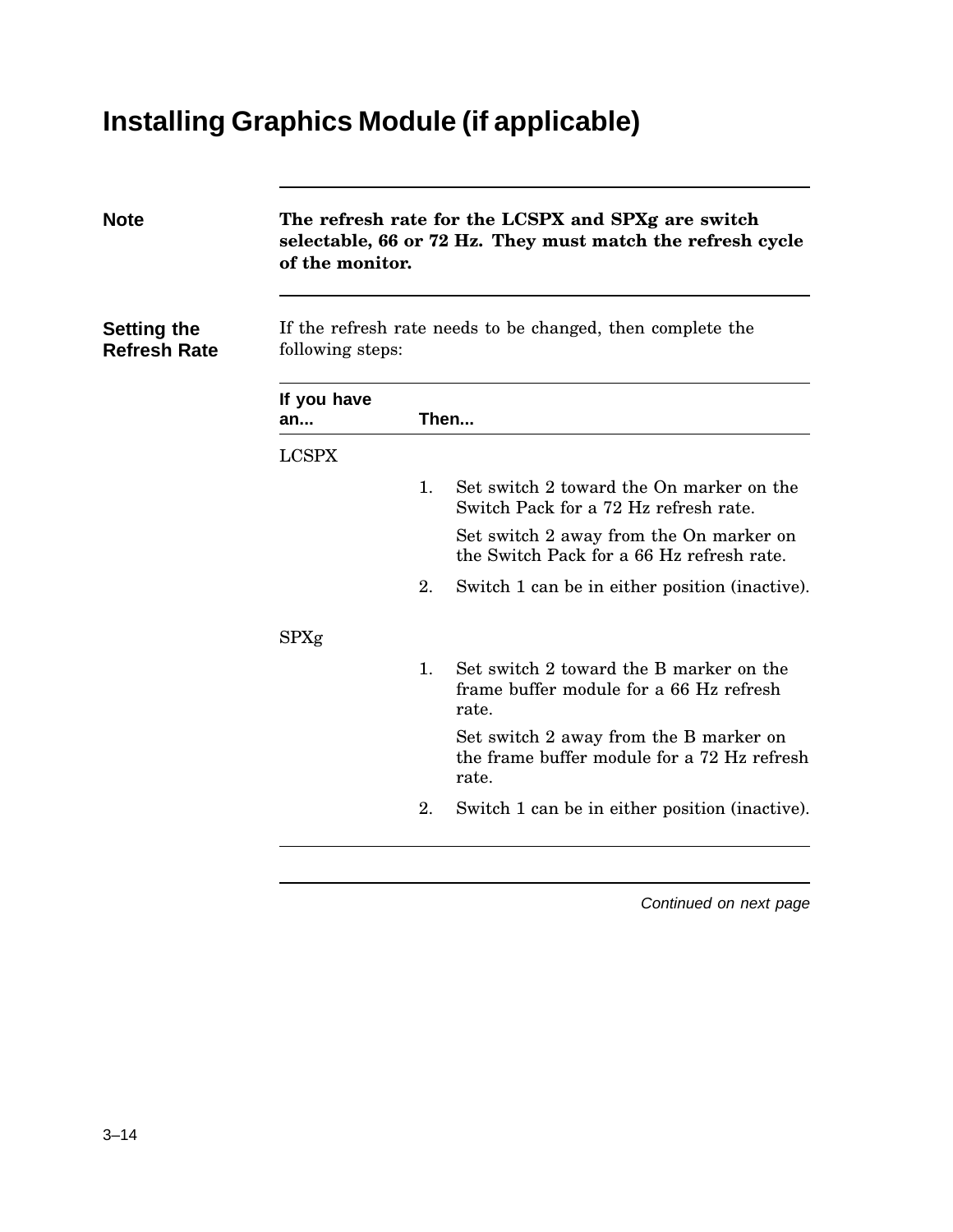## **Installing Graphics Module (if applicable),** Continued

| Install the<br><b>Graphics</b><br>Module(s) | To install the graphics module(s) in the BA46 system enclosure,<br>complete the following steps: |    |                                                                                                                                                                       |  |  |
|---------------------------------------------|--------------------------------------------------------------------------------------------------|----|-----------------------------------------------------------------------------------------------------------------------------------------------------------------------|--|--|
|                                             | If you have<br>an                                                                                |    | Then                                                                                                                                                                  |  |  |
|                                             | <b>LCSPX</b>                                                                                     |    |                                                                                                                                                                       |  |  |
|                                             |                                                                                                  | 1. | Install the video board clamp that came<br>with the kit.                                                                                                              |  |  |
|                                             |                                                                                                  | 2. | Make sure the two slots in the metal<br>bracket on the graphics module line up<br>with the two notches on the plastic bracket<br>along the rear of the system module. |  |  |
|                                             |                                                                                                  | 3. | Press down firmly on the module until it<br>secures within the two front latches on the<br>video board clamp.                                                         |  |  |
|                                             |                                                                                                  | 4. | Check to see if the front edge of the metal<br>bracket locks behind the ridge on the plastic<br>bracket.                                                              |  |  |
|                                             |                                                                                                  |    |                                                                                                                                                                       |  |  |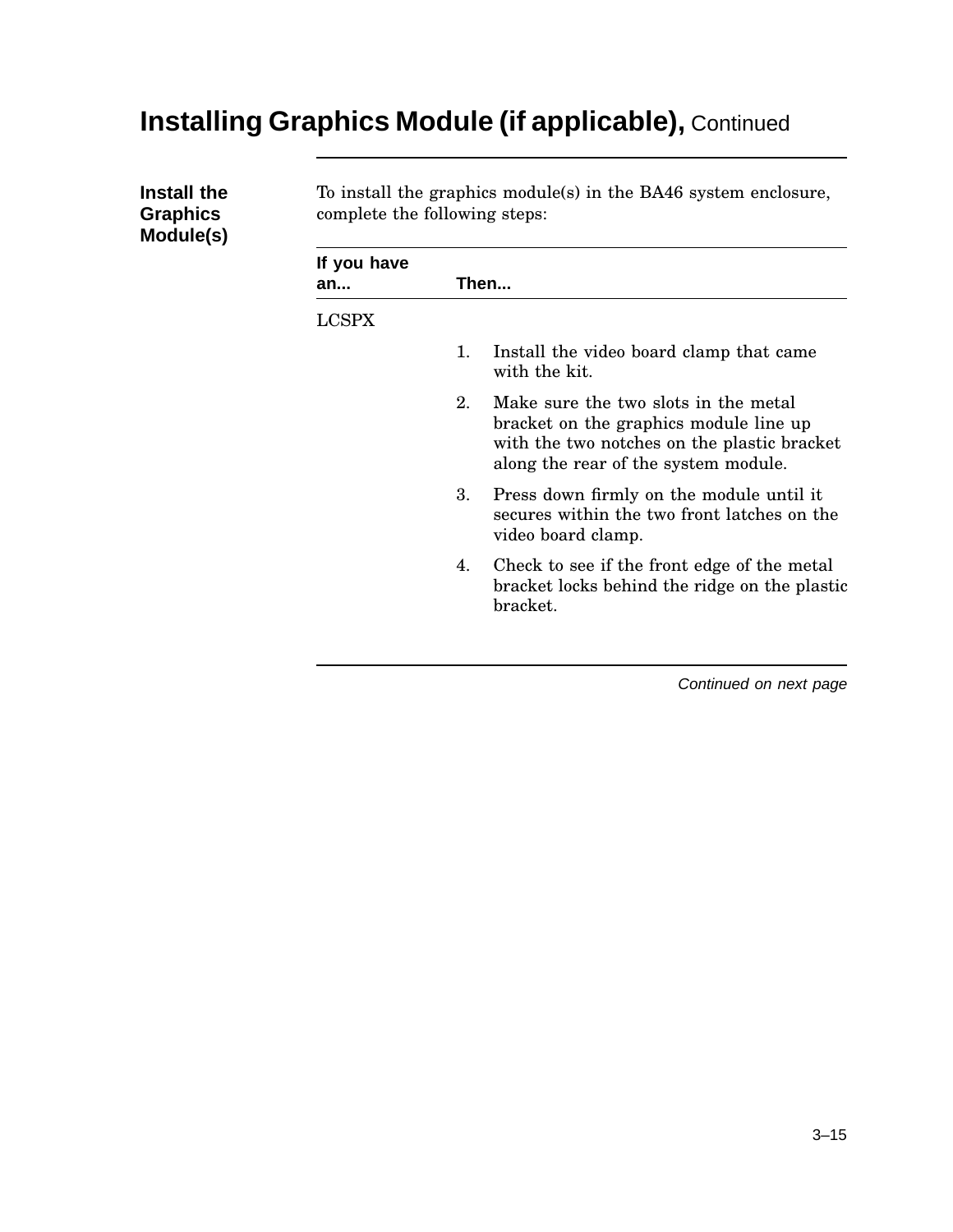## **Installing Graphics Module (if applicable),** Continued

| Install the<br><b>Graphics</b><br>Module(s)<br>(continued) | SPXg | 1. | Install the video board clamp on the KA49<br>system module that was removed from the<br>KA46 system module.                                                               |
|------------------------------------------------------------|------|----|---------------------------------------------------------------------------------------------------------------------------------------------------------------------------|
|                                                            |      | 2. | Make sure the two slots in the metal<br>bracket on the graphics module line up<br>with the two notches on the plastic bracket<br>along the top rear of the system module. |
|                                                            |      | 3. | Press down firmly on the module assembly<br>until it secures within the two front latches<br>of the video board clamp.                                                    |
|                                                            |      | 4. | Check to see if the front edge of the metal<br>bracket locks behind the ridge on the plastic<br>bracket.                                                                  |
|                                                            |      |    |                                                                                                                                                                           |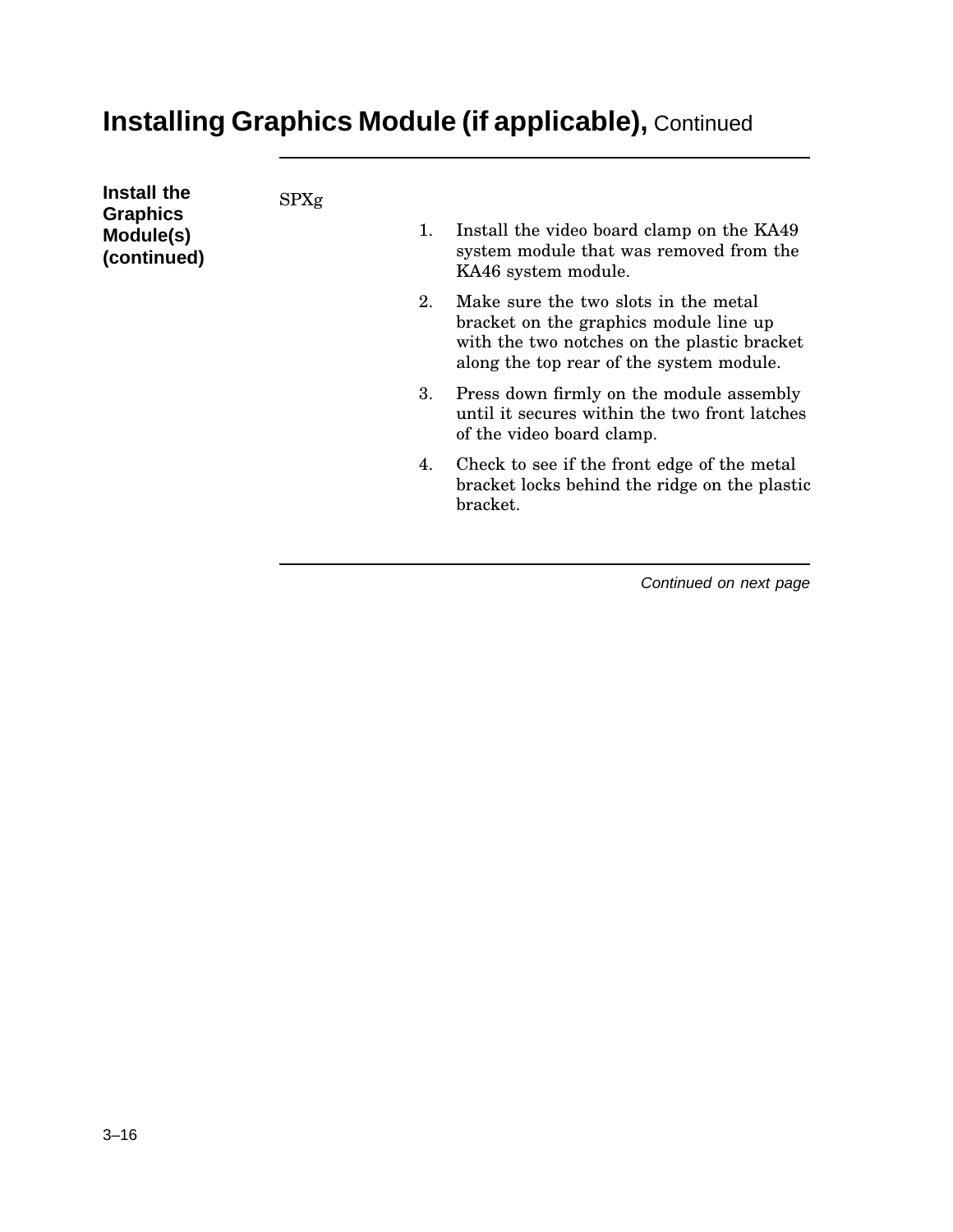# **Installing Graphics Module (if applicable),** Continued

| Install the<br><b>Graphics</b><br>Module(s) | If you have<br>an |    | Then                                                                                                                                                                                          |  |  |
|---------------------------------------------|-------------------|----|-----------------------------------------------------------------------------------------------------------------------------------------------------------------------------------------------|--|--|
| (continued)                                 | SPXgt             |    |                                                                                                                                                                                               |  |  |
|                                             |                   | 1. | Install the video board clamp on the KA49<br>system module that was removed from the<br>KA46 system module.                                                                                   |  |  |
|                                             |                   | 2. | Make sure the two slots in the metal<br>bracket on the graphics module line up<br>with the two notches on the plastic bracket<br>along the top rear of the system module.                     |  |  |
|                                             |                   | 3. | Press down firmly on the module until it<br>secures within the two front latches of the<br>video board clamp.                                                                                 |  |  |
|                                             |                   | 4. | Check to see if the front edge of the metal<br>bracket locks behind the ridge on the plastic<br>bracket.                                                                                      |  |  |
|                                             |                   | 5. | Place the RFI gasket in between the system<br>enclosure and the metal bracket on the<br>graphics module.                                                                                      |  |  |
|                                             |                   | 6. | Align and mate the frame buffer module<br>with the graphics module and the RFI<br>gasket. The frame buffer module tail<br>bracket should snap under the ridge on<br>the disk drive H-bracket. |  |  |
|                                             |                   | 7. | Slide the E-clip back onto the frame buffer.                                                                                                                                                  |  |  |
|                                             |                   | 8. | Install the E-clip located closest to the tail<br>bracket.                                                                                                                                    |  |  |
|                                             |                   |    |                                                                                                                                                                                               |  |  |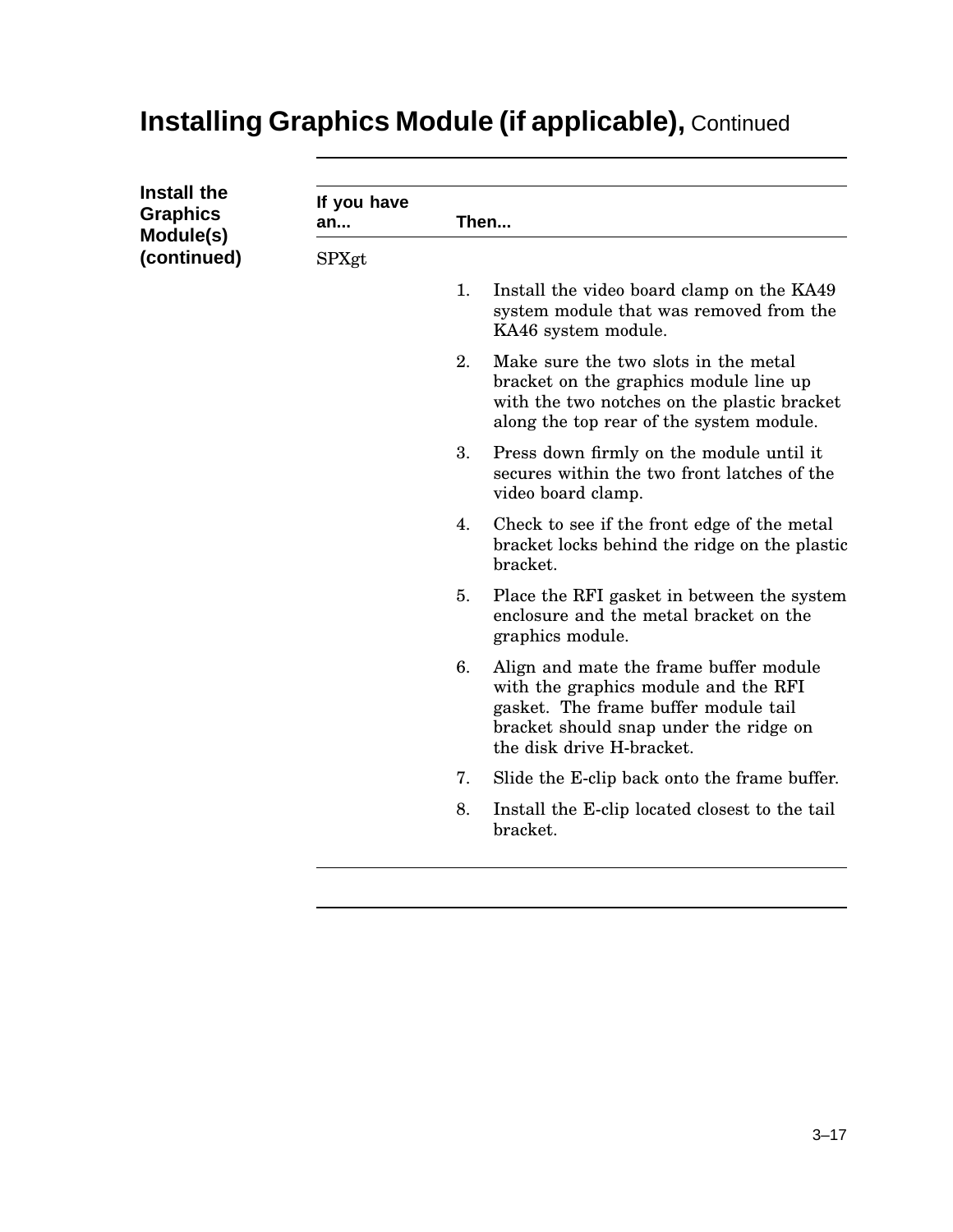# **Installing Lights and Switches Module**

| When installing the module, be sure to align the module<br>jacks and switches with the cutouts in the front panel. |                                                                                                                           |  |  |  |  |
|--------------------------------------------------------------------------------------------------------------------|---------------------------------------------------------------------------------------------------------------------------|--|--|--|--|
|                                                                                                                    | To install the lights and switches module in the BA46 system<br>enclosure, complete the following steps:                  |  |  |  |  |
| <b>Step</b>                                                                                                        | <b>Action</b>                                                                                                             |  |  |  |  |
| 1                                                                                                                  | Align the switches with their respective holes in the front<br>bezel, most notably the Halt button.                       |  |  |  |  |
| $\overline{2}$                                                                                                     | Align the connector on the under side of the module<br>with the connector on the system module and seat the<br>connector. |  |  |  |  |
|                                                                                                                    |                                                                                                                           |  |  |  |  |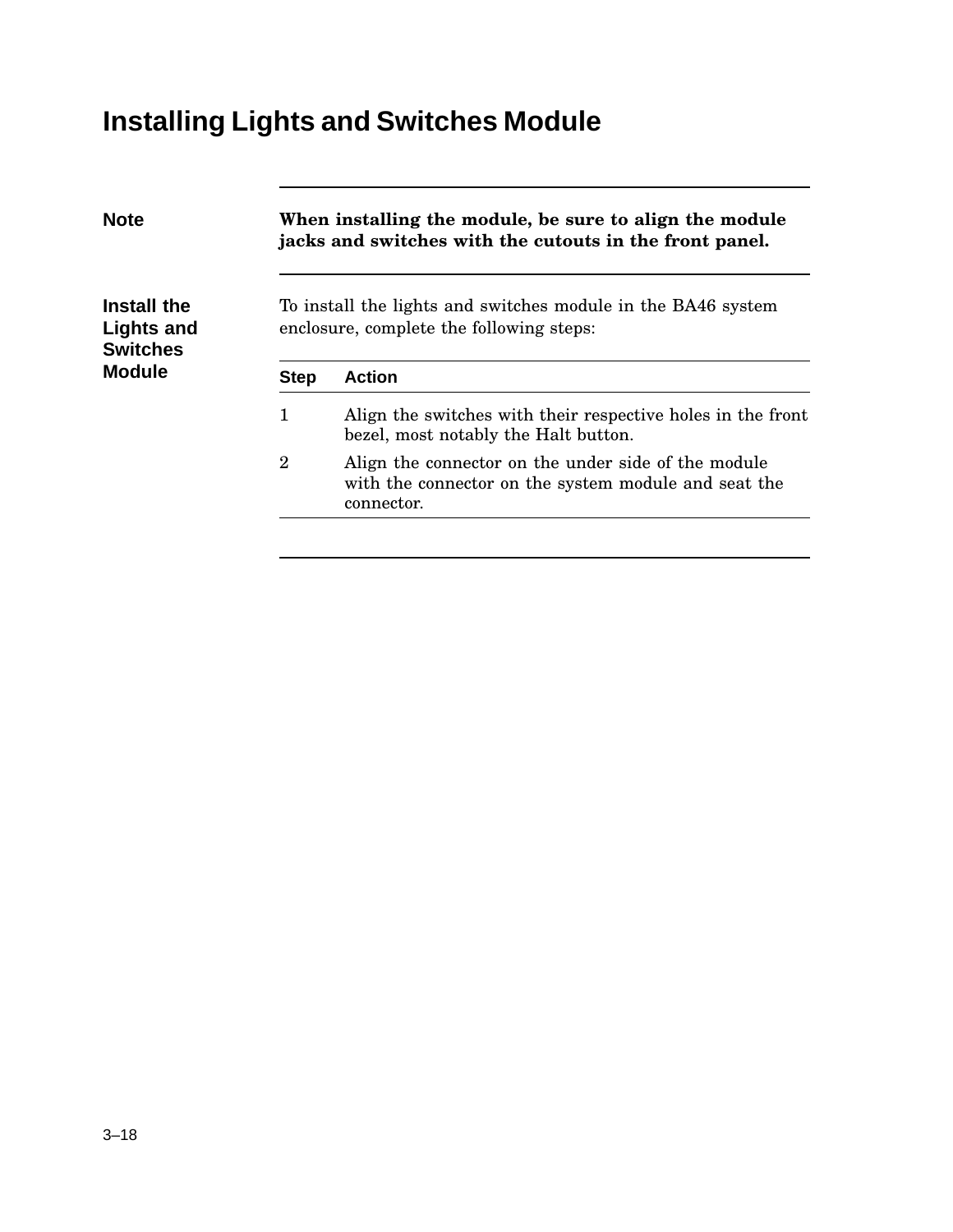# **Installing Power Supply**

| Install the<br><b>Power Supply</b> | To install the power supply in the BA46 system enclosure,<br>complete the following steps: |                                                                                                                                     |  |  |  |
|------------------------------------|--------------------------------------------------------------------------------------------|-------------------------------------------------------------------------------------------------------------------------------------|--|--|--|
|                                    | <b>Step</b>                                                                                | <b>Action</b>                                                                                                                       |  |  |  |
|                                    | 1                                                                                          | Align the two guides (one on the right front and one on<br>the right rear of the supply) with the slots on the system<br>enclosure. |  |  |  |
|                                    | $\overline{2}$                                                                             | Push the power supply down into place. The power supply<br>snaps into place if positioned properly.                                 |  |  |  |
|                                    | 3                                                                                          | Pull the metal latch toward the power supply.                                                                                       |  |  |  |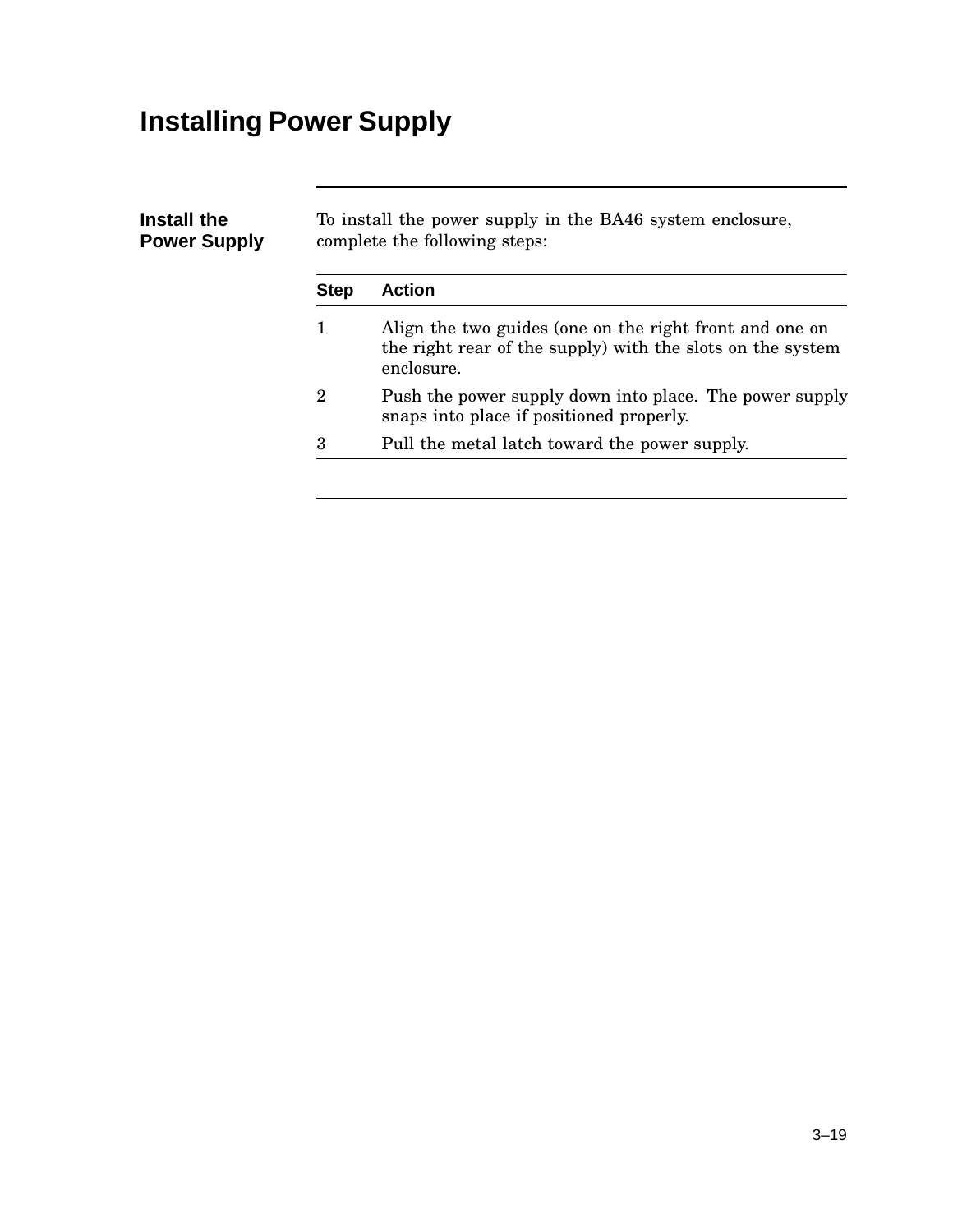# **Installing Mass Storage Devices**

| Install the Hard<br><b>Disk Drive</b>                  | To install the hard disk drive assembly in the BA46 system<br>enclosure, complete the following steps:                              |                                                                                                                                |  |  |  |
|--------------------------------------------------------|-------------------------------------------------------------------------------------------------------------------------------------|--------------------------------------------------------------------------------------------------------------------------------|--|--|--|
|                                                        | <b>Step</b>                                                                                                                         | <b>Action</b>                                                                                                                  |  |  |  |
|                                                        | 1                                                                                                                                   | Connect both the SCSI and dc power cables to the<br>$drive(s)$ .                                                               |  |  |  |
|                                                        | $\overline{2}$                                                                                                                      | Snap the bracket assembly back into place.                                                                                     |  |  |  |
|                                                        | 3<br>Check the cable routing. For more information on cable<br>routing, refer to the VAXstation 4000 Options Installation<br>Guide. |                                                                                                                                |  |  |  |
|                                                        |                                                                                                                                     |                                                                                                                                |  |  |  |
| Install the<br><b>Removable</b><br><b>Media Drives</b> | The removable media drive assembly may contain one of the<br>following drives:                                                      |                                                                                                                                |  |  |  |
|                                                        | RRD42 CDROM drive<br>$\bullet$                                                                                                      |                                                                                                                                |  |  |  |
|                                                        | RX26 (diskette) drive                                                                                                               |                                                                                                                                |  |  |  |
|                                                        | TLZ06 cassette tape drive                                                                                                           |                                                                                                                                |  |  |  |
|                                                        | TZK10 QIC tape drive                                                                                                                |                                                                                                                                |  |  |  |
|                                                        | To install the removable media drive assembly from the BA46<br>system enclosure, complete the following steps:                      |                                                                                                                                |  |  |  |
|                                                        | <b>Step</b>                                                                                                                         | <b>Action</b>                                                                                                                  |  |  |  |
|                                                        | $\mathbf 1$                                                                                                                         | Connect both the SCSI and dc power cables to the drive.                                                                        |  |  |  |
|                                                        | $\overline{2}$                                                                                                                      | Snap the bracket assembly back into place.                                                                                     |  |  |  |
|                                                        | 3                                                                                                                                   | Check the cable routing. For more information on cable<br>routing, refer to the VAXstation 4000 Options Installation<br>Guide. |  |  |  |
|                                                        |                                                                                                                                     |                                                                                                                                |  |  |  |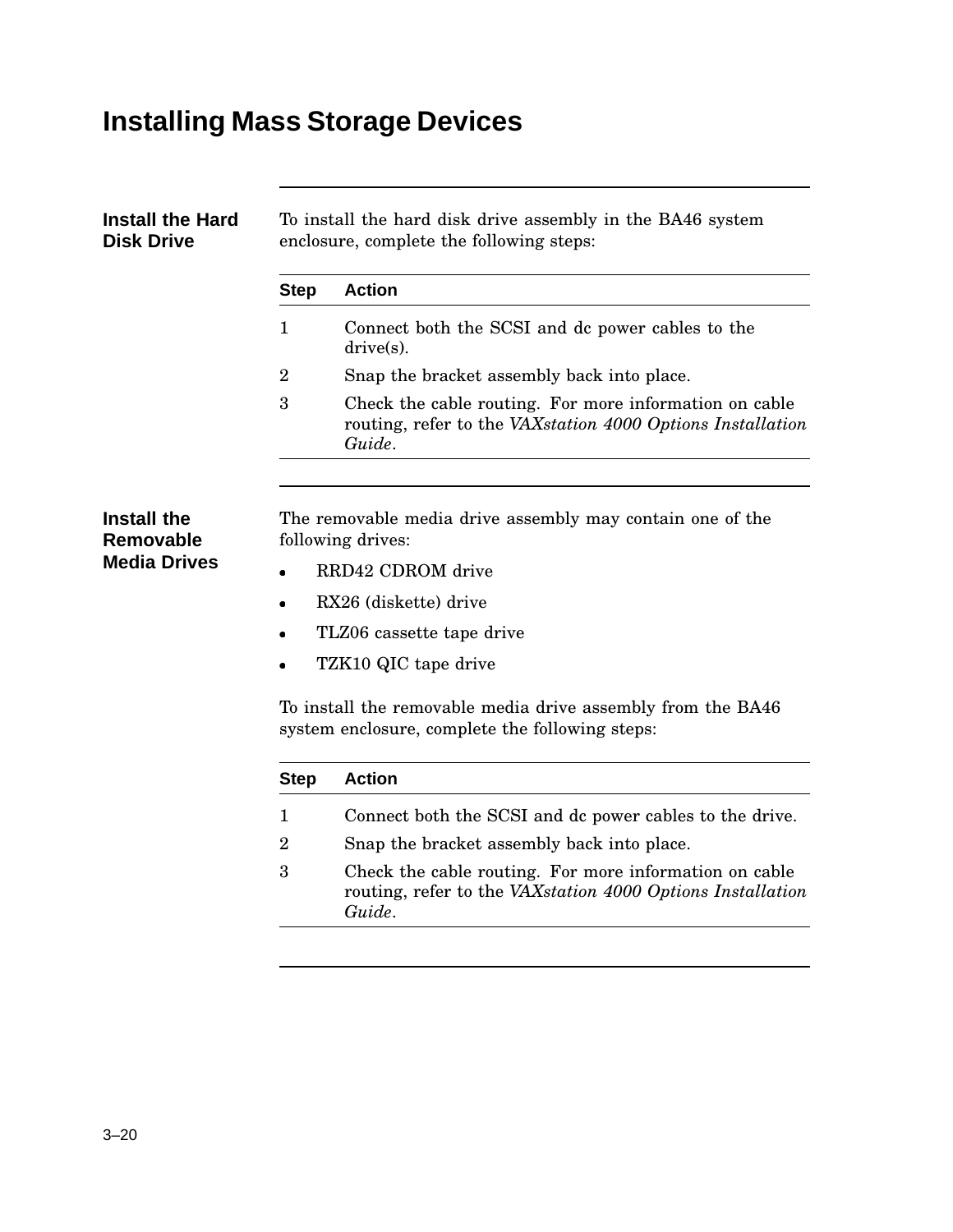# **Restoring the System**

|  | <b>Step</b>  | <b>Action</b>                                                                                                                                                                              |
|--|--------------|--------------------------------------------------------------------------------------------------------------------------------------------------------------------------------------------|
|  | 1            | Replace the system cover. Align the hinged teeth of the<br>cover with the hinged teeth on the left side of the BA46<br>system enclosure and lower the cover until it clicks into<br>place. |
|  | $\mathbf{2}$ | Reconnect the cables and (terminators, if present) at the<br>rear of the system.                                                                                                           |
|  | 3            | Plug the system power cord into the wall outlet.                                                                                                                                           |
|  | 4            | Reconnect the monitor.                                                                                                                                                                     |
|  | 5            | Power up the system.                                                                                                                                                                       |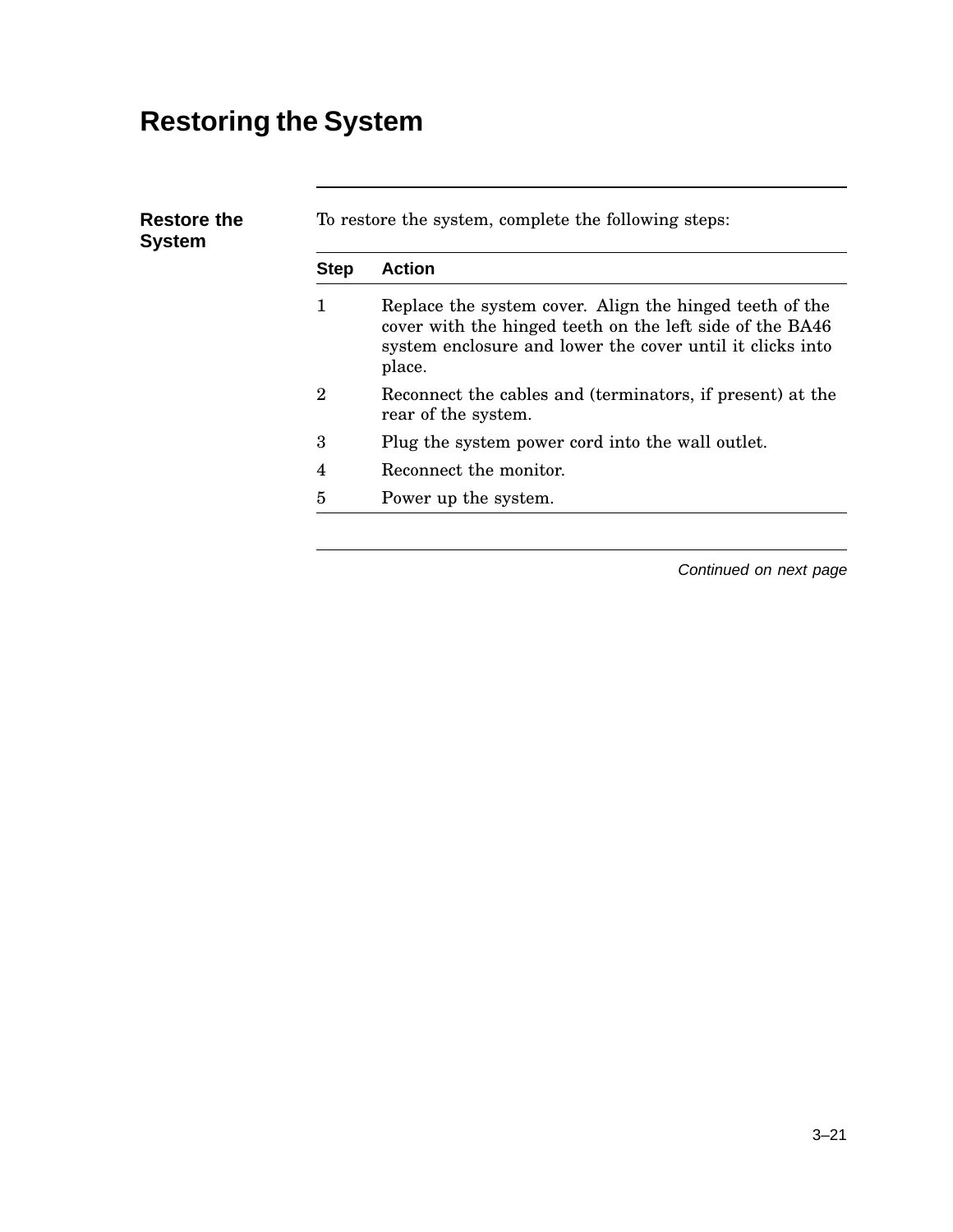# **Restoring the System,** Continued

| <b>Run SHOW</b><br><b>CONFIG</b><br><b>Command</b>  | To run the SHOW CONFIG command, complete the following<br>steps and refer to Example 3–1. |                                                                                                                                                                                                                            |  |
|-----------------------------------------------------|-------------------------------------------------------------------------------------------|----------------------------------------------------------------------------------------------------------------------------------------------------------------------------------------------------------------------------|--|
|                                                     | <b>Step</b>                                                                               | <b>Action</b>                                                                                                                                                                                                              |  |
|                                                     | $\mathbf{1}$                                                                              | Press the Halt button located behind the door in the front<br>of the system box.                                                                                                                                           |  |
|                                                     |                                                                                           | Results: The system displays the console prompt on the<br>screen.                                                                                                                                                          |  |
|                                                     | $\overline{2}$                                                                            | Enter <b>SHOW CONFIG</b> at the console prompt and press<br>Return.                                                                                                                                                        |  |
|                                                     |                                                                                           | >>> SHOW CONFIG Return                                                                                                                                                                                                     |  |
|                                                     | 3.                                                                                        | Verify the Ethernet hardware address. The address must<br>be the same as the one recorded before the upgrade<br>began. Refer to the section <b>Preparing VAX</b> station<br>Model 60 for Disassembly for more information. |  |
|                                                     | 4.                                                                                        | Verify that the SPXg/gt diagnostic ROM is Version 1.2 or<br>higher.                                                                                                                                                        |  |
| <b>Note</b>                                         |                                                                                           | The TURBOchannel adapter module and options are not                                                                                                                                                                        |  |
|                                                     |                                                                                           | tested by test 100. For more information, refer to the<br>VAXstation 4000 Model 90 Service Information Guide.                                                                                                              |  |
| <b>Run the</b><br><b>System</b><br><b>Exerciser</b> |                                                                                           | Verify that all devices are interacting properly by using the TEST<br>100 command to run the system exerciser.                                                                                                             |  |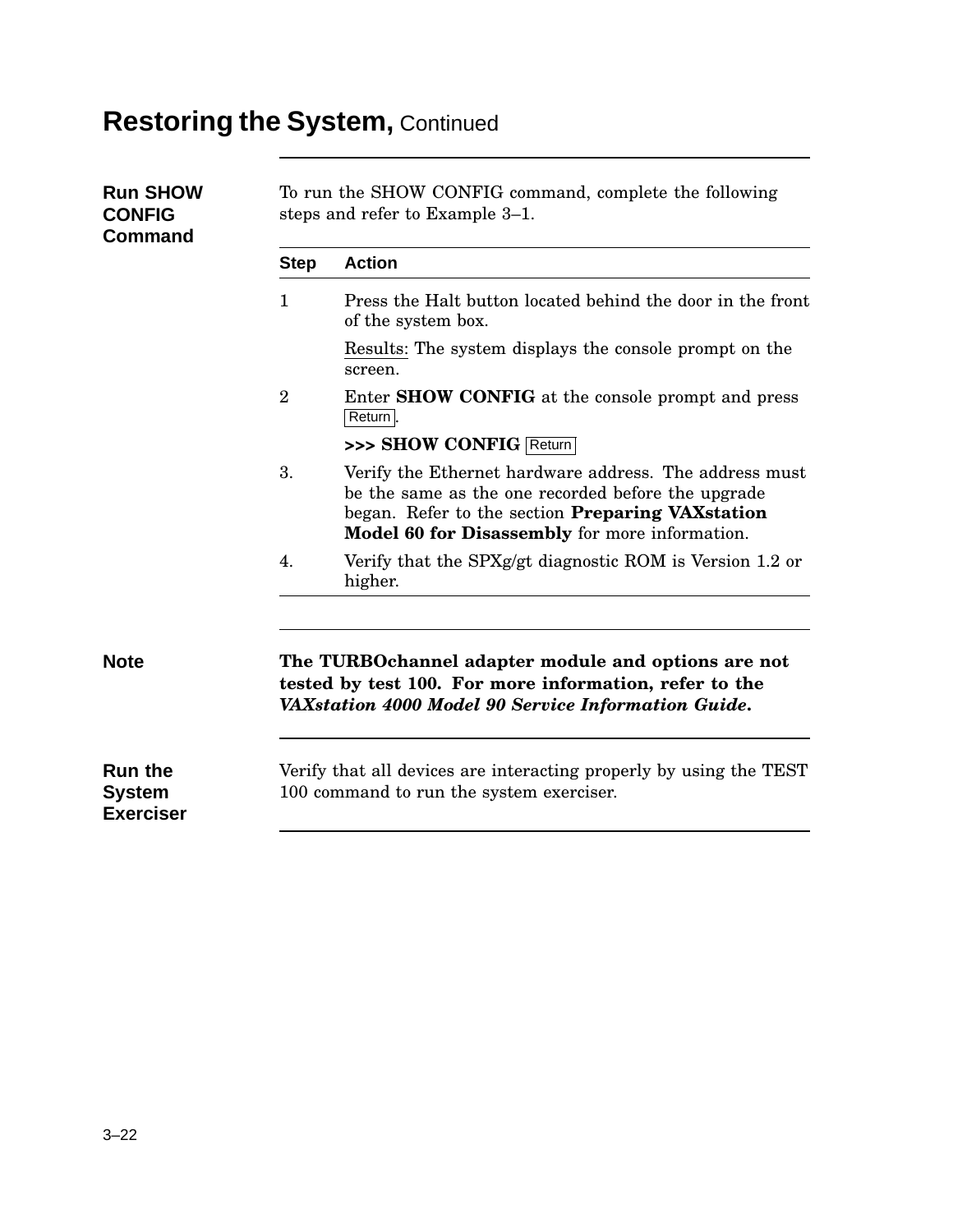#### **Example 3–1 Typical Screen Display of a SHOW CONFIG Command (Model 90)**

| 16 MB          |               | KA49-A VO.0-051-V4.0<br>! System type and firmware revision<br>! Total memory |
|----------------|---------------|-------------------------------------------------------------------------------|
|                | DEVNBR DEVNAM | INFO                                                                          |
|                |               |                                                                               |
| 1              | NVR           | ! Non-volatile RAM<br>OK                                                      |
| $\overline{2}$ | LCSPX OK      |                                                                               |
|                |               | Highres - 8 Plane 4MPixel FB - V1.2                                           |
| 3              | DZ            | ! Serial line controller<br>OK.                                               |
| 4              | CACHE         | OK<br>! Cache memory                                                          |
| 5              | MEM           | ! Memory configuration<br>OK                                                  |
|                |               | 16 MB $0A$ , $OB$ , $OC$ , $OD = 4$ MB, $1E$ , $1F$ , $1G$ , $1H$ , = 0 MB    |
| 6              | FPU           | ! Floating point accelerator<br><b>OK</b>                                     |
| 7              | IT T          | ! Interval timer<br><b>OK</b>                                                 |
| 8              | SYS           | <b>OK</b><br>! Other system functions                                         |
| 9              | NI            | ! Ethernet<br><b>OK</b>                                                       |
| 10             | SCSI          | ! SCSI and drives<br><b>OK</b>                                                |
|                |               | 0-RZ24 1-RZ25 2-RRD42 6-INITR                                                 |
| 11             | AUD           | OK.<br>! Sound                                                                |
| 12             | <b>COMM</b>   | ! DSW21 communications device<br>OK                                           |
|                |               |                                                                               |

>>>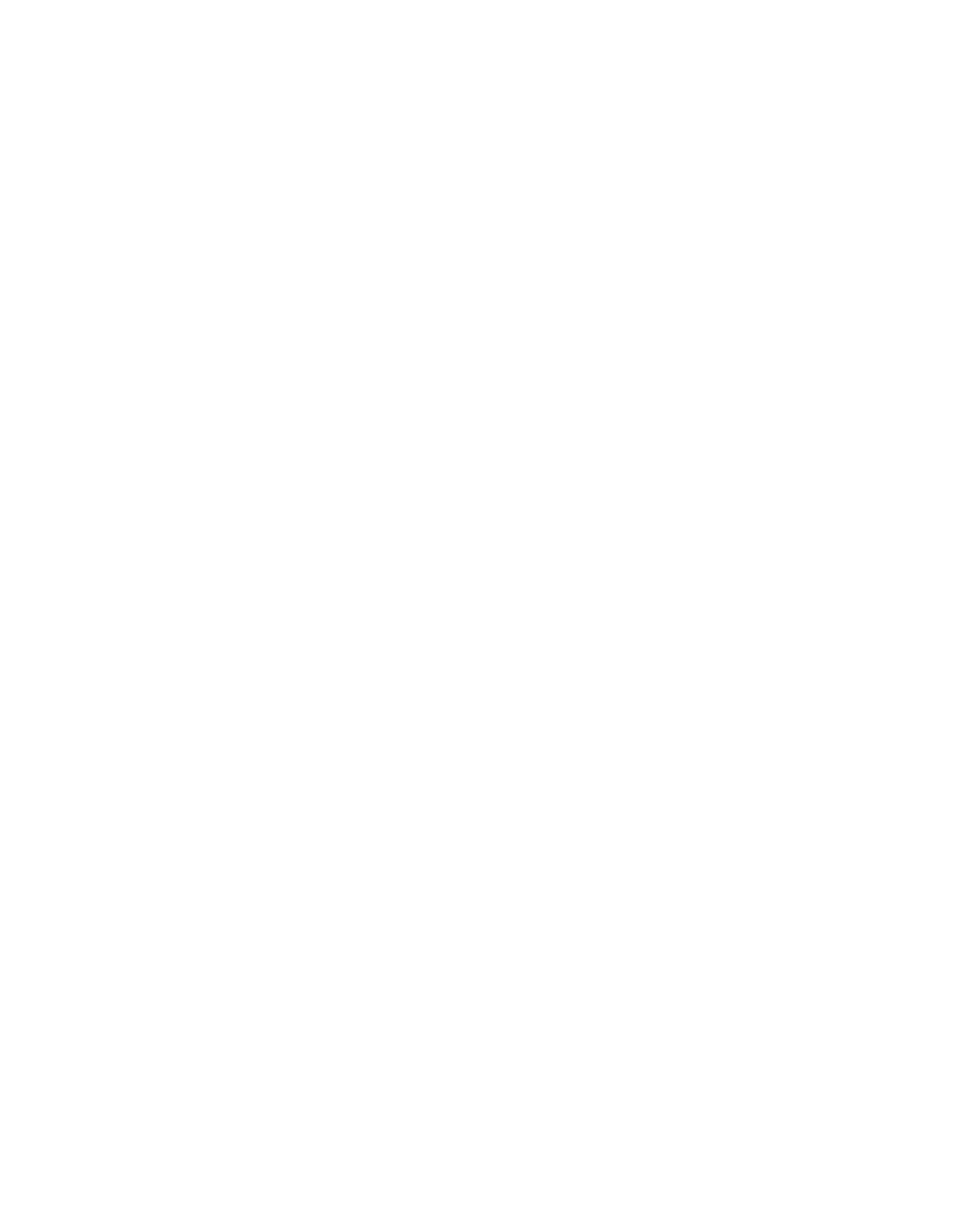# **Appendix A Packing Instructions and Upgrade Return Forms**

#### **Packing Instructions**

| <b>Overview</b>     | The Digital Services representative should work together with<br>the customer to ensure that the hardware is packaged properly<br>for return to Digital and that the proper return forms in this<br>appendix are completed.                                                                                                                         |
|---------------------|-----------------------------------------------------------------------------------------------------------------------------------------------------------------------------------------------------------------------------------------------------------------------------------------------------------------------------------------------------|
|                     | Use the packing material from the upgrade kit to pack the leftover<br>modules and components for shipment back to Digital.                                                                                                                                                                                                                          |
| <b>Return Forms</b> | The Digital Services representative who performs the upgrade<br>must complete the Digital Services Upgrade Worksheet<br>and the Installation Receipt–Customer Copy and the<br>Installation Receipt-Digital Services Copy. The Digital Services<br>representative and the customer must work together to complete<br>the Returns Material Checklist. |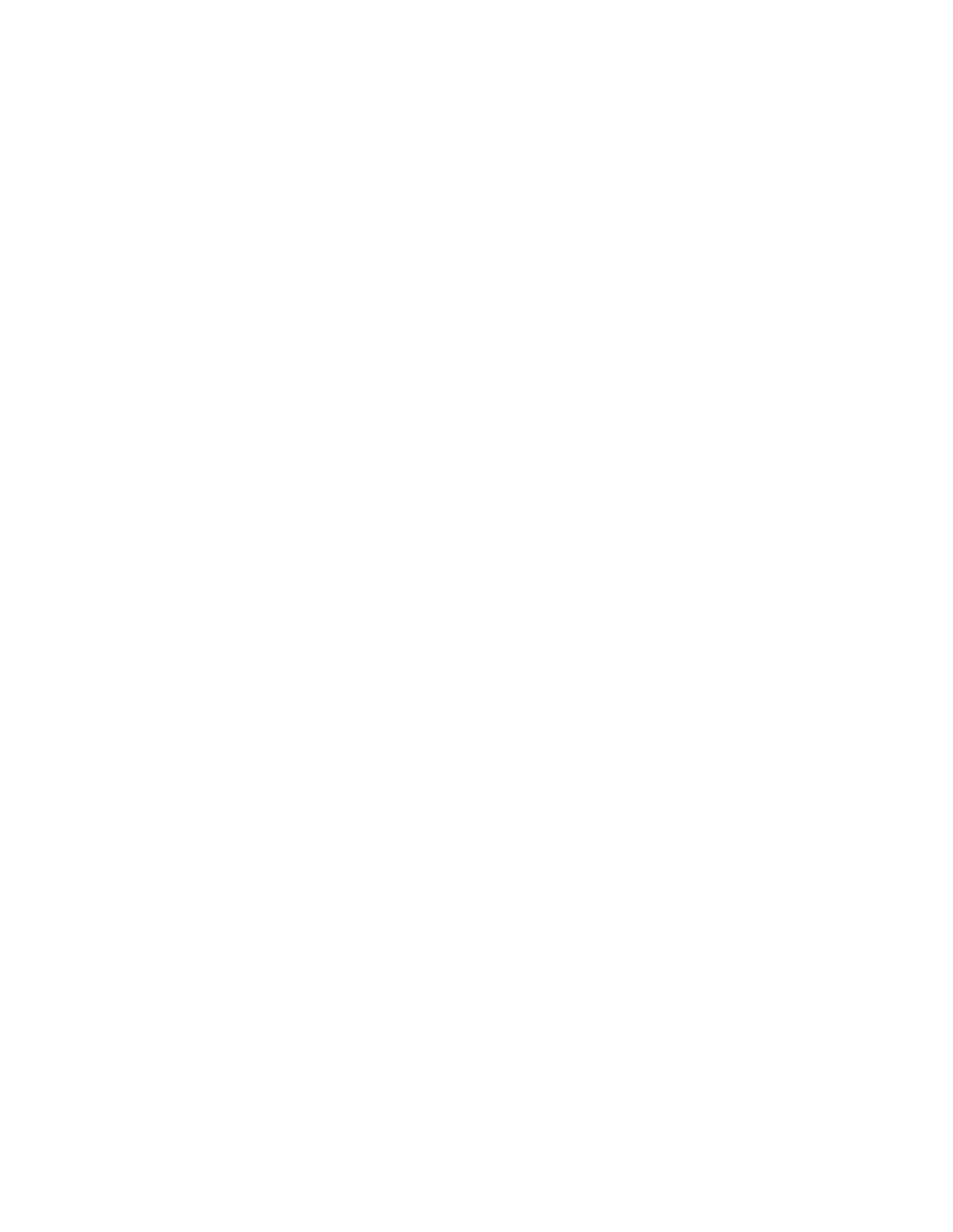#### **Digital Services Upgrade Worksheet**

This form acts as a verification of the work performed on the system and as a check on the procedures used. Please fill out this form and return it to your Contract Administrator for updating the customer's contract.

| Customer:                     |  |
|-------------------------------|--|
| <b>System Serial Number:</b>  |  |
|                               |  |
| Old CPU Module Serial Number: |  |
| New System Name:              |  |
| New System Model Number:      |  |
| New CPU Module Serial Number: |  |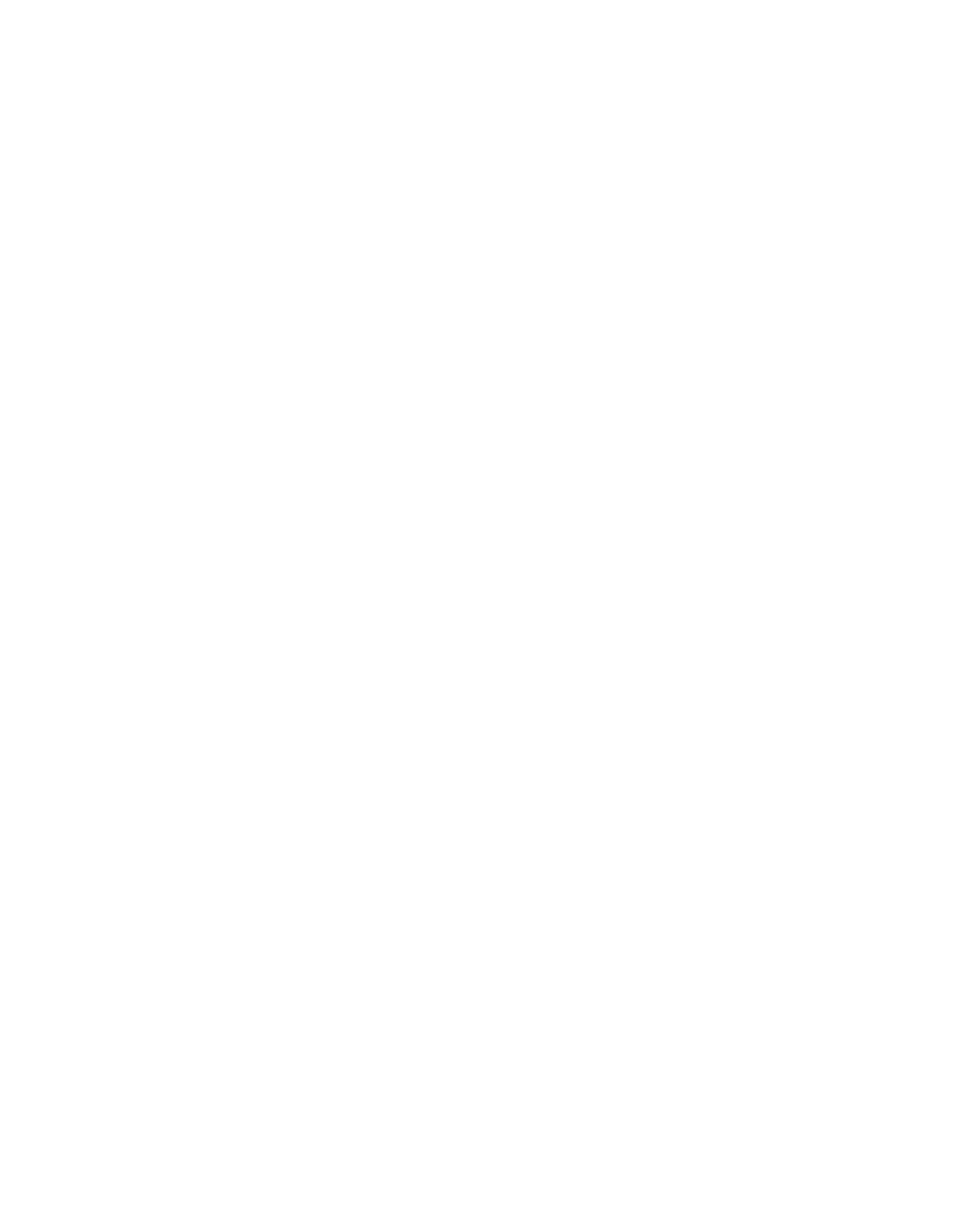#### **Installation Receipt—Customer Copy**

#### **For VAXstation 4000 Model 60 upgrade to VAXstation 4000 Model 90.**

This form acts as a customer receipt and as verification for Digital Services that the upgrade was completed.

| Digital   | Complete both copies of this form. Then, give a copy                                                         |
|-----------|--------------------------------------------------------------------------------------------------------------|
| Services: | to the customer and a copy to the local CAS office<br>for filing with customer documents.                    |
| Customer: | Digital will contact you within the next several days<br>to arrange for package pickup and return. Keep this |

#### **NOTE**

copy as your record of installation by Digital.

**Contact the local CAS office to obtain the RA (return authorization) number. You should have the Digital order number available. Be sure to note the name of the person you speak with.**

Name of CAS representative:

Branch Office:<br>  $\begin{array}{ccc}\n&\text{will arrange for}\n\end{array}$ package pickup and return.

Return Authorization (RA) Number:

Digital Order Number:

Old CPU Module Serial Number:

Converted to: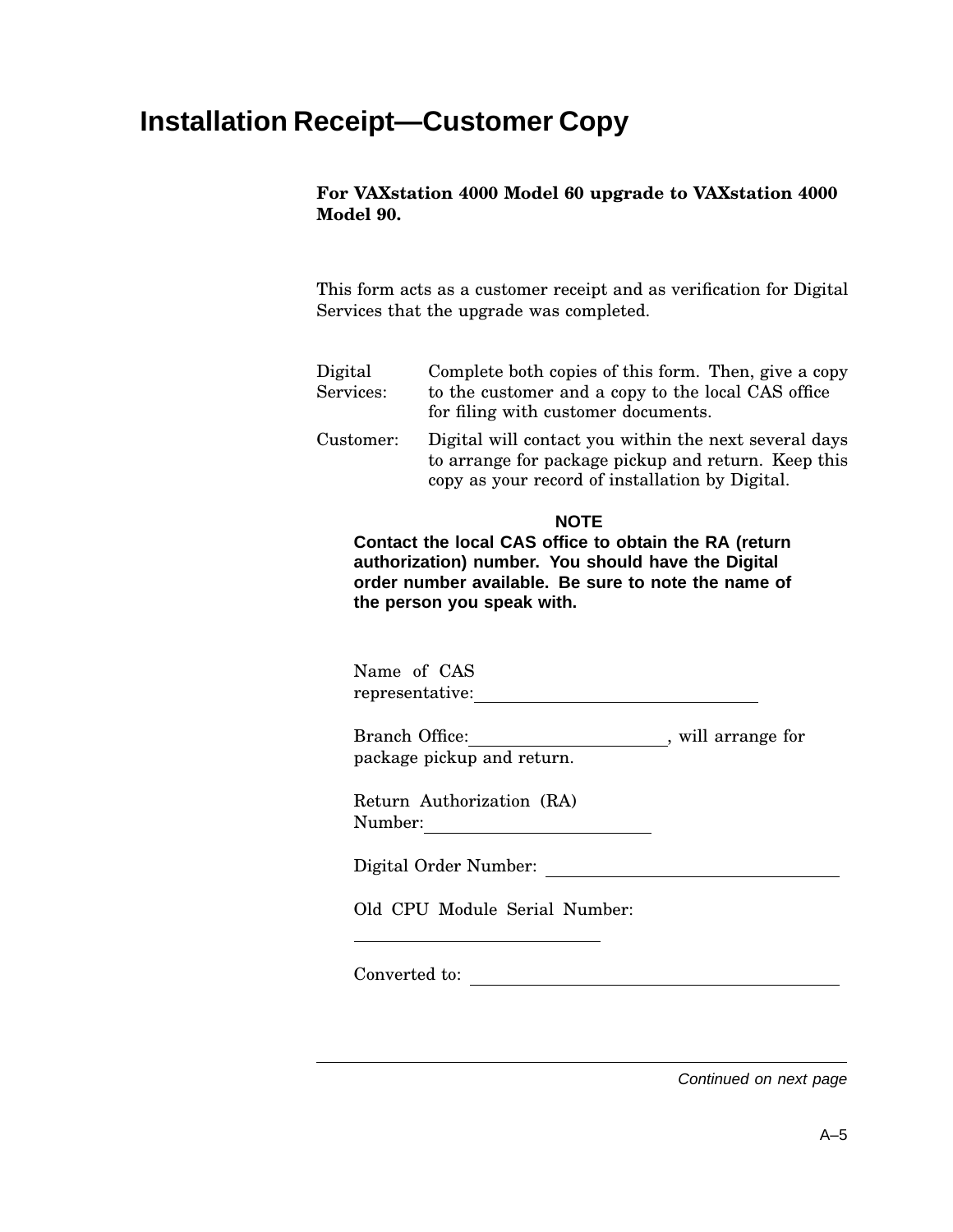#### **Installation Receipt—Customer Copy,** Continued

New CPU Module Serial Number:

Installation was performed on this date:

Module Packed for Return:

Customer Name:

Phone Number:

Customer Signature:

Digital Services Representative Signature: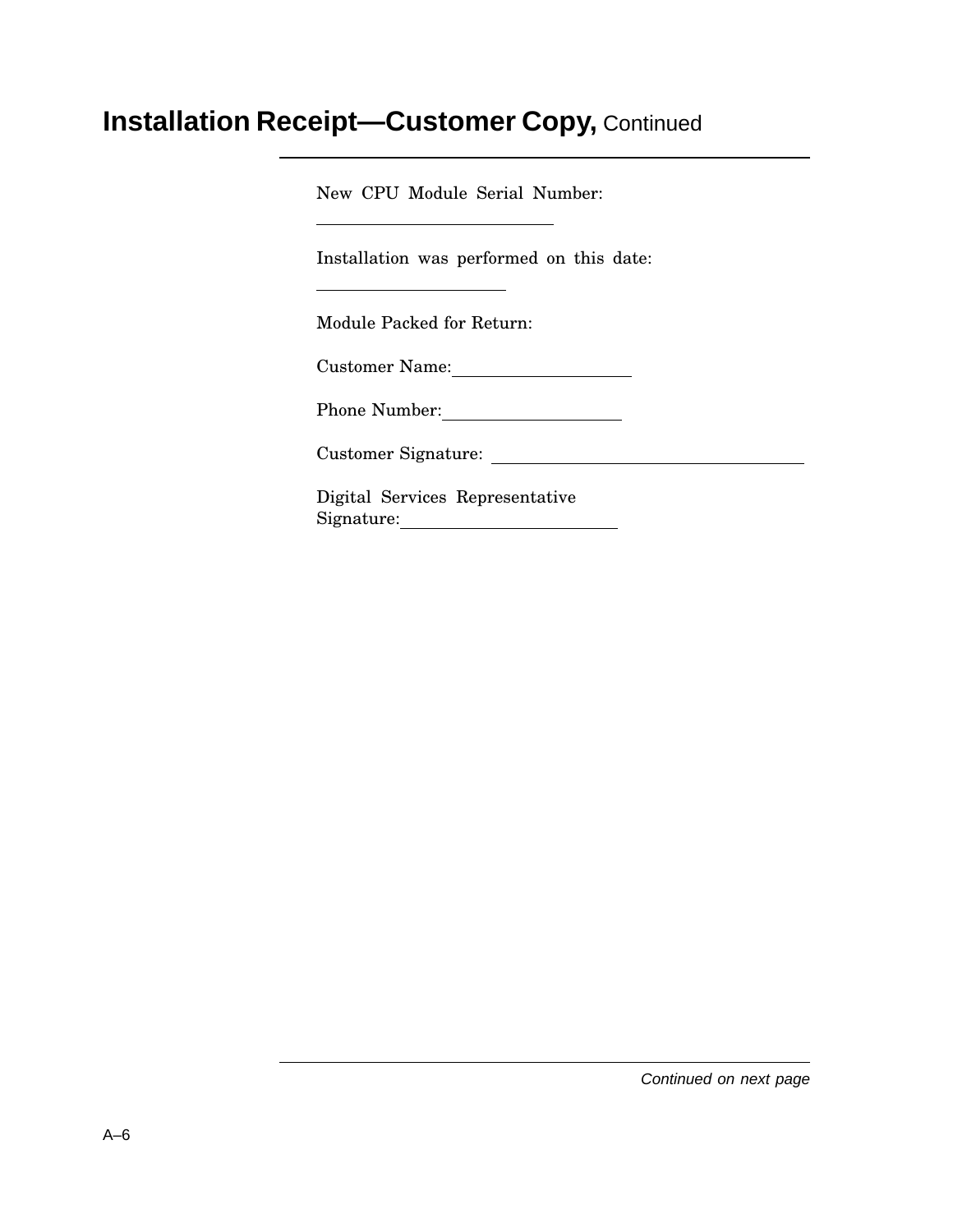# **Installation Receipt—Digital Services Copy**

#### **For VAXstation 4000 Model 60 upgrade to VAXstation 4000 Model 90.**

This form acts as a customer receipt and as verification for Digital Services that the upgrade was completed.

Digital Services: Complete both copies of this form. Then, give a copy to the customer and a copy to the local CAS office for filing with customer documents. Customer: Digital will contact you within the next several days to arrange for package pickup and return. Keep this

#### **NOTE**

copy as your record of installation by Digital.

**Contact the local CAS office to obtain the RA (return authorization) number. You should have the Digital order number available. Be sure to note the name of the person you speak with.**

Name of CAS representative:

Branch Office:<br>\_\_\_\_\_\_\_\_\_\_\_\_\_\_\_\_\_\_\_\_\_\_, will arrange for package pickup and return.

Return Authorization (RA) Number:

Digital Order Number:

Old CPU Module Serial Number:

Converted to: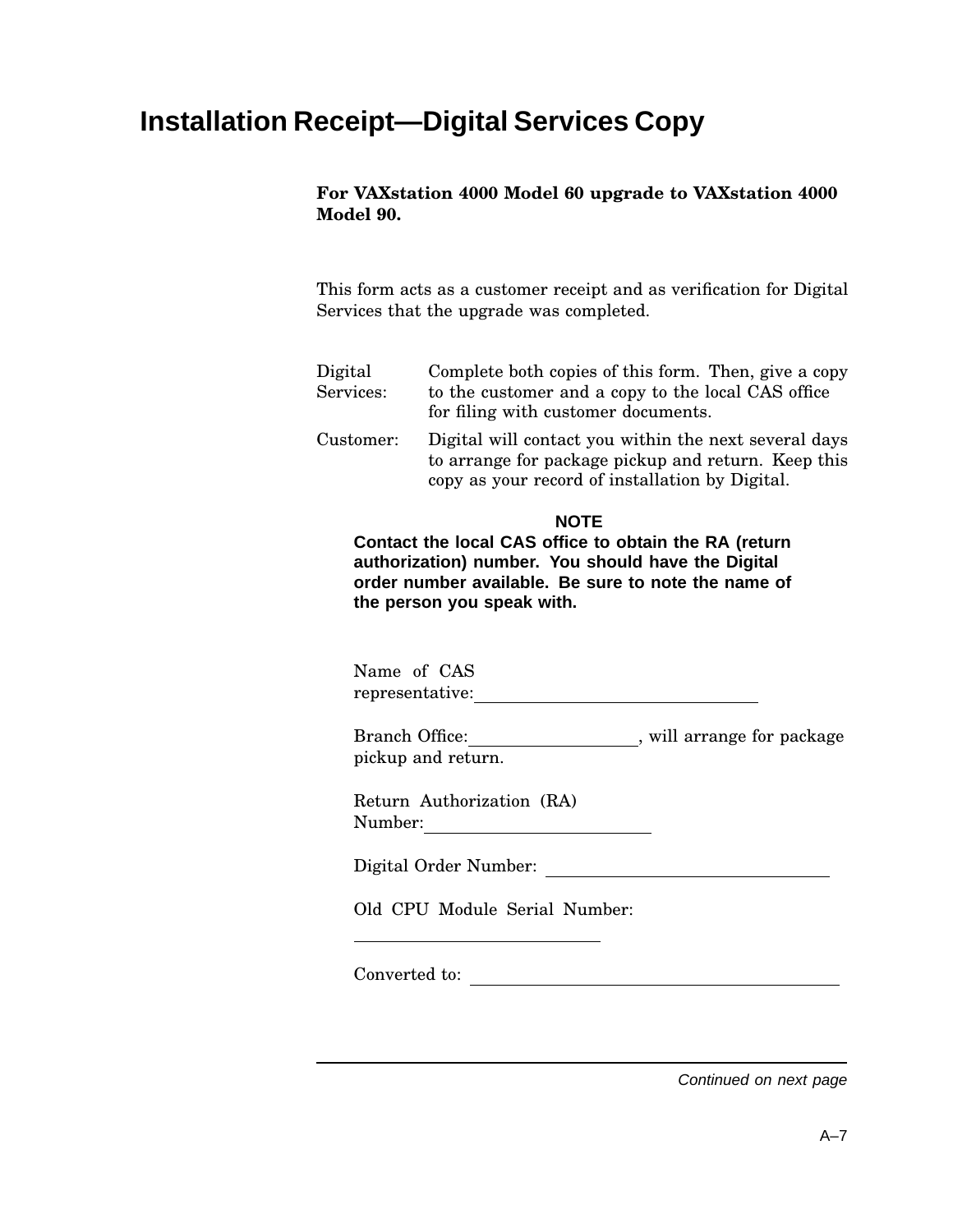# **Installation Receipt—Digital Services Copy,** Continued

New CPU Module Serial Number:

Installation was performed on this date:

Module Packed for Return:

Customer Name:

Phone Number:

Customer Signature:

Digital Services Representative Signature: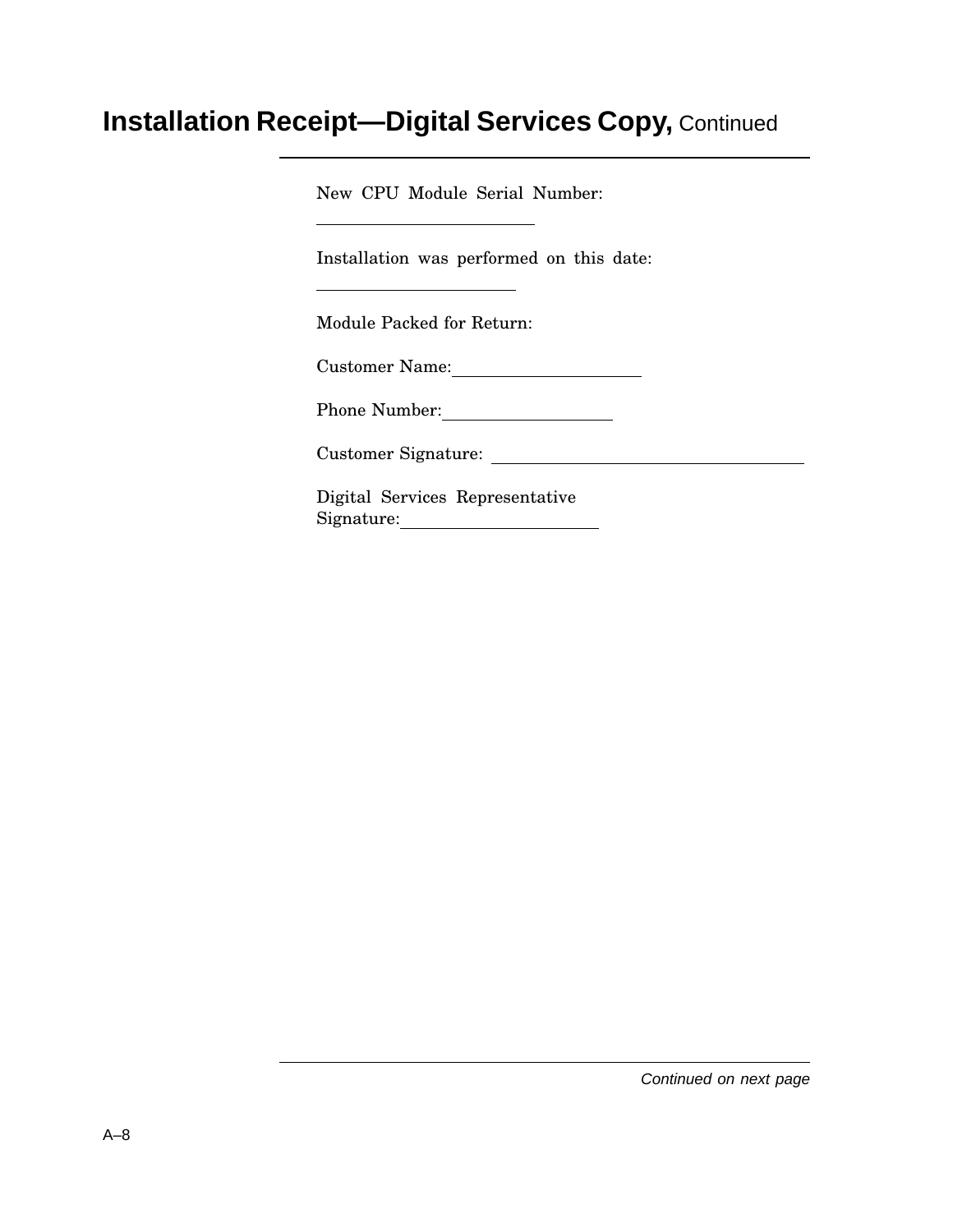# **Return Material Checklist**

#### **For VAXstation 4000 Model 60 upgrade to VAXstation 4000 Model 90.**

This form must be filled out and returned with the old modules to ensure that the customer does not incur a penalty charge.

Date: **Date:** 

Return Authorization (RA) Number:

Digital Order Number: Number:

Customer Name:

Customer Address:

Customer Contact:

Customer Telephone Number: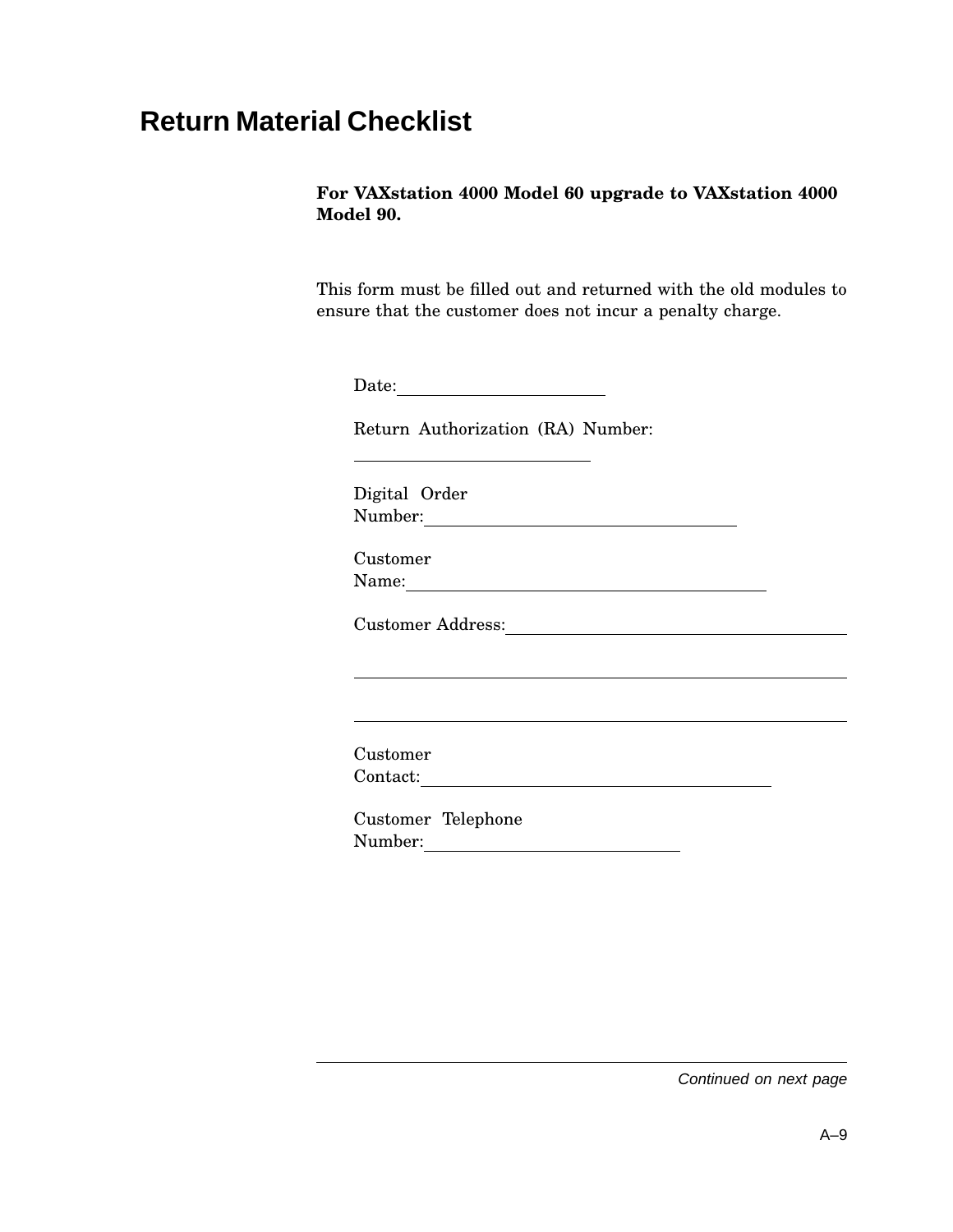# **Return Material Checklist,** Continued

HARDWARE BEING RETURNED:

| 2.                                |  |  |
|-----------------------------------|--|--|
|                                   |  |  |
|                                   |  |  |
|                                   |  |  |
| 4.                                |  |  |
|                                   |  |  |
|                                   |  |  |
|                                   |  |  |
|                                   |  |  |
|                                   |  |  |
|                                   |  |  |
| 8.                                |  |  |
| System Number from Rear of System |  |  |
|                                   |  |  |
|                                   |  |  |
|                                   |  |  |

Include This Form With Your Module Return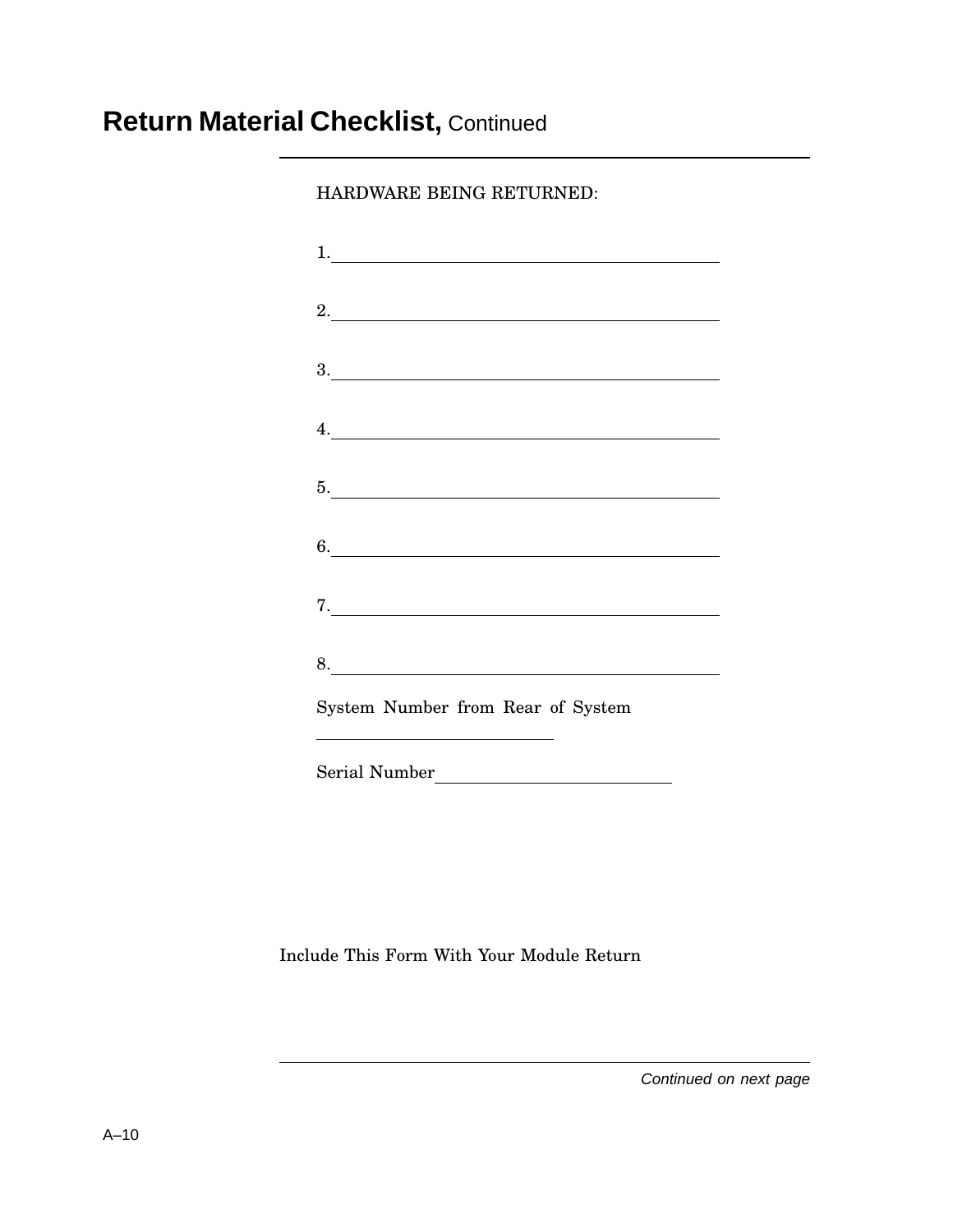# **Customer Administrative Services District Offices**

| Name, Location                                | <b>Phone Number</b> |
|-----------------------------------------------|---------------------|
| Allegheny District, Pittsburgh                | $(412)$ 244-7410    |
| Carolinas District, Columbia                  | $(803)$ 798-6477    |
| Chicago District, Chicago                     | $(312) 806 - 2478$  |
| Connecticut District, Meriden                 | $(203)$ 634-5325    |
| CSS District, Nashua                          | $(603) 884 - 6549$  |
| DECdirect District, Nashua                    | $(603) 884 - 9115$  |
| Florida District, Tampa                       | $(813) 882 - 6822$  |
| Greater Boston District, Waltham              | $(617) 895 - 5455$  |
| Great Lakes District, Detroit                 | $(313)$ 344–2285    |
| Los Angeles District, Culver City             | $(213)$ 417-4232    |
| Midsouth District, Memphis                    | $(901) 761 - 6712$  |
| New England District, Bedford                 | $(603)$ 472-6061    |
| New Jersey Commercial District,<br>Piscataway | $(201) 562 - 4728$  |
| New Jersey Financial District,<br>New York    | $(212)$ 714–2648    |
| New York Financial District, New<br>York      | $(212)$ 714-2648    |
| New York Suburban District,<br>Tarrytown      | $(914) 524 - 5284$  |
| North Central District,<br>Minneapolis        | $(612) 851 - 2225$  |
| North Texas/Oklahoma District,<br>Dallas      | $(214)$ 404-6135    |
| Northwest District, Bellevue                  | $(206)$ 462-2540    |
| Ohio Valley District, Cincinnati              | $(513)$ 984-7739    |
| Philadelphia District, Blue Bell              | $(215) 834 - 4115$  |
| Rocky Mountain District,<br>Englewood         | $(303) 649 - 3073$  |
| Santa Clara District, Santa Clara             | $(408)$ 496-4274    |
|                                               |                     |

Continued on next page

 $\overline{\phantom{a}}$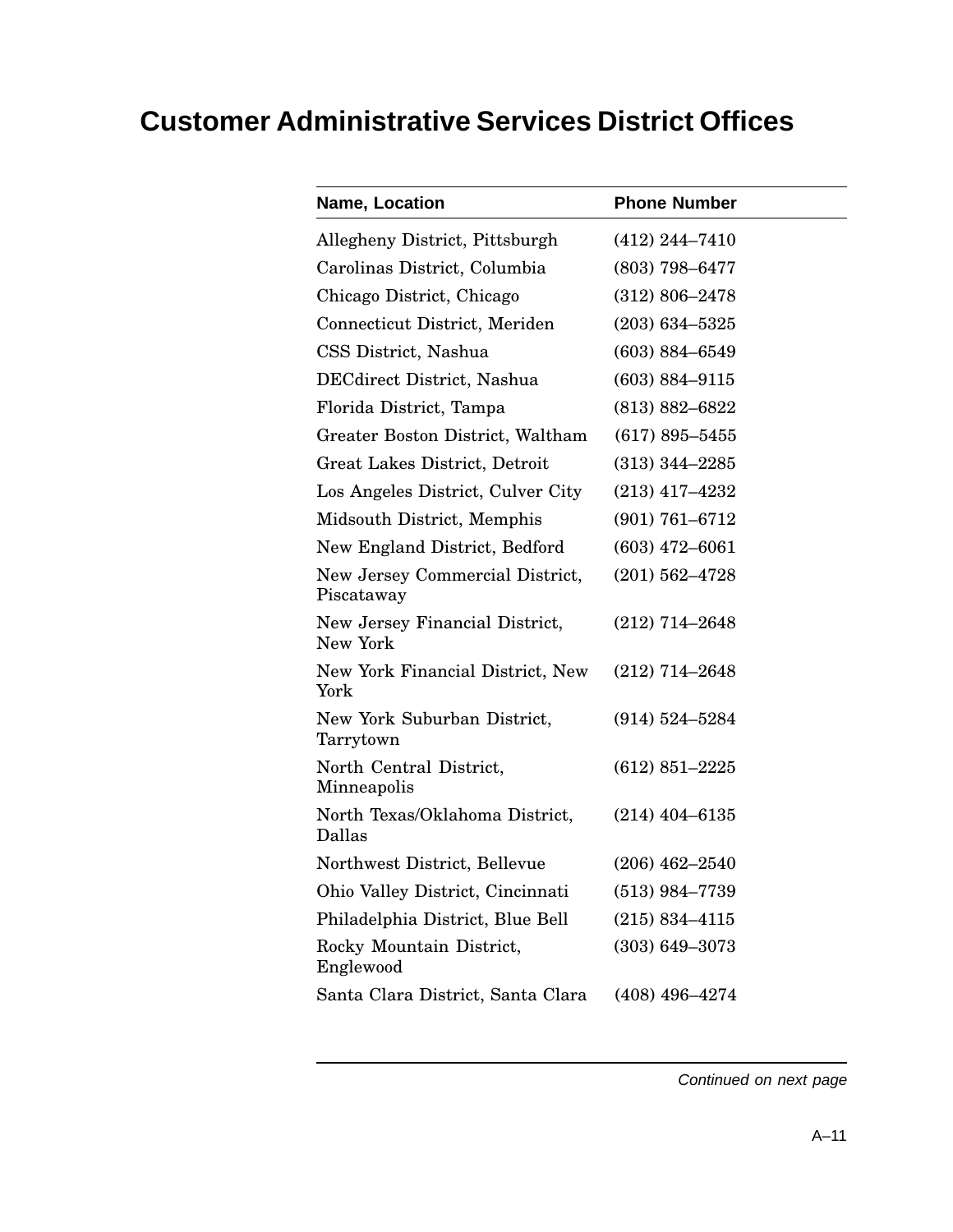# **Customer Administrative Services District Offices,** Continued

| Name, Location                                | <b>Phone Number</b> |
|-----------------------------------------------|---------------------|
| Southeast District, Atlanta                   | $(404)$ 257-2282    |
| Southern California District, Costa<br>Mesa   | $(714) 850 - 7606$  |
| South Texas District, Houston                 | $(713)$ 953–3918    |
| Southwest District, Tempe                     | $(602) 894 - 4747$  |
| Upstate New York District,<br>Rochester       | $(716) 385 - 7152$  |
| U.S. Distribution/Sales District,<br>Marlboro | $(508)$ 480-4259    |
| Virginia District, Landover                   | $(301)$ 306-2566    |
| Washington DC District, Landover              | $(301)$ 459-2890    |
| Washington DC District, FDA<br>Landover       | $(301)$ 459-2292    |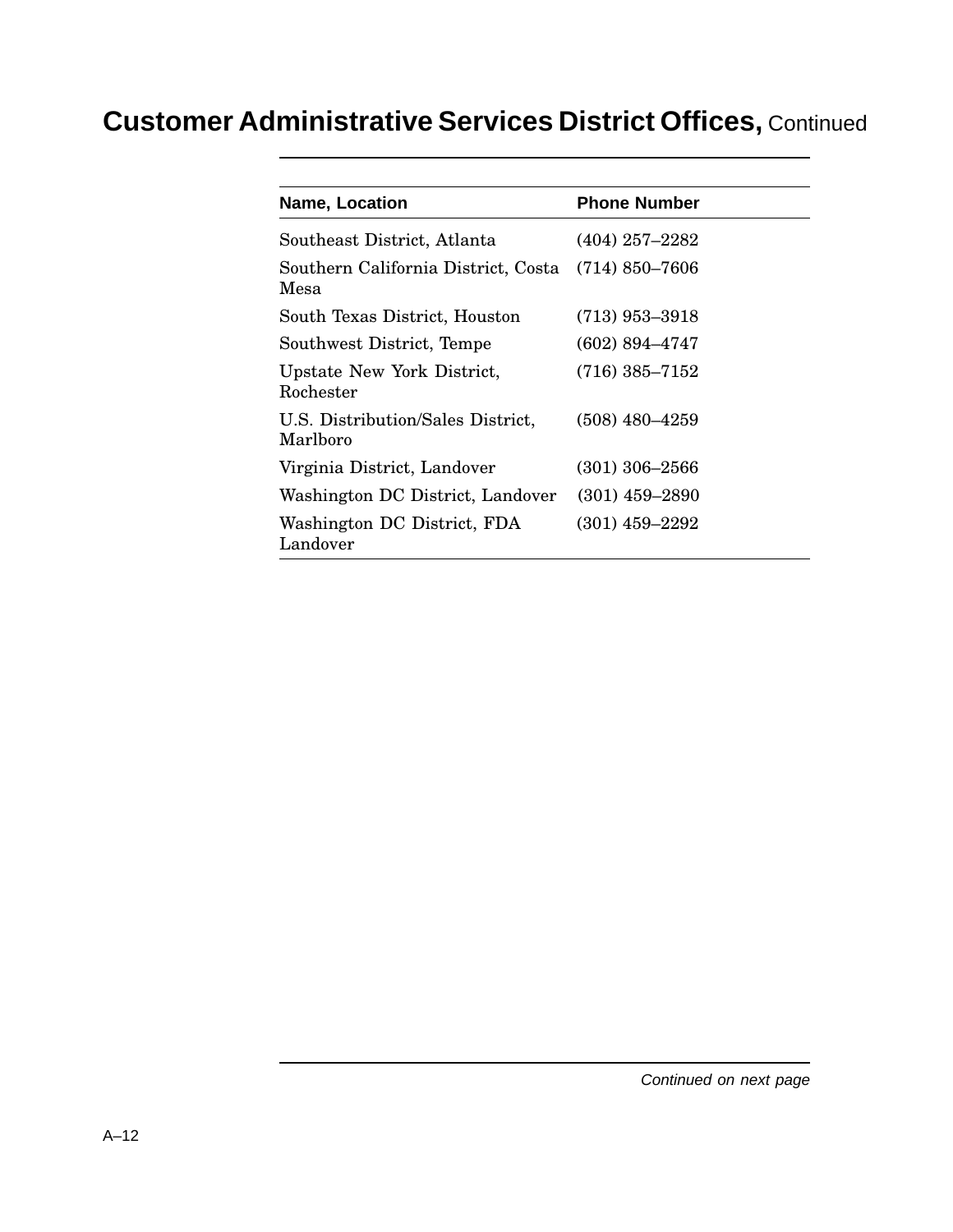# **Index**

### **B**

Back up software, 2–1

## **C**

CAS district offices, A–11 Checklist, return material, A–9

## **D**

Digital return forms, A–1 Digital Services worksheet, A–3 District offices, CAS, A–11 Drives hard disk, 2–10, 3–20 RRD42 CDROM, 2–11, 3–20 RX26 diskette, 2–11, 3–20 TLZ04 cassette, 3–20 TLZ06 cassette tape, 2–11 TZK10 QIC tape, 2–11, 3–20

# **E**

Ethernet Connections for, 1–7 Ethernet ROM, 2–24, 3–5

# **F**

Forms Digital Services worksheet, A–3 installation receipt, customer copy, A–5 installation receipt, Digital Services copy, A–7 return material checklist, A–9 FRUs for the Model 60, 2–8 for the Model 90, 3–3

# **G**

```
Graphics
options, Model 60
     LGC, 2–15
     SPXg, 2–15
     SPXgt, 2–15
options, Model 90
     LCSPX, 1–7, 3–14
     SPXg, 1–7, 3–14
     SPXgt, 1–7, 3–14
```
## **H**

Hard disk drive, 2–10, 3–20

# **I**

Installation receipt customer copy, A–5 Digital Services copy, A–7 Installing procedures, 3–2 installing Ethernet ROM, 3–5 installing graphics modules, 3–14 installing KA49 system module, 3–10 installing lights and switches module, 3–18 installing mass storage devices, 3–20 installing MS44 Memory SIMMs, 3–6 to 3–8 installing power supply, 3–19 installing synchronous communications option, 3–12 installing TURBOchannel adapter module and adapter, 3–11 restoring the system, 3–21 to 3–22 swapping SPXg/gt diagnostic ROM, 3–13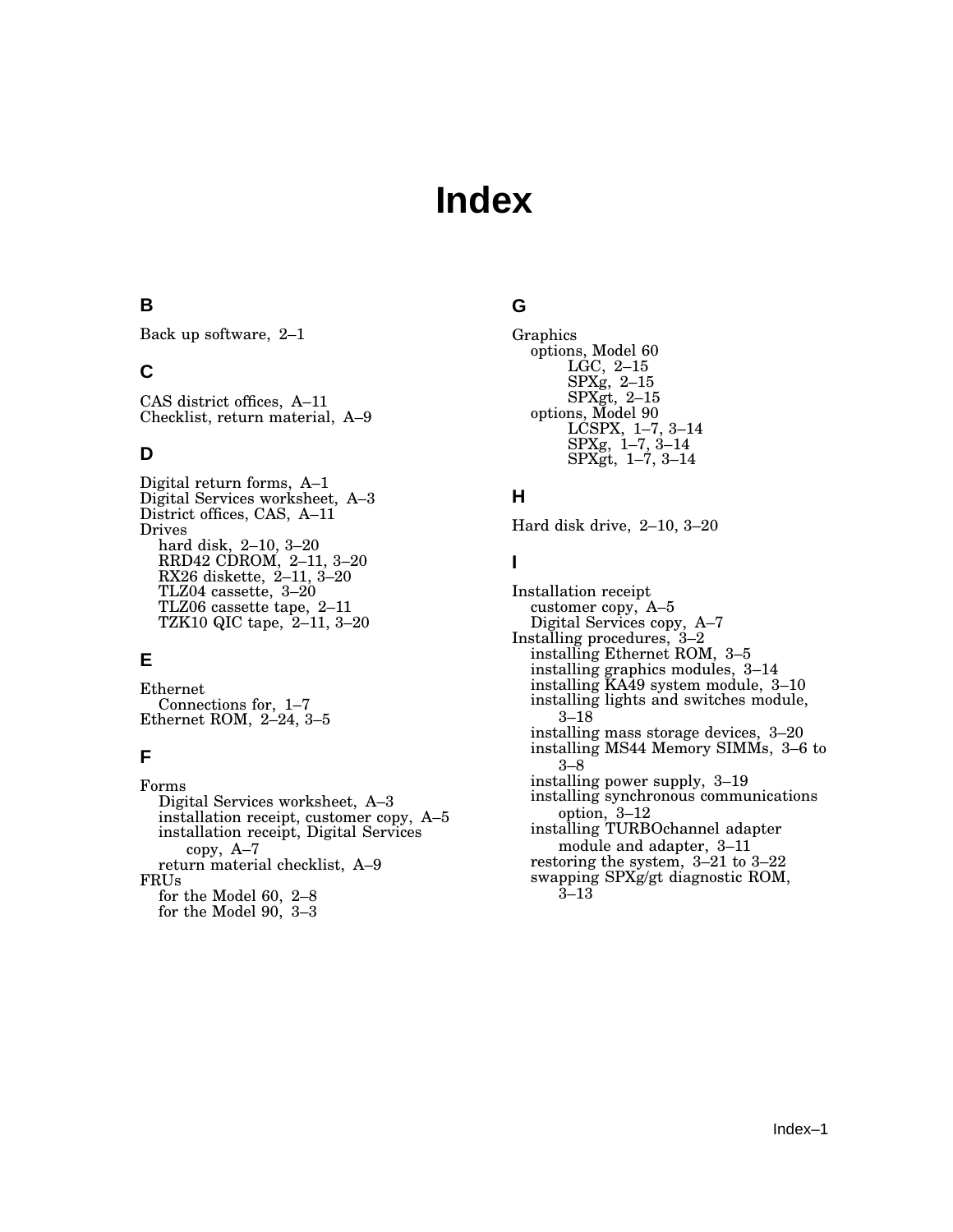#### **K**

KA46 system module, 2–21 KA49 system module, 1–7, 3–10

#### **L**

LCSPX graphics option, 1–7 LGC graphics module, 2-15 Lights and switches module, 2–13, 3–18

#### **M**

Mass storage devices, 1–7 Material checklist, return, A–9 Medallions, 2–25 Models FRUs for Model 60, 2–8 FRUs for the Model 90, 3–3 product description of model 60, 1–21–8 product description of model 90, 1–7 MS44 Memory SIMMs, 2–22, 3–6 to 3–8

## **O**

Offices, CAS district, A–11

### **P**

Power supply, 2–12, 3–19 Product description Model 60, 1–21–8 Model 90, 1–7 PV71U upgrade kit versions, 1–3 to 1–6

### **R**

Receipt, installation customer copy, A–5 Digital Services copy, A–7 Removal procedures, 2–2 preparing VAXstation Model 60 for disassembly, 2–3 to 2–4 protecting against static, 2–6 removing Ethernet ROM, 2–24 removing graphics modules, 2–15 to 2–18 removing KA46 system module, 2–21 removing lights and switches module, 2–13

Removal procedures (cont'd) removing mass storage devices, 2–10 to 2–11 removing MS44 Memory SIMMs, 2–22 removing power supply, 2–12 removing synchronous communications option, 2–19 removing top cover, 2–9 removing TURBOchannel adapter module and option, 2–20 shutting down peripherals and disconnecting cables, 2–5 swapping medallions, 2–25 Restoring the system, 3–21 Return forms Digital Service Upgrade Worksheet, A–3 Return material checklist, A–9 ROM based diagnostics, 1–7

# **S**

Serial Lines Controllers, 1–7 Show config command for the Model 60, 2–3 for the Model 90, 3–22 Shut down, 2–1 Software distribution, 1–7 Sound generator interface, 1–7 SPXg graphics option, 1–7 SPXg/gt diagnostic ROM, 3–13 SPXgt graphics option, 1–7 Static protection, 2–6 Synchronous communications option, 2–19, 3–12 System exerciser, 3–22

# **T**

TURBOchannel adapter module and option, 2–20, 3–11

### **U**

Upgrade caution, 2–1 description, v Upgrade kit versions, 1–3 to 1–6